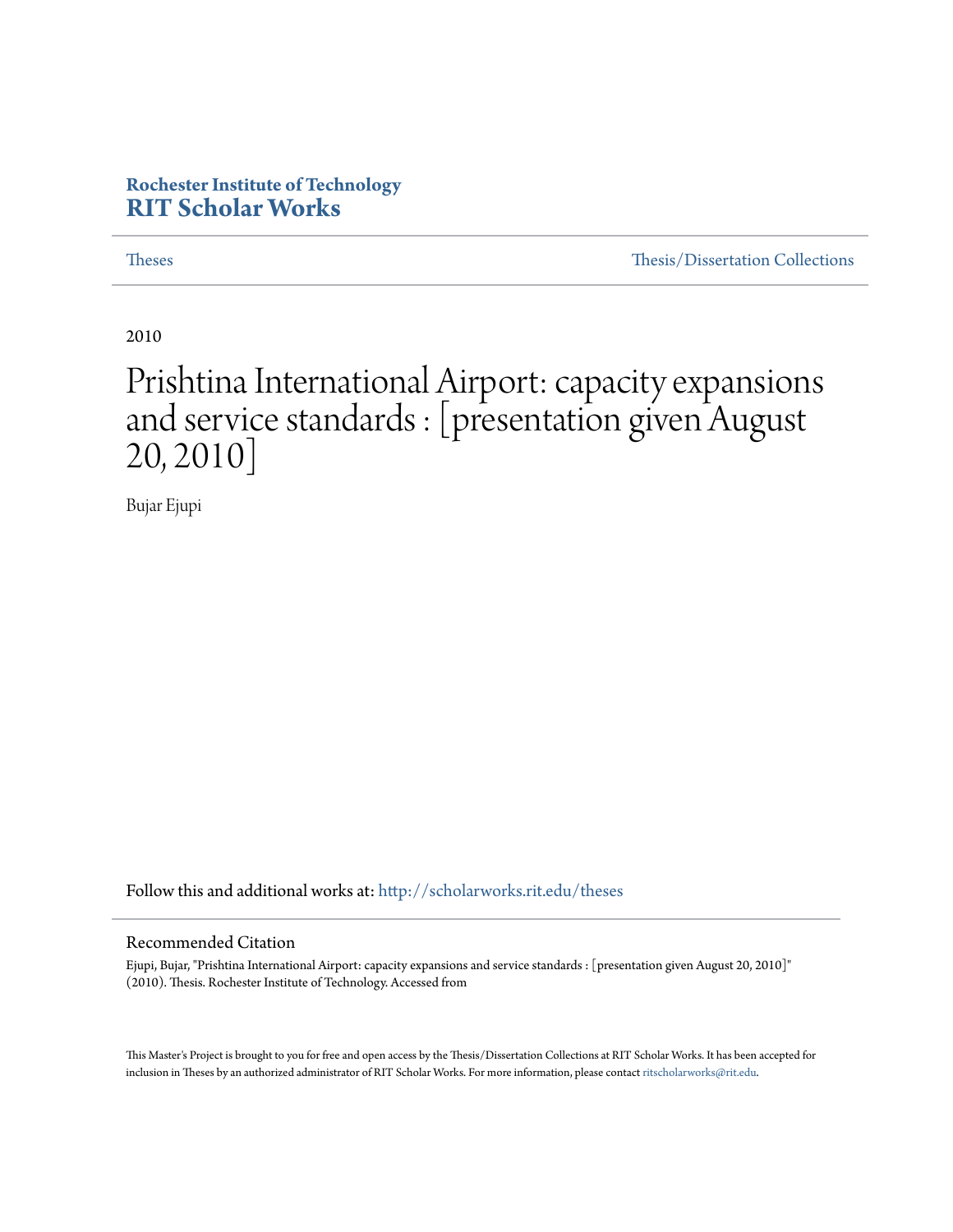ROCHESTER INSTITUTE OF TECHNOLOGY AMERICAN UNIVERSITY IN KOSOVO

Prishtina International Airport

# Terminal Capacity Expansion

# And Service Standards

Capstone Project Report

Capstone Project adviser:

**Brian H. Bowen, Ph. D.** Director for Graduate Programs and Research AUK-RIT Center for Energy and Natural Resources American University in Kosovo (AUK)

Submitted as a Capstone Project Report in partial fulfillment of a Master of Science Degree in Professional Studies with Service Management, Project Management, and Infrastructure Development concentration at Rochester Institute of Technology, NY

Name: Bujar Ejupi

August 20th 2010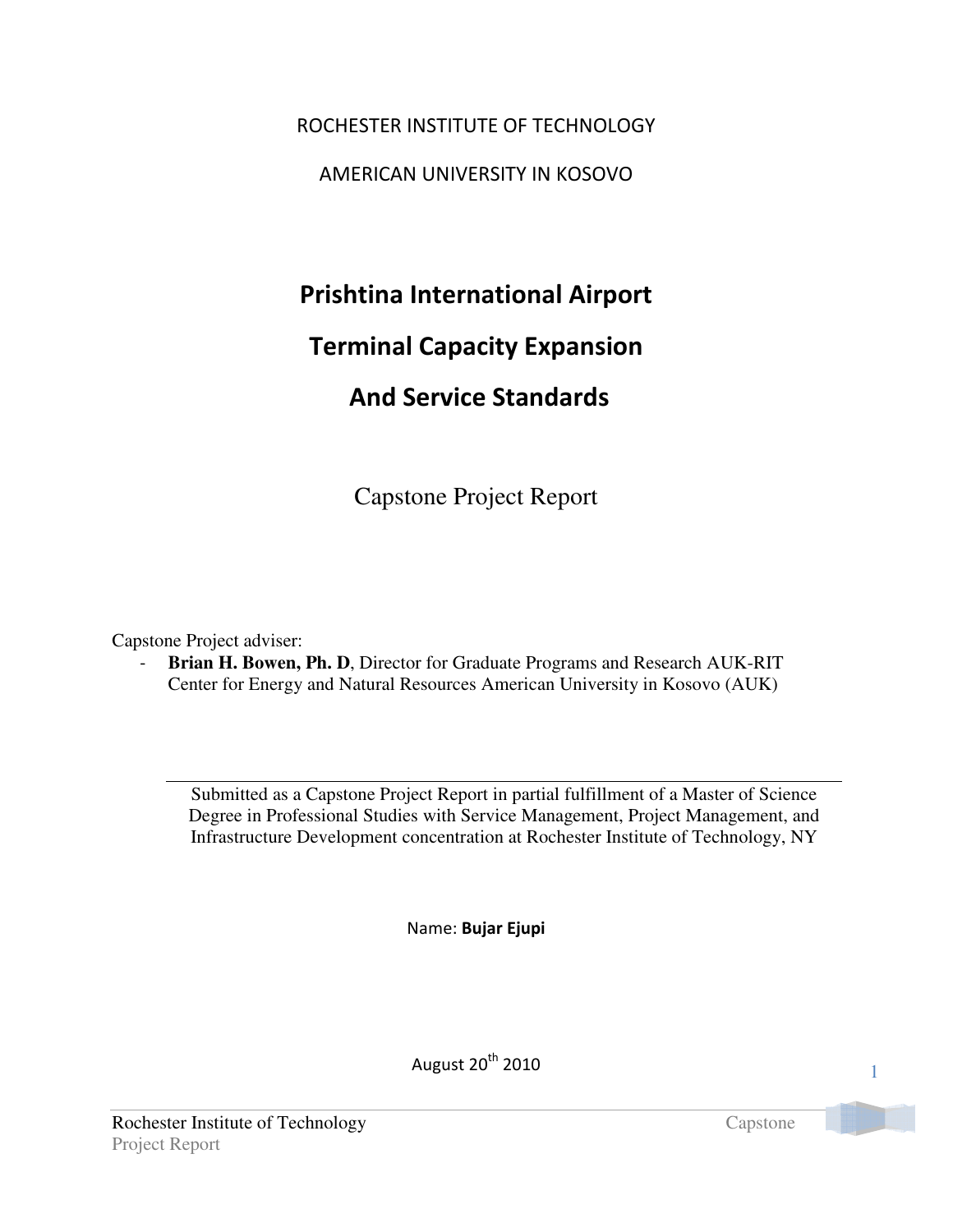# **Content**

| 1. |  |
|----|--|
|    |  |
|    |  |
|    |  |
|    |  |
|    |  |
|    |  |
|    |  |
| 2. |  |
|    |  |
|    |  |
|    |  |
| 3. |  |
|    |  |
|    |  |
|    |  |
|    |  |
| 4. |  |
|    |  |
|    |  |
|    |  |
|    |  |
|    |  |
|    |  |
|    |  |
|    |  |
|    |  |
|    |  |
|    |  |
|    |  |
|    |  |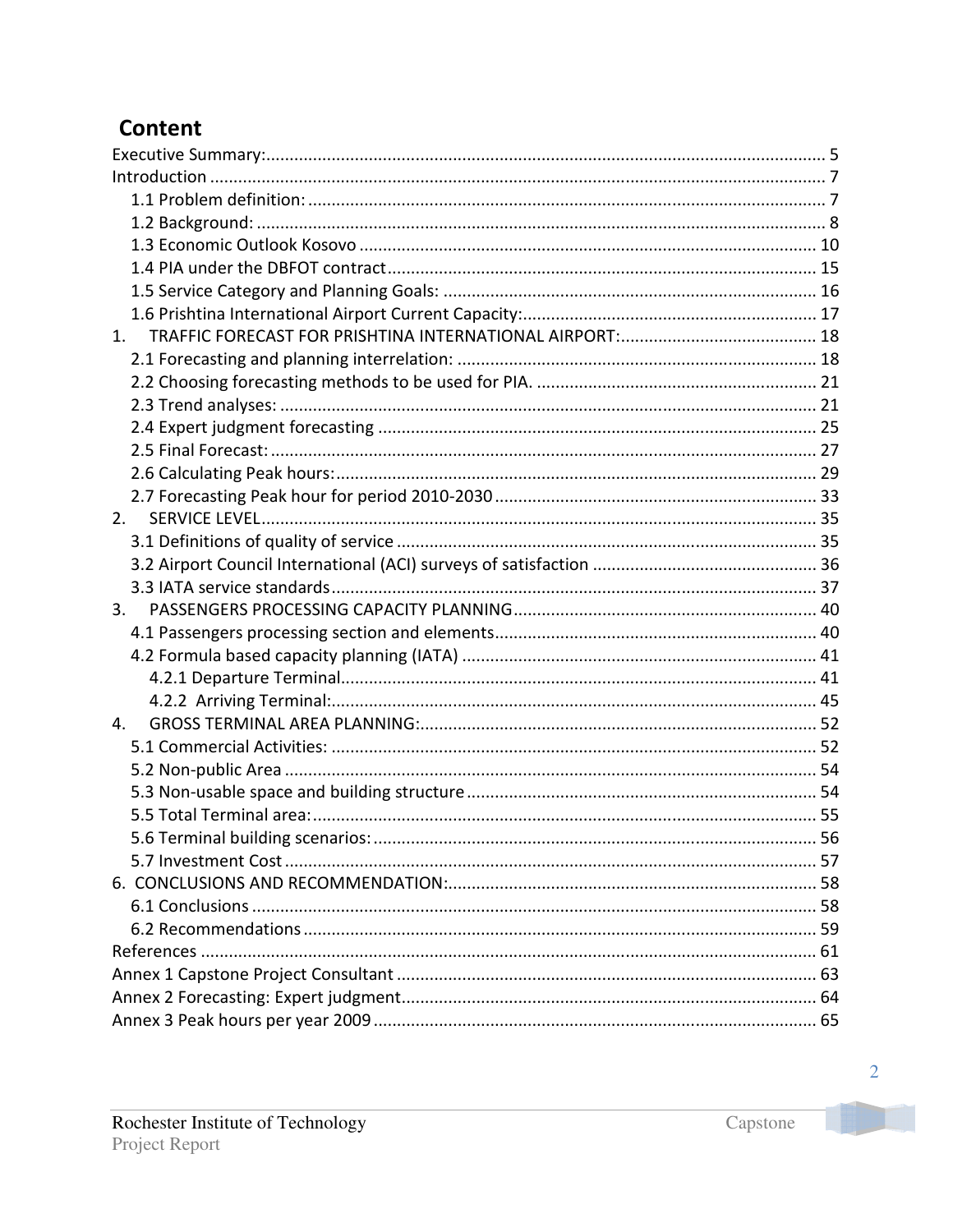## List of Charts, Figures and Tables:

| Rochester Institute of Technology<br>Capstone                                         |   |
|---------------------------------------------------------------------------------------|---|
|                                                                                       |   |
|                                                                                       | 3 |
|                                                                                       |   |
|                                                                                       |   |
|                                                                                       |   |
|                                                                                       |   |
|                                                                                       |   |
|                                                                                       |   |
|                                                                                       |   |
|                                                                                       |   |
|                                                                                       |   |
|                                                                                       |   |
|                                                                                       |   |
|                                                                                       |   |
|                                                                                       |   |
|                                                                                       |   |
|                                                                                       |   |
|                                                                                       |   |
|                                                                                       |   |
|                                                                                       |   |
|                                                                                       |   |
|                                                                                       |   |
|                                                                                       |   |
|                                                                                       |   |
|                                                                                       |   |
|                                                                                       |   |
|                                                                                       |   |
|                                                                                       |   |
|                                                                                       |   |
|                                                                                       |   |
|                                                                                       |   |
|                                                                                       |   |
|                                                                                       |   |
|                                                                                       |   |
|                                                                                       |   |
|                                                                                       |   |
|                                                                                       |   |
|                                                                                       |   |
|                                                                                       |   |
| Table 1. 2, Travelling distance from Prishtina to major Centers, Source: PAK 2010) 12 |   |
|                                                                                       |   |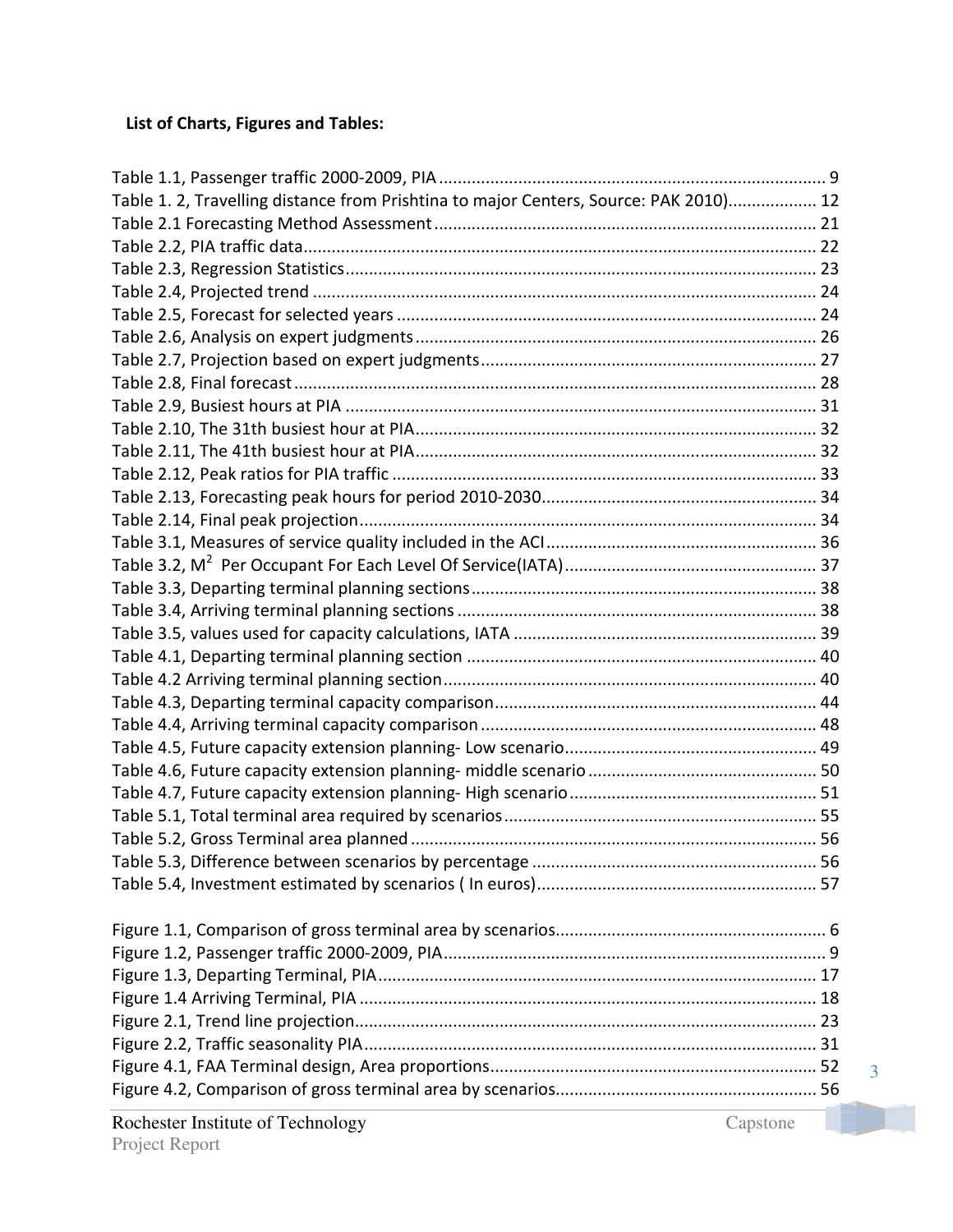# Abbreviations and Acronyms

| <b>ACI</b>   | Airport Council International                  |
|--------------|------------------------------------------------|
| <b>ATO</b>   | Airline Ticket Counter                         |
| BAA          | <b>British Aviation Authority</b>              |
| <b>BHR</b>   | Busy hour rate                                 |
| <b>CAA</b>   | Civil Aviation Authority                       |
| <b>DBFOT</b> | Design Build Finance Operate Transfer          |
| <b>ECAA</b>  | <b>European Common Aviation Agreement</b>      |
| EU           | <b>European Union</b>                          |
| FAA          | <b>Federal Aviation Authority</b>              |
| <b>FDI</b>   | Foreign Direct Investment                      |
| GDP          | <b>Gross Domestic Product</b>                  |
| <b>HVAC</b>  | Heating, Ventilation, and Air Conditioning     |
| <b>IATA</b>  | <b>International Air Transport Association</b> |
| <b>ICAO</b>  | <b>International Civil Aviation Authority</b>  |
| KPI          | Key Performance Indicators                     |
| Pax          | Passengers                                     |
| PIA          | Prishtina International Airport                |
| <b>PPP</b>   | Private-Public- Partnership                    |
| <b>SBR</b>   | <b>Standard Busy Rate</b>                      |
| <b>SDT</b>   | <b>Standard Departure Time</b>                 |
| <b>VIP</b>   | Very Important Person                          |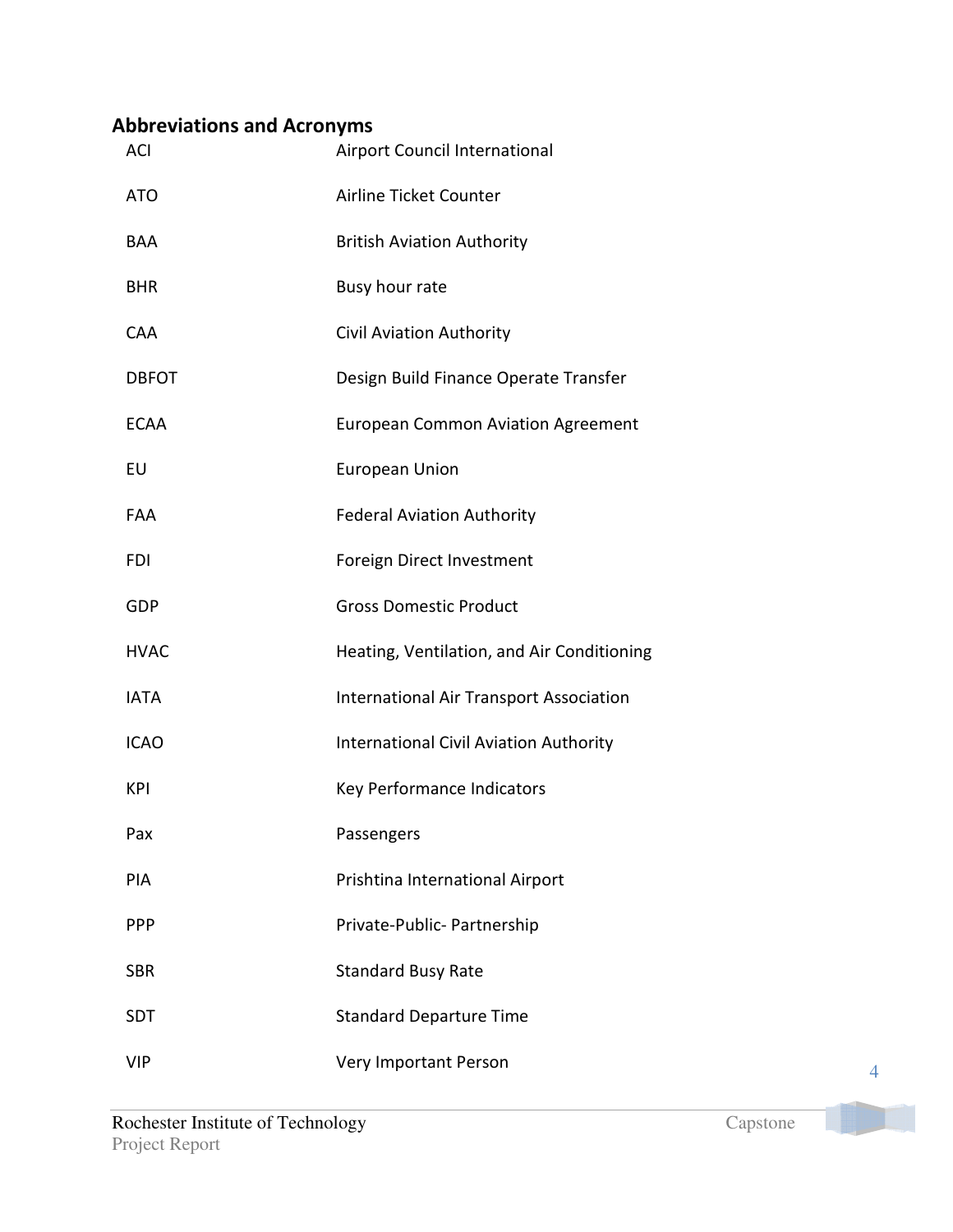## Executive Summary:

Prishtina International Airport (PIA) has experienced high increase in its passenger turnover from 396,717 passengers in 2000 to 1,191,978 passengers in 2009( PIA ,2010). As a result, over the past nine years the traffic increased up to 200%. Currently, PIA has already exceeded its capacity limits which affected negatively the quality of services. Compromise with the quality of services provided to passengers resulted in a standard which is below international standards and passengers' expectations. PIA should ensure that its future physical space expansions at its terminal building are in compliance with international service standards for passengers.

Advancement of aviation capacities requires on time drafting of adequate plan for future capacity expansion which would reflect upon the needs of the passengers. The government of Kosovo, through Government Decision 05/68 has authorized PIA to enter into a Public-Private-Partnership (PPP) in order to deliver its future operations and expansion strategies. One of the articles among a number of requirements set in the PPP contract requires that PIA capacity expansion must meet at least service standard level C(Good level of service) under the International Air Traffic Associations (IATA) classification.

The air traffic forecast was performed using two main methods: trend analysis and expert judgment. This project involves three scenarios on the forecast of future development: low traffic scenario forecast which suggests that by the year 2030 airport traffic reaches no more than 2 million passengers; middle traffic scenario forecast up to 2.5 million passengers; and high scenario forecasts up to 3 million passengers.

This project uses International Air Traffic Association IATA formula to calculate the requirements for the terminal space and processes as set under the service level C, methodology of IATA uses the letter classification to define service level standards. Below you will find capacity extension requirements for terminal area as forecasted under all three traffic

5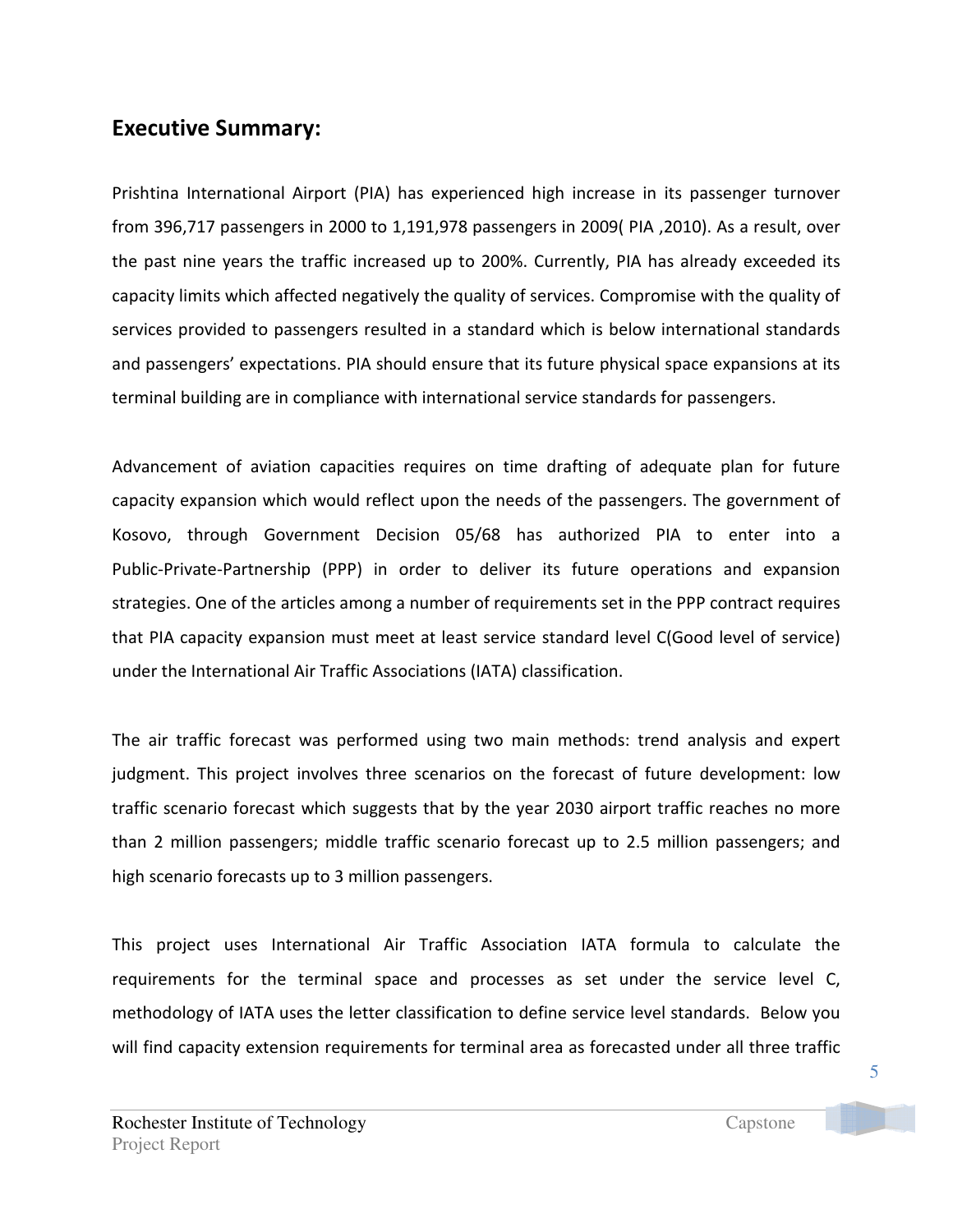scenarios in accordance with calculations based on IATA formulas on the demand per main section areas in arrival and departing terminal used for processing passengers.

Calculation of the total gross terminal area needed for adequate future traffic services includes terminal area, commercial area, support areas, and non usable public areas. Under the low traffic scenario the total gross terminal area needed by 2030 is 17,463 square meters, middle traffic scenario is 21,698 square meters, and high traffic scenario is 25, 917 square meters. The figures show that there is significant change in total calculated area as per different air traffic forecast.



Considering investment cost to expand terminal area and also the cost of operations and maintenance (O&M) being linked to total area of terminal, the capacity expansions planning per scenarios shows what depend on the chosen scenarios there with be a different investment and O&M cost per different scenarios, therefore this project recommends to develop strategies what balance the demand for air traffic and capacity expansions.

PIA will require more in-depth engineering and phasing studies as this capstone project provided only comprehensive information on planning for extension of passenger terminal and reaching the expected service quality level. Finally the recommendations were made on future planning regarding the capacity extension and managing efficient service quality at PIA.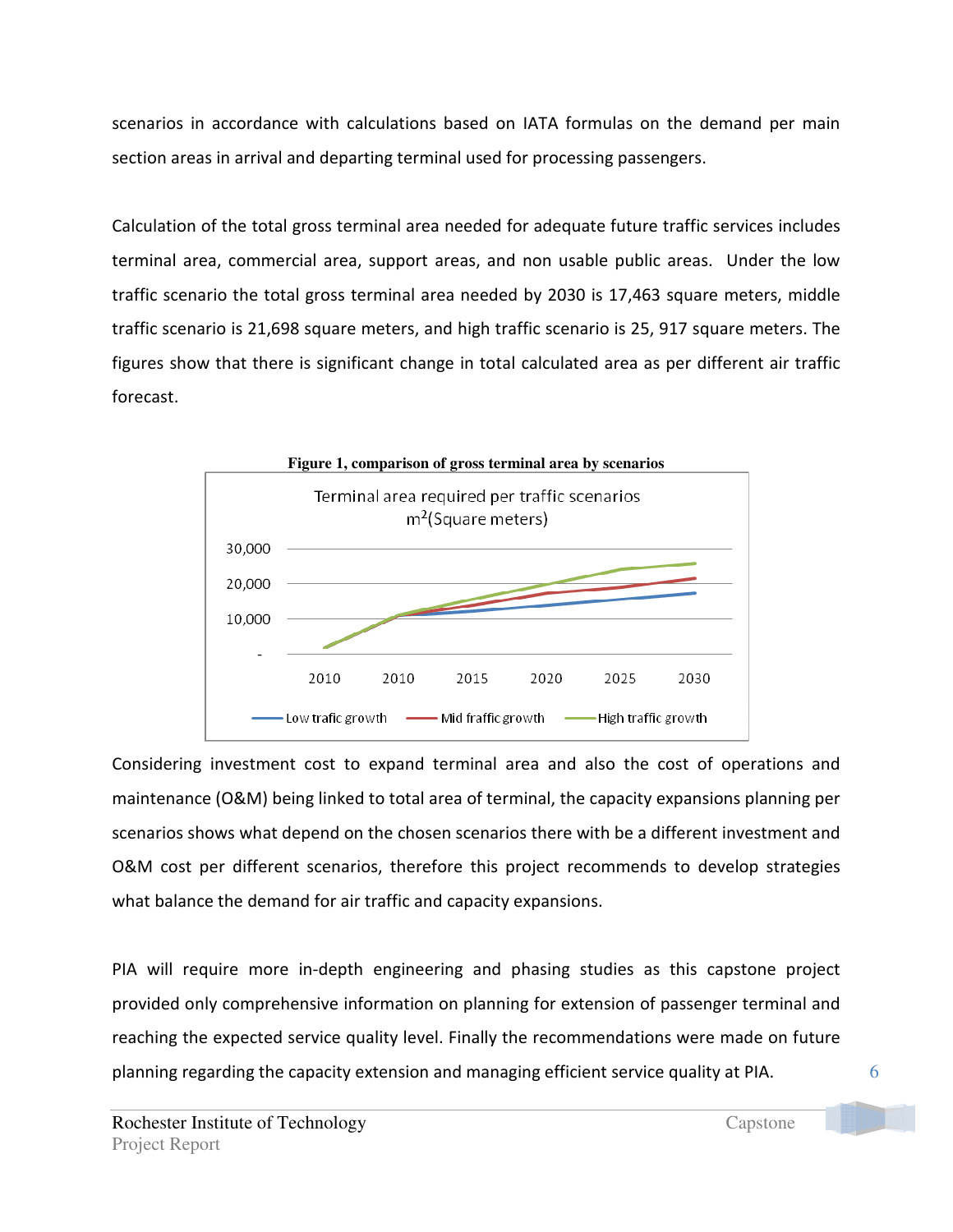# Introduction

## 1.1 Problem definition:

Over the next 20 years air transport demand (measured in revenue passenger kilometers, RPKs) is forecasted by the aircraft industry to increase by about 5% per year worldwide and between 4% and 5% per year in Europe (Airbus 2008; Boeing 2007). Thus RPKs may double within the next 15 to 18 years. Eurocontrol (2008) expects the number of flights to increase at an annual rate of 2.2% to 3.5% in Europe until 2030, depending on the future development of various political, environmental and economical factors. The need to enhance capacity at an airport is clear at many airports within Europe. Increased demand for airport slots cannot be met, delays are increasing and growth is restricted. In many cases, investment in new infrastructure takes time in order to resolve environmental, political and cost issues and the potential for significant increases in capacity appears limited.

Prishtina International Airport (PIA) has experienced high increase in its passenger turnover from 396,717 passengers in 2000 to 1,191,978 passengers in 2009( PIA ,2010). As a result, over the past nine years the traffic increased up to 200%. Currently, PIA has already exceeded its capacity limits which affected negatively the quality of services. Capacity at Prishtina airport is limited by a variety of constraint. In order to sustain growth, the PIA must engage in capacity planning to meet future demands. Therefore, the primary objective of this project is to provide a structure for identify and target the capacity constraints that are limiting service quality provided to passengers. It starts by quantifying the capacity requirements for the short and medium term and then determines what constraints will impact on the ability of the airport to achieve those requirements.

7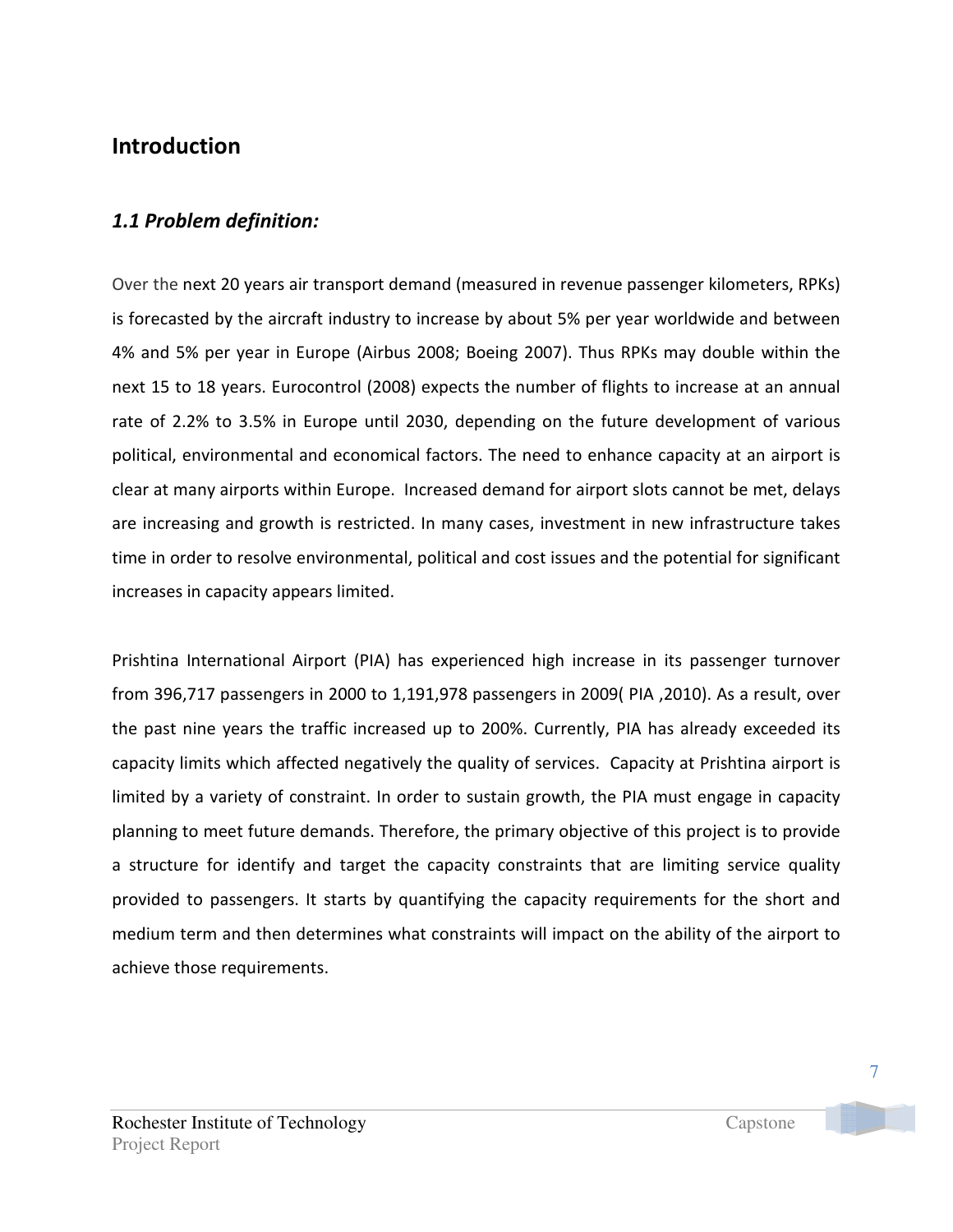Overall objectives of this project are:

- 1) Provide an in-depth study on current airport capacity restrains.
- 2) Forecast the capacity requirement for short term and long term.
- 3) Provide a service oriented approach to capacity buildings and planning.
- 4) Provide optimum capacity investment plan for future development.

## 1.2 Background:

Today, Prishtina International Airport has a flight average of 20 aircrafts per day whereas passenger numbers continuously increase. During 2008, for the first time ever, over one million passengers was reached. Altogether, there were 1.137.000 civilian passengers and approximately 100 thousand military passengers. During the mentioned year, The Prishtina International Airport also had a marked improvement in management, both in quality of the provided services for passengers and for airlines, and in increase of the revenues, also. Net revenues of the Company were estimated at 7 million Euros.

The improvement of services has been significant and so PIA was selected by the prestigious Company "British Airways", as 'golden station', in a competition with many other international airports of different countries.

Management and employees of the Company during 2008, managed to reduce the time of aircraft handling from 1 hour and 8 minutes, which was a last year average, to 37 minutes. From Prishtina to another countries and/or vice-versa most recognized airlines of Europe operate in scheduled lines and chartera. These include: British Airways, Austrian Airlines, Malev, Swis, Turkish Airlines, Hamburg International, Bell Air, Adria Airways, and Croatia Airlines etc.

Rochester Institute of Technology Capstone Project Report Taking into the consideration that in the case of Kosovo almost 90% of the traffic is towards Western Europe, and that the Eurocontrol forecasted the annual traffic growth for the period 2008-2014 in the region to be around 6% , it is reasonable to expect new services and

8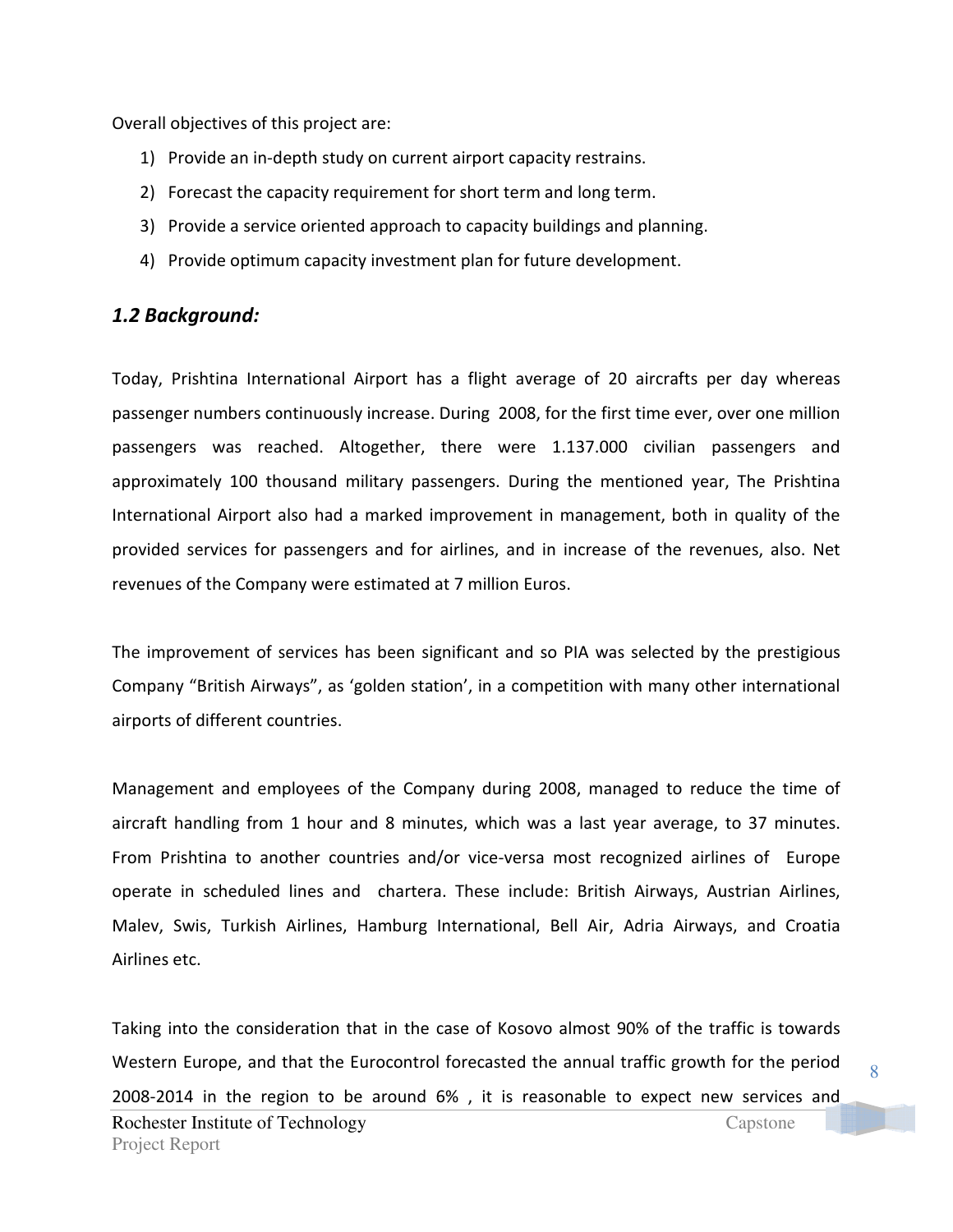stimulated traffic to and from Kosovo. The main drivers of passenger traffic in the region are expected to be migrant communities, business travelers due to investment opportunities in Kosovo after the status resolution and the international community temporarily working in Kosovo.

The total of 9 country destination are served by airlines at year round bases covering all 12 months of the year, while other destination are served very poorly with only 1 to 3 months operation. The passenger flow is dominant in the summer season, the month June to September have the doubly of traffic comparing to the other months of operations.

### Passenger Growth Statistics:

| Year | <b>Total Passenger</b> | Growth  |
|------|------------------------|---------|
| 2000 | 396,717                |         |
| 2001 | 403,408                | 1.7%    |
| 2002 | 844,098                | 109.2%  |
| 2003 | 835,036                | $-1.1%$ |
| 2004 | 910,797                | 9.1%    |
| 2005 | 930,346                | 2.1%    |
| 2006 | 882,731                | $-5.1%$ |
| 2007 | 990,259                | 12.2%   |
| 2008 | 1,130,639              | 14.2%   |
| 2009 | 1,191,978              | 5.4%    |

**Table 1.1, Passenger traffic 2000-2009, PIA** 

### **Figure 1. 2, Passenger traffic 2000-2009, PIA**

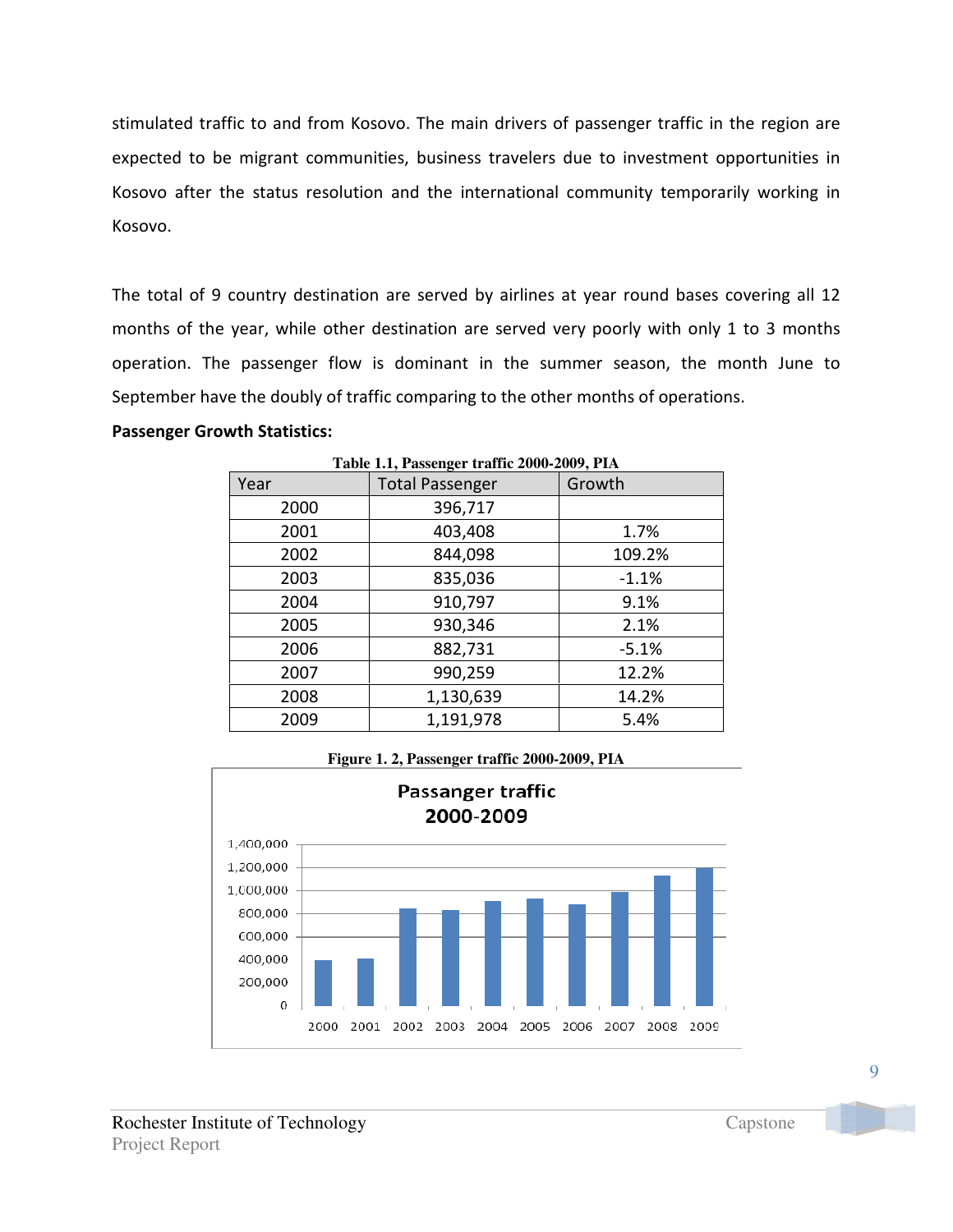### 1.3 Economic Outlook Kosovo

Kosova is a relatively small territory in the centre of the Balkan Peninsula, bordered by Macedonia, Albania, and Serbia and Montenegro. Its total area is less than 11,000 square kilometres or approximately one third the size of Belgium. It is constituted by a geographical basin situated at about 500 meters above sea level, surrounded by mountains, and divided by a central north-south ridge into two sub-regions of roughly equal size and population. The population of Kosova is estimated at 1.9 million in 2003(SoK, 2010)

In previous years, Kosovo has made remarkable progress in establishing the foundations of a modern market-led economy. The real economic growth in 2009 was estimated by the International Monetary Fund (IMF) to be over 3.5 percent, and for 2010 the real growth is estimated to be 4%.. The macroeconomic stability is maintained continuously with an inflation rate below 2 percent and a continued increase in exports. According to the International Monetary Fund (IMF), Kosovo's GDP per capita is  $\epsilon$ 1,726 (\$2,346), a number that reflects only 6.9 percent of the EU-27 average..

The inflow of FDI is also rising. Estimations indicate that in 2007 alone some 300 million Euro were invested in Kosovo. Among foreign investors operating profitably in Kosovo are Raiffeisen, Uniqa, Vienna Insurance Group, Xella, BNP Paribas, Telekom Slovenia, Holcim, Nova Ljubljanska Banka, Strabag, etc.

Great investment opportunities will also be available in the years to come. The Government of Kosovo is planning to proceed with the project for the construction of the new power plant Kosova C, an investment amounting to 3.5 billion Euro. In addition, the privatisation process will continue, offering great opportunities in the sectors of agriculture, tourism, energy, mining, and metal processing. Kosovo is planning to invest 1.3 billion Euro for the construction of new highways to Albania, Serbia, and Macedonia, and has announced the privatisation of the mobile telephone network operator Vala.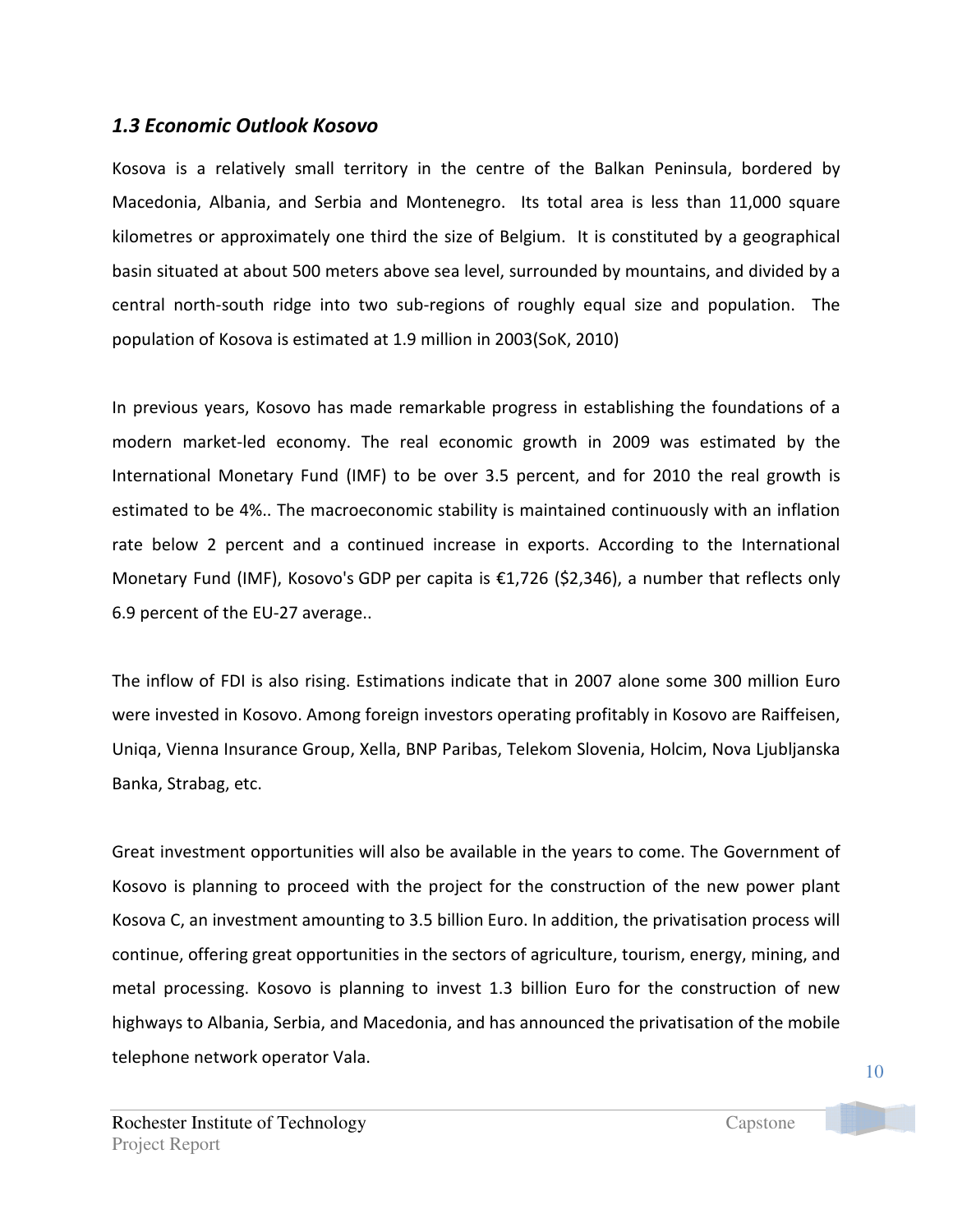With the independence declaration of Kosovo and the subsequent international recognition, the last obstacle for economic development and thus the continuous inflow of foreign investments has been removed. Now, in Kosovo, it is all about economy.

### Tourism

The natural values of Kosovo represent high quality tourism resources. The description of Kosovo's potential in tourism is closely related to the geographic position of Kosovo. Its position in southeastern Europe, with a central position in the Balkan Peninsula, represents a crossroad which historically dates back to Illyrian and Roman times.

The mountainous south of Kosovo has great potential for winter tourism. One of the most interesting opportunities for foreign investors in this region is the skiing resort Brezovica in the Sharr Mountains. The resort, situated between 1,700 and 2,500 meters above the sea level, has been offered for privatization by the Kosovo Trust Agency. It offers excellent weather and snow conditions as well as long ski seasons from November to May.

Also in the Sharr Mountains in the very south of the country, bordering Macedonia and Albania, Kosovo is offering for privatization about 22,000 hectares of largely untouched land in the mountainous area, belonging to the socially owned enterprise "Sharrprodhimi". The region offers excellent tourism opportunities, such as skiing, ecotourism, paragliding, mountain biking, rock climbing, trekking, kayaking, horse riding, etc. The Sharrprodhimi land in the municipality of Dragash is stunningly beautiful. It is clearly a remarkable property for eco-tourism, and will only be sold to a proven investor who is committed to a sustainable and rational development program which will have strong local support.

Apart from the above-mentioned tourism resorts, Kosovo is generally rich with mountains, artificial lakes and rivers and therefore also offers prime possibilities for hunting and fishing. The wellness-tourism in Kosovo also offers great potential for development.

Foreign Direct Investments (FDI)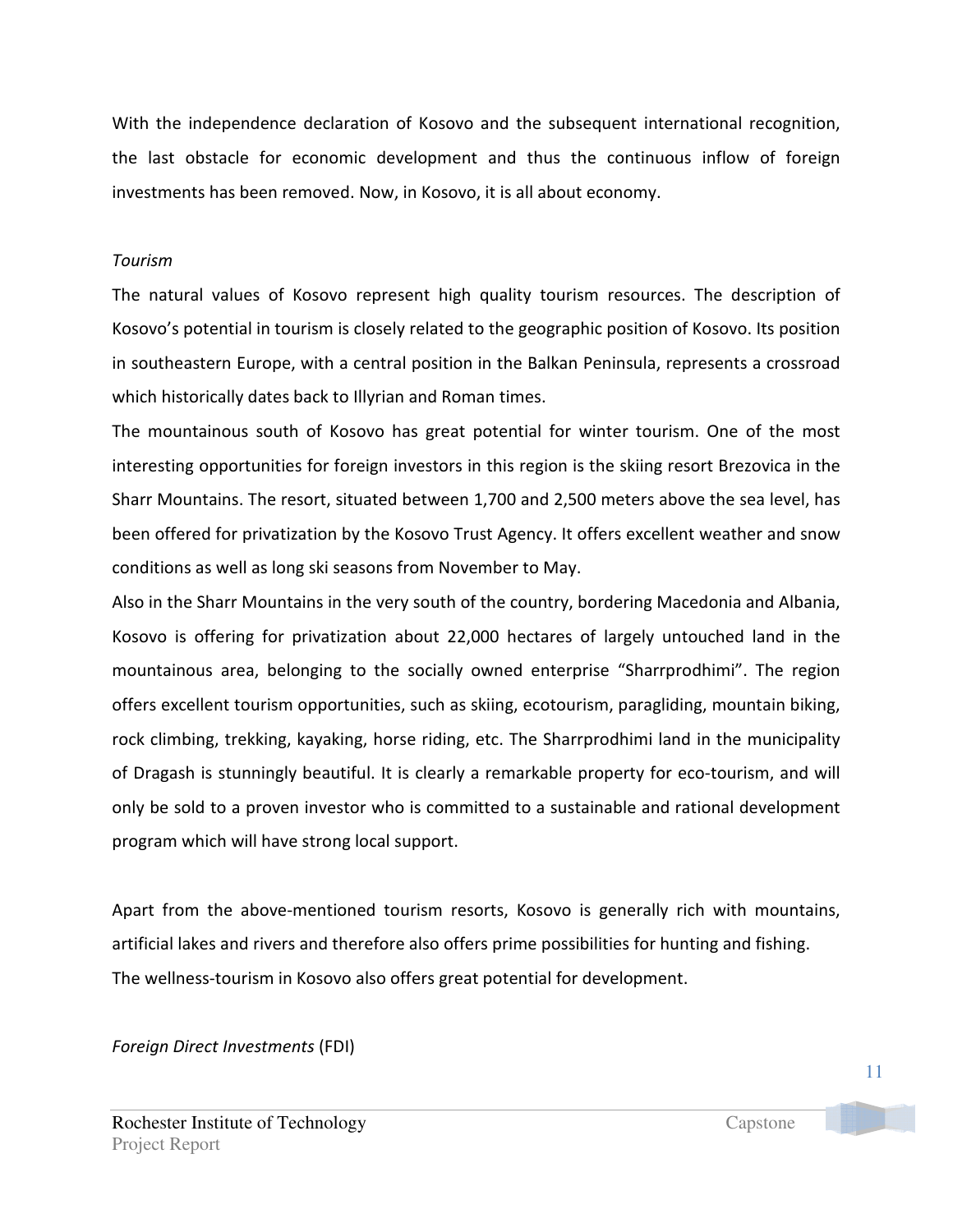Taking into consideration the favorable business climate, stable macroeconomic environment and the excellent opportunities across different business sectors, Kosovo is increasingly becoming a very attractive place for doing business. As result, the interest of foreign investors has been increasing steadily during the past years and together with it also the inflow of FDI. Kosovo has so far attracted over 1 billion Euro of FDI. Apart from investment pioneers such as the Raiffeisen Bank and Procredit, which entered the Kosovar market at the beginning of the transition phase, there are many other foreign companies engaged in a wide range of business sectors. According to the Business Registry data for 2007, there are 2,012 companies of foreign and mixed ownership that have already used the opportunity to invest in Kosovo. The large amount of foreign companies operating in Kosovo is a living proof of the opportunities and benefits that the country offers, and also represents a base of quality products and a sufficient service-providing community.

### Transport and distribution

Located in the heart of the Balkans, Kosovo is a connecting bridge between the countries of South Eastern Europe. Through its unique geographical position and its liberal trade regime, it offers instant access to the interesting and growing market in the Balkans and Central Europe, compromising 100 million potential customers.

Kosovo's capital Prishtina is within one hour's distance of driving to any neighboring country (Albania, Montenegro, Macedonia, and Serbia), thereby providing a connection for all countries in the region.

| <b>Regional centers</b> | Travelling distance from Prishtina(Km) |  |  |
|-------------------------|----------------------------------------|--|--|
| Skopje                  | 86                                     |  |  |
| Sofia                   | 279                                    |  |  |
| Thessaloniki            | 312                                    |  |  |
| Tirana                  | 265                                    |  |  |
| Belgrade                | 355                                    |  |  |
| Durres                  | 290                                    |  |  |
| Sarajevo                | 390                                    |  |  |
| Bar                     | 570                                    |  |  |
| Zagreb                  | 741                                    |  |  |
| <b>Budapest</b>         | 747                                    |  |  |

|  | Table .1.2, Travelling distance from Prishtina to major Centers, Source: PAK 2010) |
|--|------------------------------------------------------------------------------------|
|  |                                                                                    |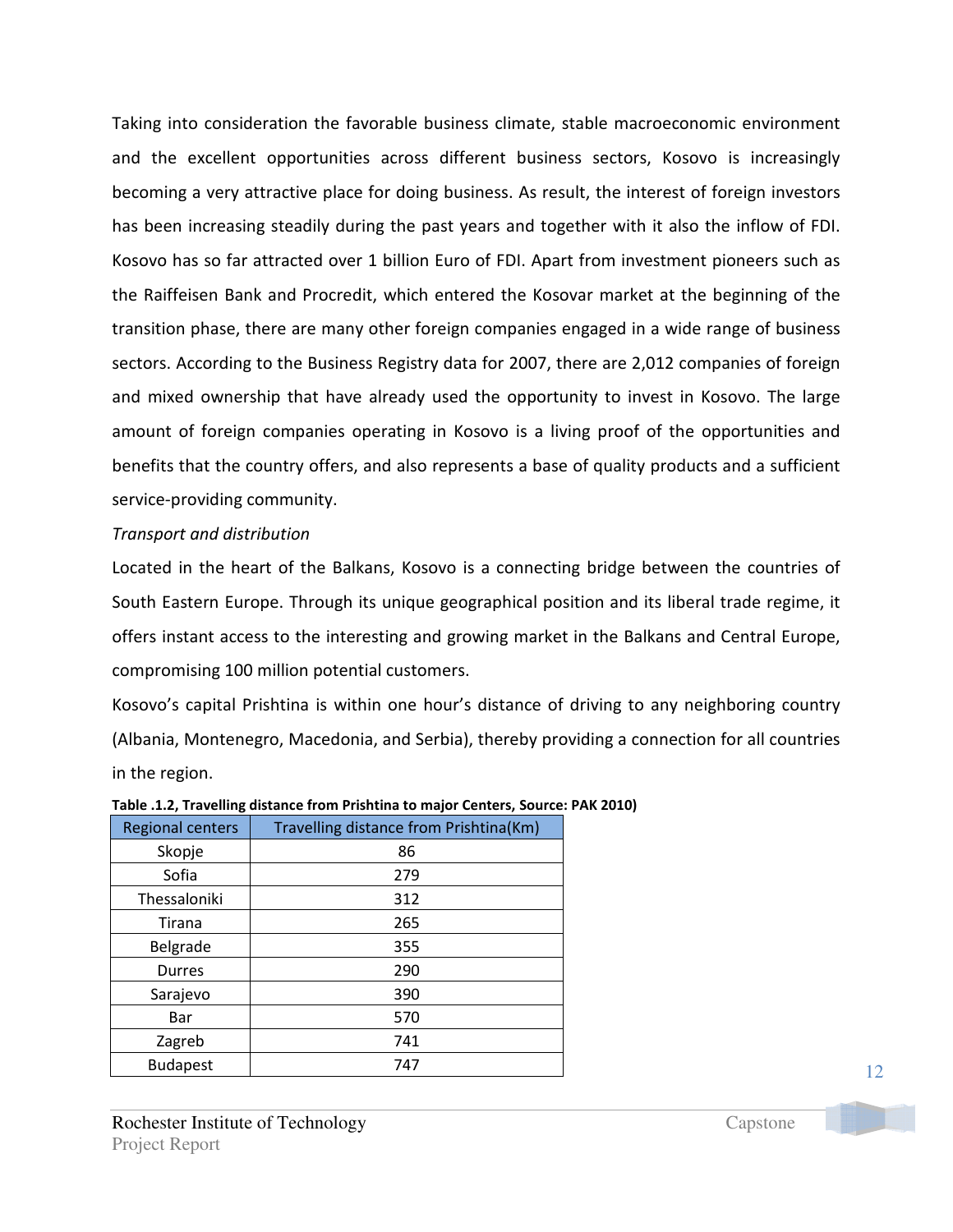The railway network in Kosovo has a combined length of 330 km. It covers the entire territory, connecting both the south with north and east with west. On the south side as well as the north side the railway line provides access to the international railway network. The ongoing rehabilitation and modernisation of Kosovo railways is providing a solid base to satisfy the growing demand on logistical services.

### Cultural attractions

The cultural heritage in Kosovo is very rich, especially in the south and west of Kosovo, including the Dukagjin region and towns of Peja, Gjakova, and Prizren. The small fortresses such as the Albanian "Kullas", mills and bridges, the mosques, the Catholic and Orthodox churches, and the Turkish baths, the castles and archaeological settlements, all make up a part of the extraordinarily rich history of the region

Kosovo presents a rich ethno-cultural, material and spiritual heritage treasure- house of various historical periods. With their unique characteristics, features, and qualities, each culture has contributed its diverse values to the cultural heritage of Kosovo.

In the figurative-applicative establishment (composition) of Kosovo, the influence of Illyrian, Byzantine, Helen, Roman, Western and Eastern, and Ottoman cultures are present.

## Diaspora

Kosovar Diaspora are of key importance for stimulating growth reducing macroeconomic imbalances in Kosova. The results of the surveys made by the ( forum 20015) indicate that about 17% of Kosovars live abroad. Assuming a total population (resident and diaspora) of 2.5 million, it is estimated that the size of the Diaspora at about 315 000 Albanian Kosovars plus 100,000 Kosovars of Serbian and other ethnicities. About 30% of Kosovar households have one or more their members living abroad. Most of emigrants live in Germany 39%, Switzerland 23%, Italy and Austria each 6-7%, UK and Sweden each 4-5%, USA 3.5%, and France, Canada, Croatia each around 2%.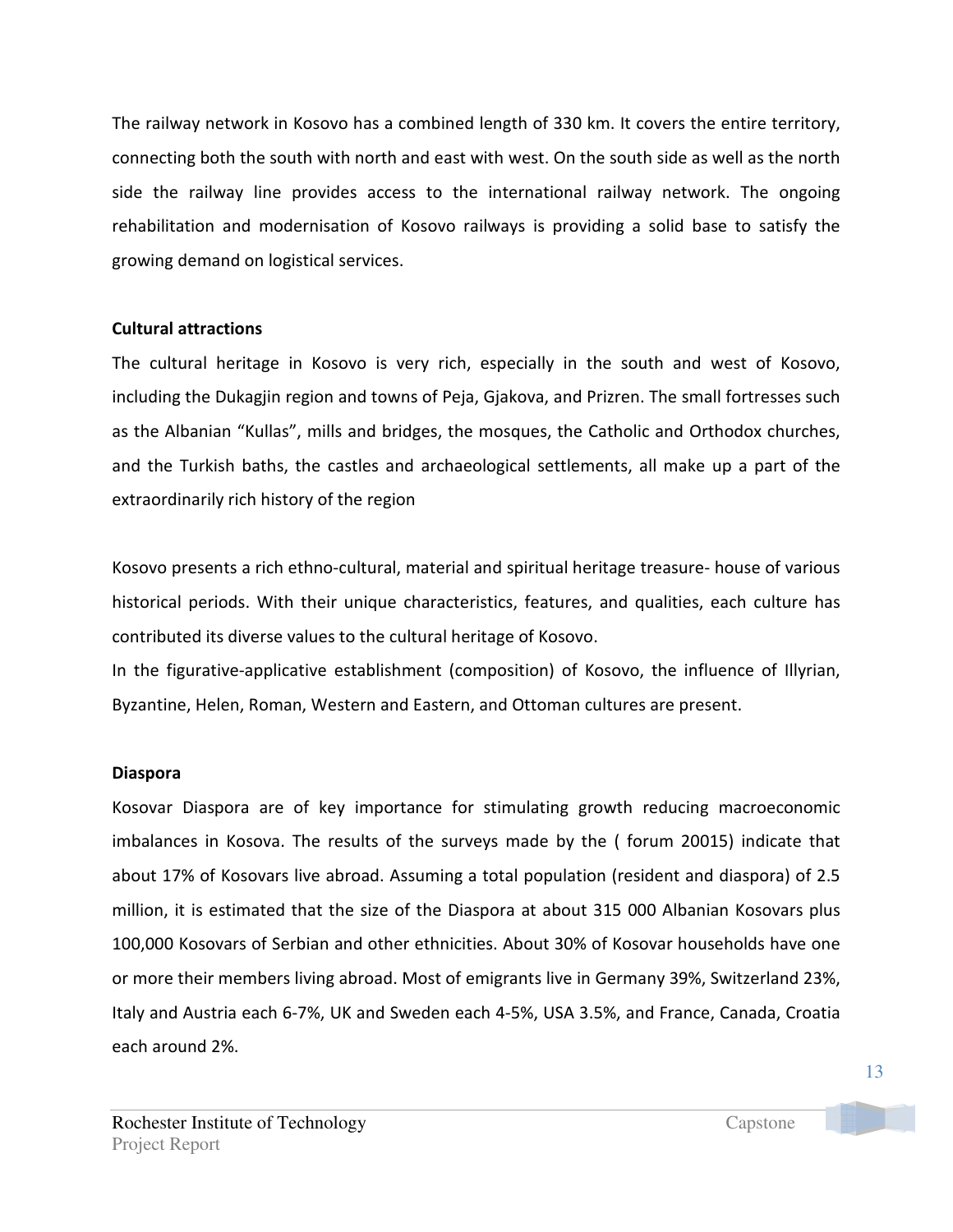Diaspora may be divided according to the time of emigration: Old Emigration, during the 1960s through 1980s, accounts for 14%; those emigrating during the oppressions of the 1990s account for 59%, and the remaining 27% of the Diaspora have left Kosova since the War. About 5% of the Diaspora was born outside of Kosova.

Regions of Kosova from which unusually large proportions of the population have emigrated include Ferizaj, Gjakovë, Gjilan and Prizren. Similar to the home country, the Diaspora is very young, with an average age of 28 years. More than 22% have obtained at least part of their education in other countries. The majority of the Diaspora (60%) have citizenship in their resident countries, another 34% have temporary (i.e., 2-10 year) resident permits, out of which 1.3% are on student visas. Some 4% have not specified their legal status. Around 58% of the Diaspora are employed in their resident countries.

Diaspora impact/contribution on Kosova is significant. About 70% of emigrants send remittances to their families in Kosova. Just under a fifth of all Kosovar households receive remittances. Of these households, about 13% have received cars, 48% clothes and textiles, and 13% electronics and other appliances. Seventy percent of emigrants visit Kosova contributing to increases in aggregate consumption with their spending during the stay Based on research made by FORUM 2015, it is estimated that annual inflows from the Diaspora are: (a) cash remittances,  $\epsilon$ 170 million, (b) in kind contributions,  $\epsilon$ 22 million and (c) visitors contribution – "Diaspora Tourism," about €125 million. The total annual inflow is around €317 million, or approximately 14% of Kosova GDP. According to focus group discussions, until 2004, remittances have decreased by around 30% compared to the pre-war period. During the last two/three years, remittances have recorded a slight decrease. In the next medium-term period, the opinion among the Diaspora prevails that remittances will remain at the same level. The main determinant of the frequency and size of remittances is emigrants' perceptions about the economic situation and needs of their families in Kosova.

14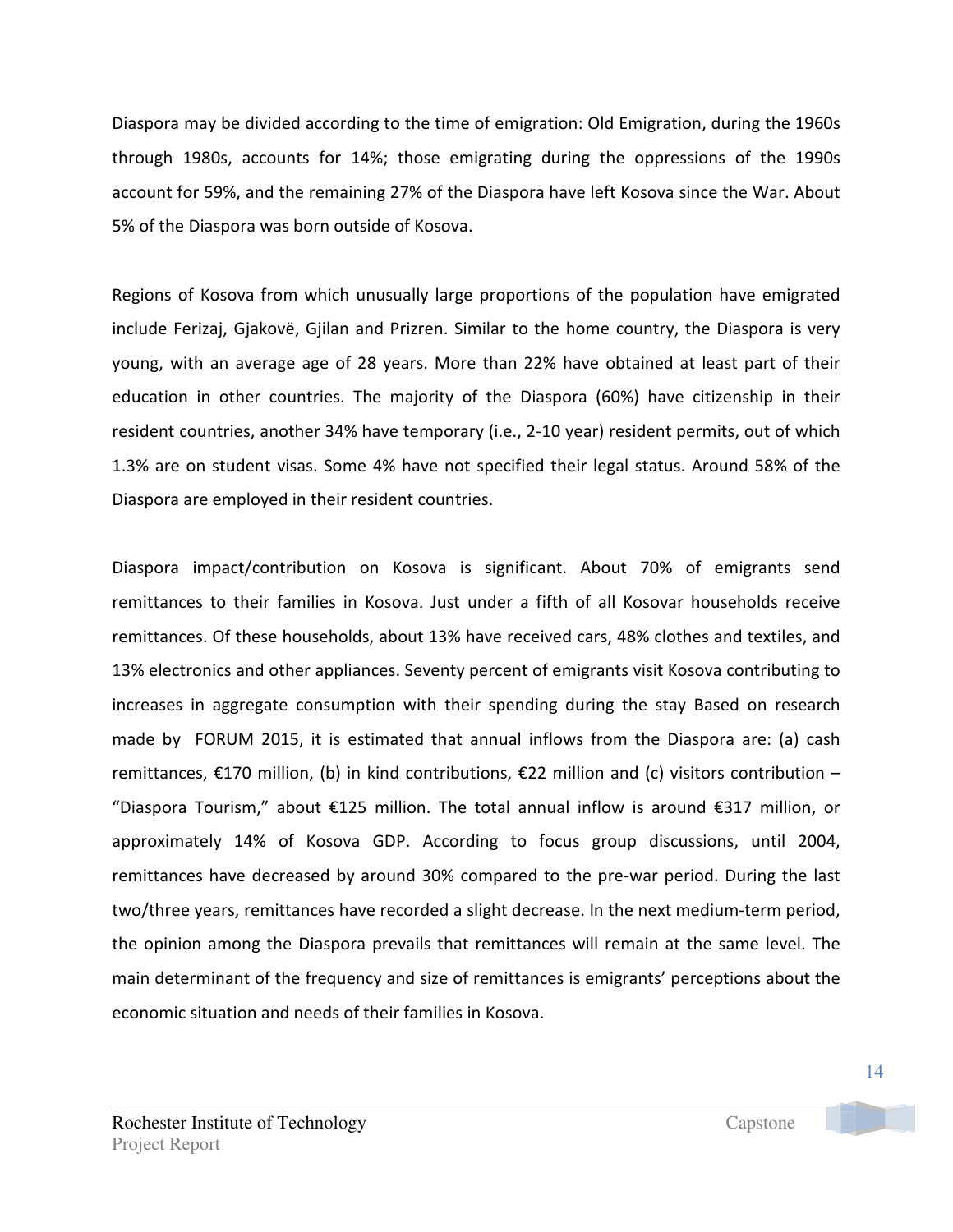## 1.4 PIA under the DBFOT contract

While it is evident that PIA can function adequately as a publicly owned and operated enterprise, the Government of Kosovo seeks to ensure that the Airport meets its full economic and operational potential. For this reason, on June 12, 2009, via Government Decision 05/68, the Government of Kosovo formally authorized proceeding with a Public-Private-Partnership for the operation and expansion of PIA.

The main reason for this process is making PIA simultaneously remaining competitive with other airports in the region. For this reason, and on the basis of an investment grade feasibility study prepared by Netherlands Airport Consultants B.V. ('NACO') and Innova Aviation Consulting LLC ("Innova"), on June 12, 2009, via Government Decision 05/68, the Government of Kosovo formally authorized proceeding with a Public-Private-Partnership for the operation and expansion of Pristina International Airport.

The Project is envisioned to take the form of a 20-year Design-Build-Finance-Operate-Transfer (DBFOT) contract and will involve the operation and maintenance of Pristina International Airport, as well as the design, construction, and financing of required infrastructure improvements.

### ANTICIPATED TRANSACTION STRUCTURE

- 1. Contract Structure: Design-Build-Finance-Operate- Transfer (DBFOT)
- 2. Contract Duration: 20-years
- 3. Required Minimum Investment Plan: Master Plan, including, amongst others:
- New Landmark Terminal (25,000m2)
- New control tower and related facilities
- Relocation of the NAVAIDS equipment (radar, localizer)
- New apron: 9 Code C (B 737) aircraft parking positions
- New automobile parking (1,750 new bays)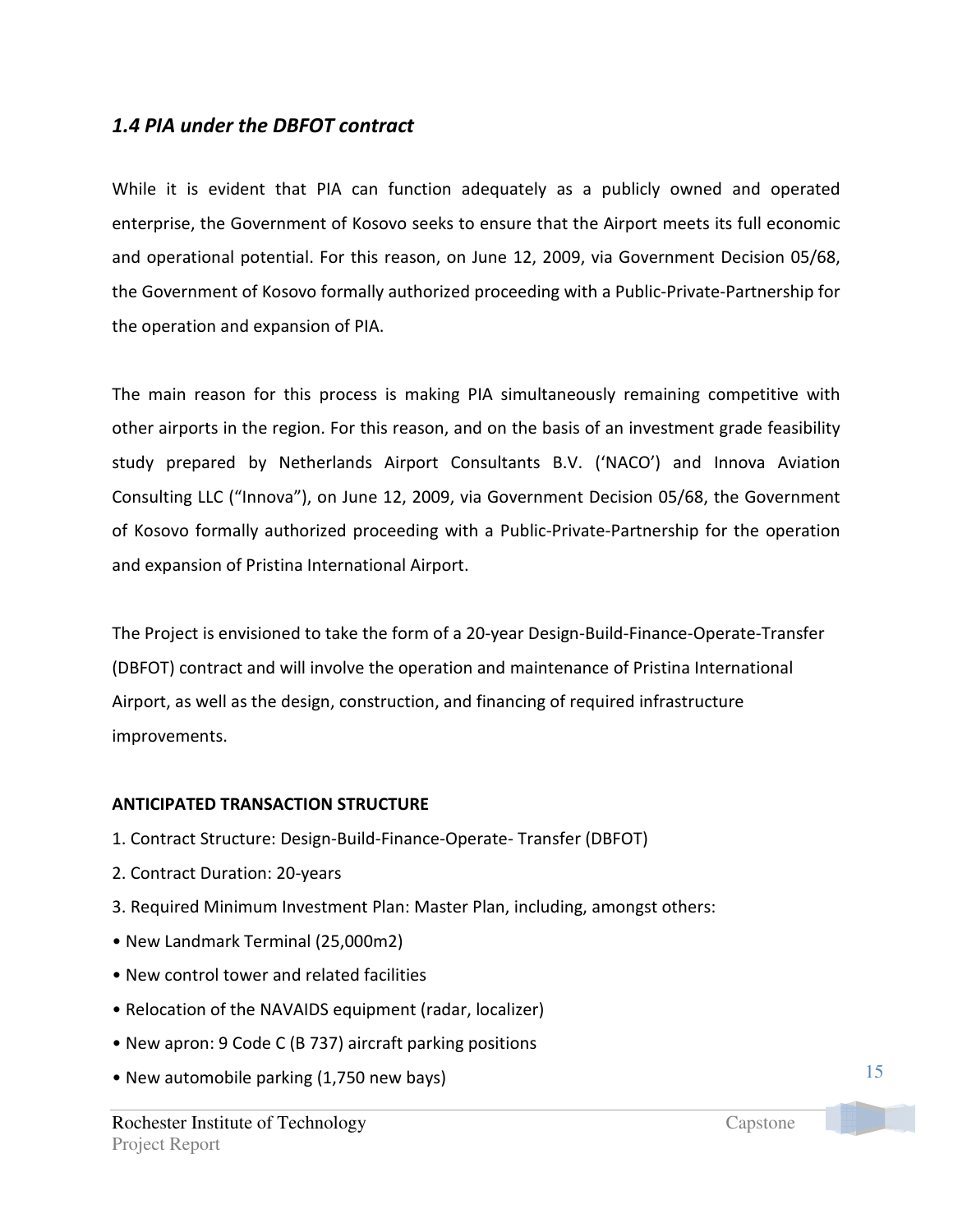- New taxi and bus staging areas
- New airport access lane
- New water treatment plant
- Airport equipment
- Widening of taxiway shoulders (to accommodate code E aircraft)

# 4. Minimum Performance and Capacity Levels: IATA level C (within 2 years of contract inception)

5. Scope of Service: All airport services, excluding Air Navigation Services.

6. Concession Fee: Payments by the Private Operator to the Government in the form of a percentage of gross revenues.

7. Rates and Charges: Aeronautical rates and charges are to be capped at current levels over the term of the contract, with potential inflation adjustments subject to regulatory approvals.

8. Employment Considerations: Private Operator will honor existing employment contracts for a predefined period of time.

9. Ownership: Moveable and immovable assets will be leased to the Private Operator, while ownership of all assets remains with the State.

Under the PPP contract the PIA will be to transferred to the private operator, the main requirement set by PPT and challenge for the coming year for PIA will be to fulfill the performance service standard level C under the IATA service level standards.

## 1.5 Service Category and Planning Goals:

Accordingly to IATA capacity assessment plan:

 $A$  – An excellent level of service. Conditions of free flow, no delays and excellent levels of comfort.

B – High level of service. Conditions of stable flow, very few delays and high level of comfort.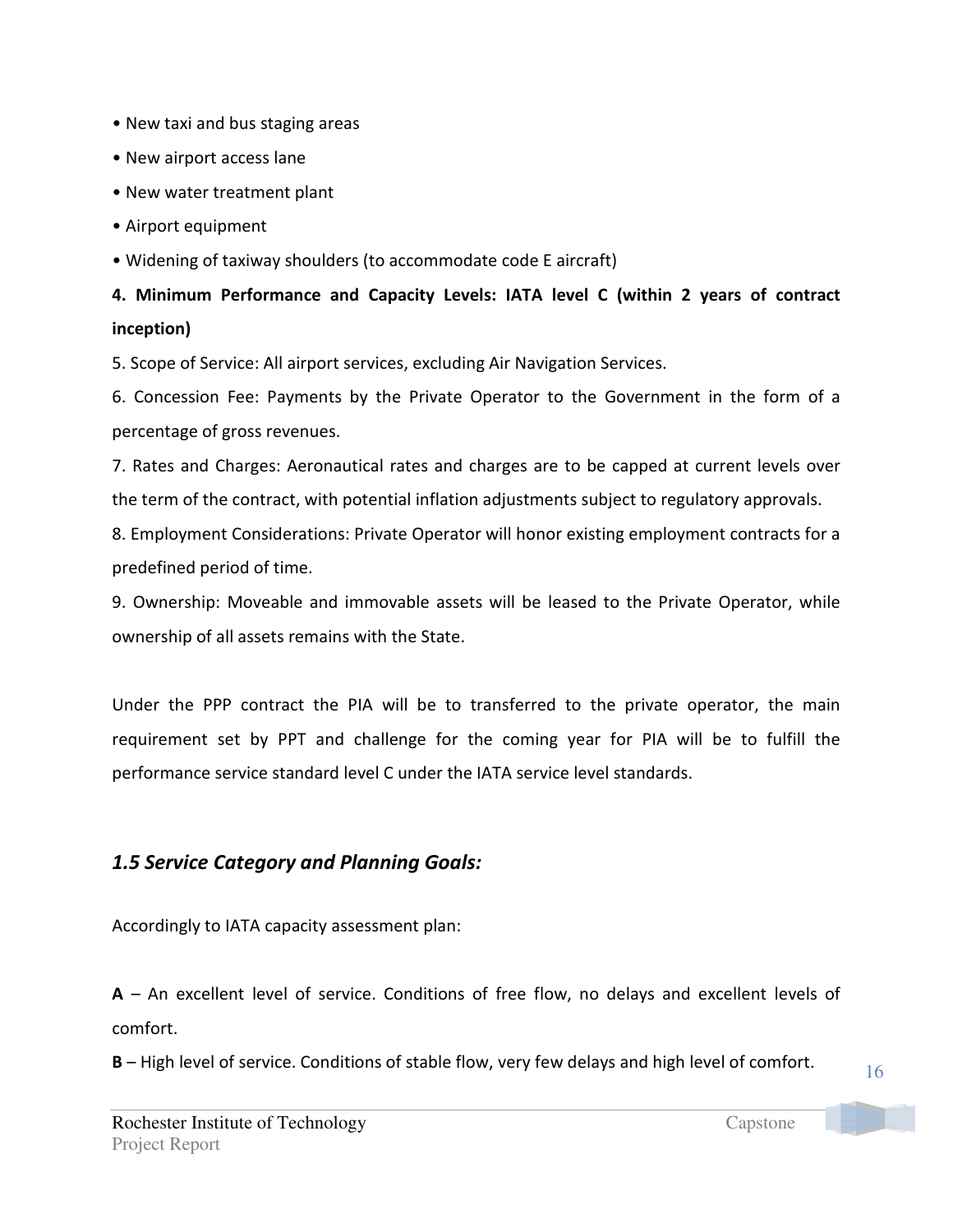C – Good level of service. Conditions of stable flow, acceptable delays and good levels of comfort.

D – Adequate level of service. Conditions of unstable flow, acceptable delays for short periods of time and adequate levels of comfort.

E – Inadequate level of service. Conditions of unstable flow, unacceptable delays and inadequate levels of comfort.

F – Unacceptable level of service. Conditions of cross-flows, system breakdowns and unacceptable delays; an unacceptable level of comfort.

The current situation if Prishtina International Airport shows what the capacity is not sufficient to provide the service level at appropriate level, since it is reqired by the PPT contract that airport must insure the capacity to provide the IATA service level letter C, in the future references in this project, level C( good service) with be taken as a baseline to planning and further analyses.

### 1.6 Prishtina International Airport Current Capacity:

Departing Terminal



**Figure 1.3, Departing Terminal, PIA** 

SOURCE: PIA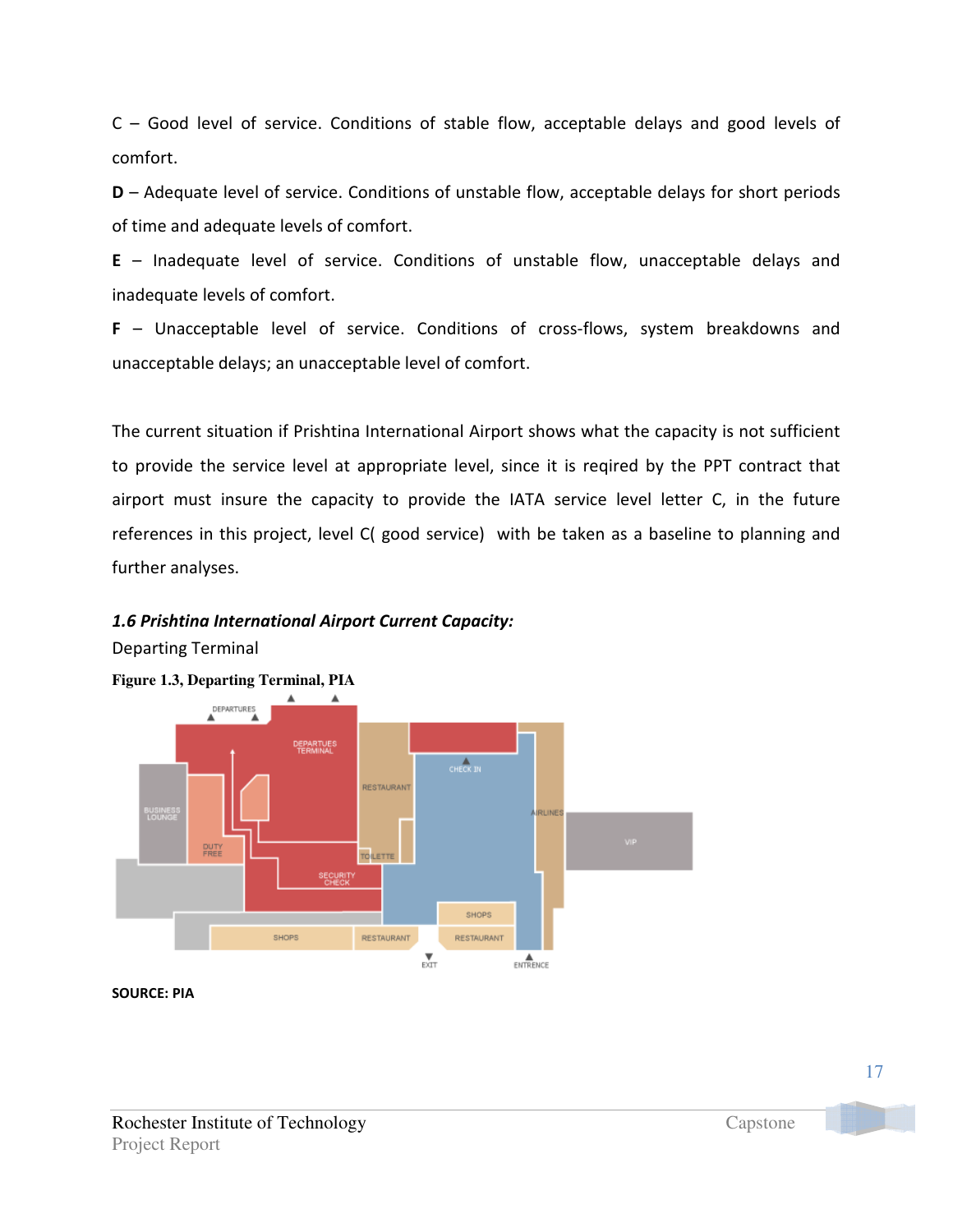### Arrival terminals:

### **Figure 1.4, Arriving Terminal, PIA**



SOURCE: PIA

# 1. TRAFFIC FORECAST FOR PRISHTINA INTERNATIONAL AIRPORT:

## 2.1 Forecasting and planning interrelation:

Forecasting is the heart of planning and control processes. Forecasts are necessary to define the facilities that will be required, the scale of such facilities, and the time at which they will be required. The objective of forecasting is not to predict the future with precision, but to provide information that can be used to evaluate effects of uncertainty about the future. (Alexander, 2006)

## Forecasting peak hours:

As already mentioned, facility requirements are defined by peak period throughput, and mainly by that in the "typical peak hour". In order not to cater unnecessarily for rare occurrences, the "typical peak hour" is not defined as the peak hour for the year, but is commonly accepted as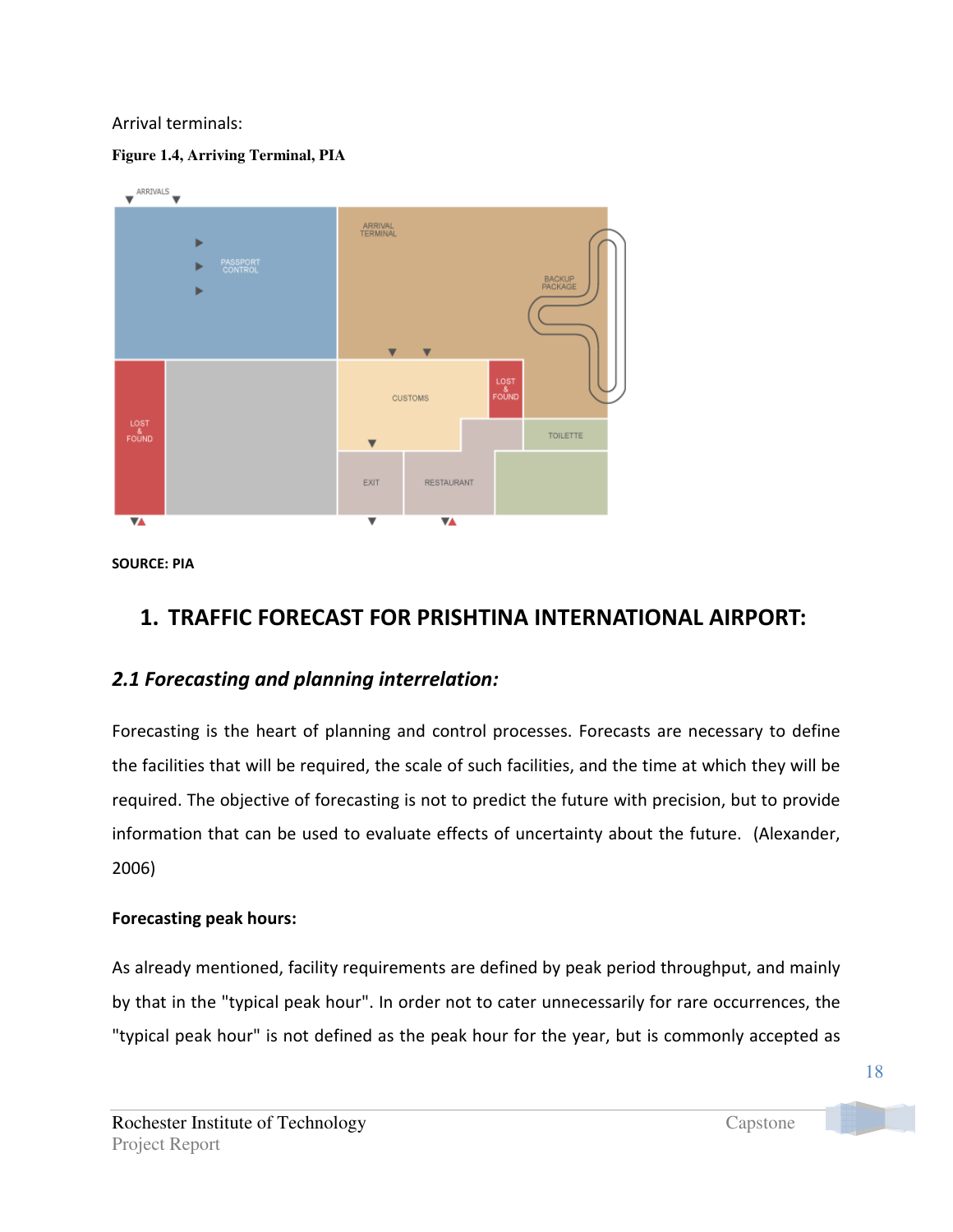the 30th or 40th busy hour. Similarly the "typical busy day" is the 30th or 40th busy day. There are also other methods of defining peak hours.

### Forecasting Period:

Actual capacity expansions should be carried out as proven necessary by the growth of traffic and short-term forecasts which are less susceptible to major errors. Thus long-term forecasts provide the broad guidance necessary for master capacity planning. Shorter-term forecasts, say three to five years in advance, provide the basis for-actual development work, while medium-term forecasts (from 5 to 20 years, usually in five-year intervals for convenience) bridge the gap to the long-term and provide interim information on probable subsequent phases of development.

### Forecasting methods:

There are numerous forecasting manuals existing on techniques; only a brief resume of some of those which are relevant to airport capacity planning are given here.

Informed judgement of an individual or group of people is the original forecasting "method", and it is still the most comprehensive in that it usually implies the consideration of a wide range of variables. A large amount of personal judgment is inevitable, whatever the basic forecasting method used. Judgement can introduce subjective and often unsubstantiated bias, but is useful for checking that the results of other forecasting methods make sense, and in estimating effects of factors which are difficult to quantify. One specific feature which might be worth incorporating in the forecasting process is a check that the evaluation of the long term is not influenced too greatly by recent or current short-term events.

**Trend extrapolation** consists of trying to identify some long-term underlying growth pattern of a form which fits the behaviour of air traffic in the past. The growth pattern considered over time is usually a straight line (implying a constant absolute change between successive time periods), or asymptotic (implying that development proceeds towards some limiting level at a gradually decreasing rate). A time series of historical data has first to be smoothed to account

19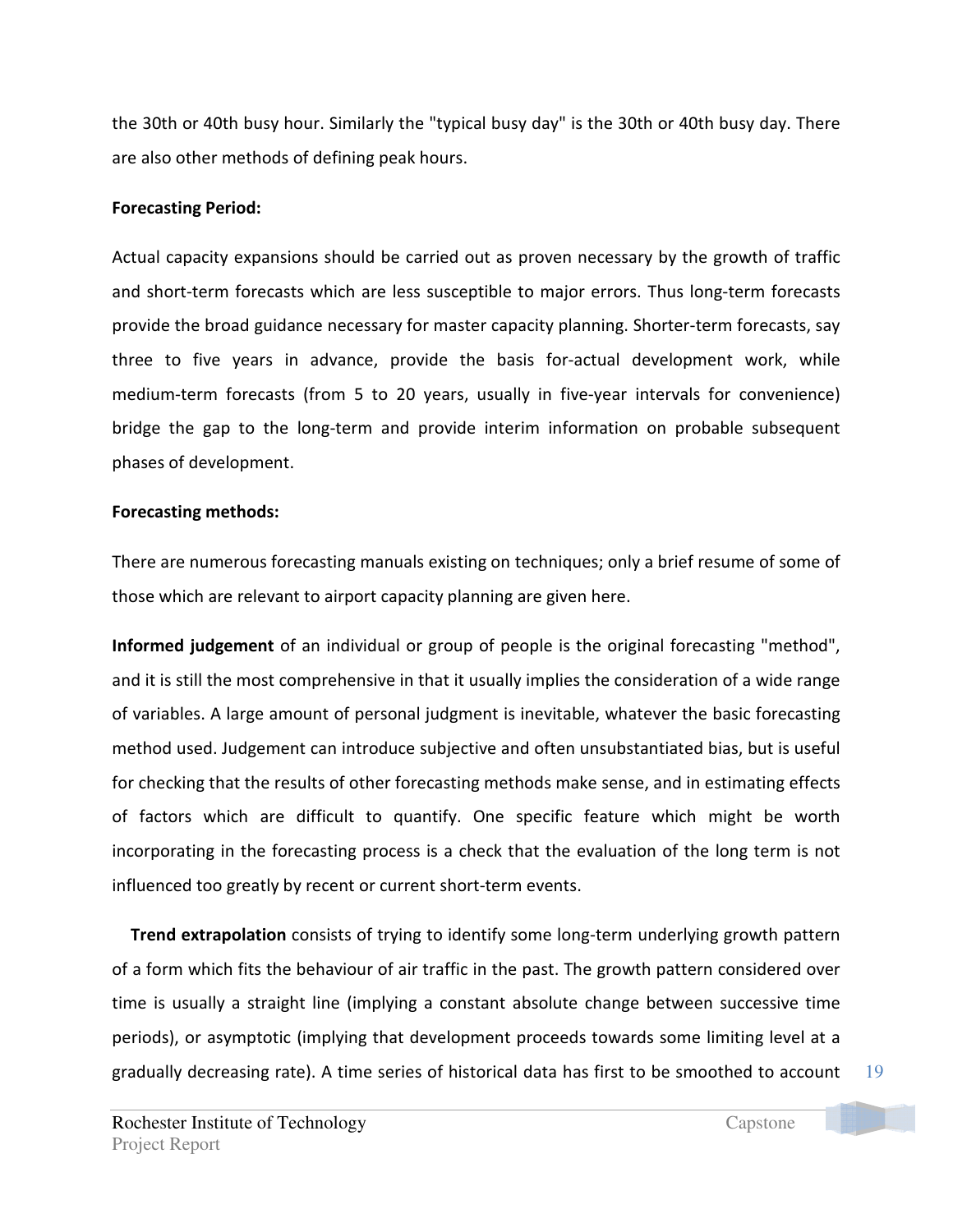for unusual effects such as labour strikes, special events, etc. The chosen growth pattern is then fitted to the smoothed data and projected. Fitting can be done using statistical techniques, but can also be carried out roughly by eye on graphical plots of historical traffic data. Trend extrapolation assumes that all factors influencing air traffic in the past (except the unusual effects mentioned above) will continue to operate in the same way in the future. This is often not the case.

Econometric modelling is one approach used to attempt to explain air traffic developments in terms of underlying causes. By using statistical techniques, it has been shown that just a few of the quantifiable major factors influencing air transport demand can explain most of the variation in this demand, and the contributory effect of each factor can be isolated to a certain extent. The method can be used both for historical time-series data and/or for cross-sectionaldata. Forecasts of the contributory factors, which are generally less sensitive than those of air transport demand itself, can then be used to produce an air transport forecast. Econometric modelling has technical limitations.

Market survey methods are used to obtain primary data from the source of the demand for airport facilities - the users themselves. Surveys are probably the only methods that have universal application, and surveys of passengers, shippers and airlines can be a very effective tool for the airport planner. However, satisfactory and meaningful surveys depend upon properly structured questions, the elimination of bias, and last but not least, the calibre of the individuals devising and carrying out the surveys. Surveys are also relatively expensive. Market surveys have been used, both directly in the design of airports to reduce subjective bias in other forecasting methods by testing theories, and as a basis themselves for forecasting airport traffic.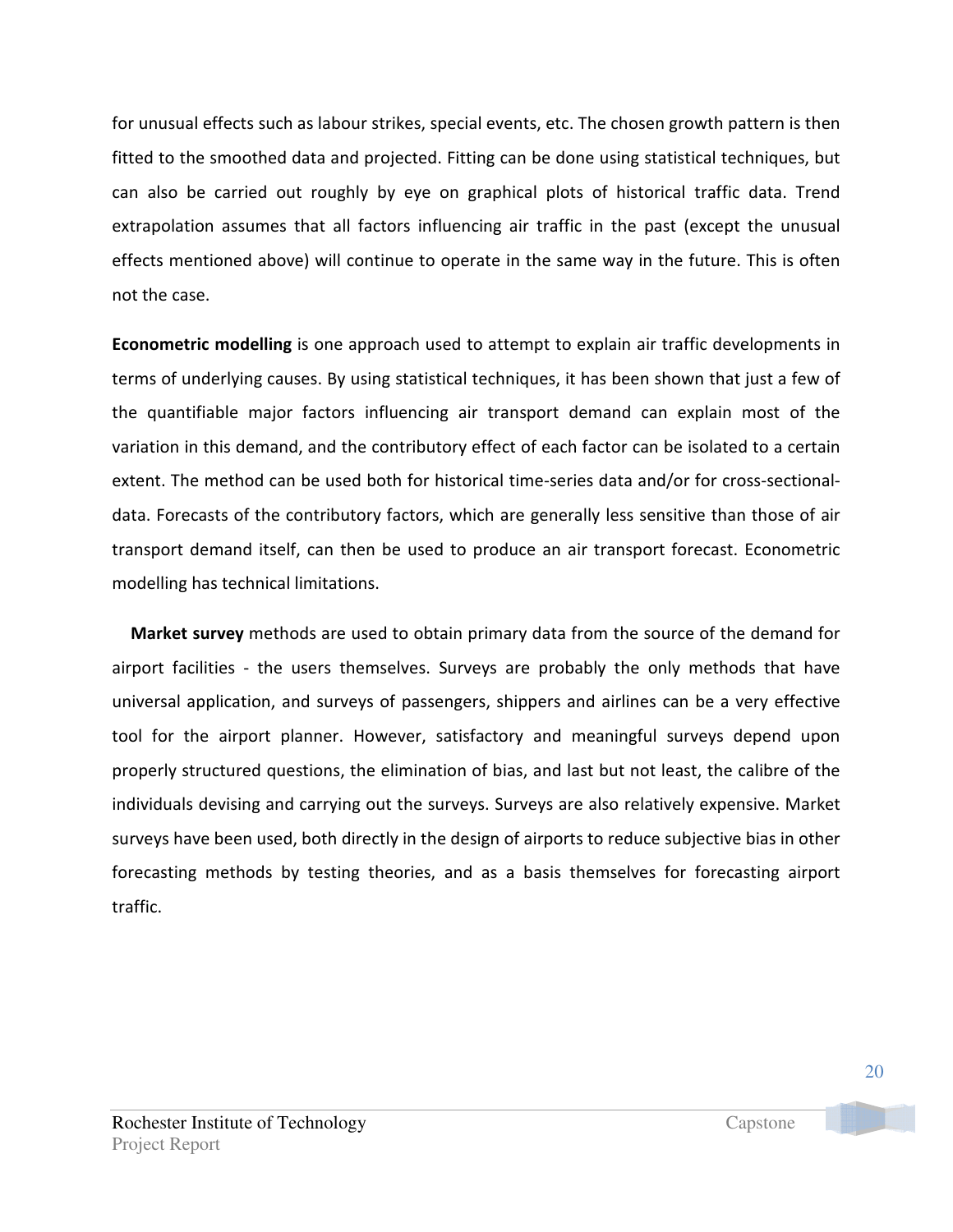# 2.2 Choosing forecasting methods to be used for PIA.

Evaluations forecasting methods to be used for Pristine International Airport

| <b>Methods</b>                     | Data availability                                                                                                       | <b>Data Reliability</b>                                                                                                                                                                                   | <b>Final</b>                                                                                               |
|------------------------------------|-------------------------------------------------------------------------------------------------------------------------|-----------------------------------------------------------------------------------------------------------------------------------------------------------------------------------------------------------|------------------------------------------------------------------------------------------------------------|
|                                    |                                                                                                                         |                                                                                                                                                                                                           | <b>Conclusions</b>                                                                                         |
| Judgement                          | Implies wide range of<br>variables.                                                                                     | Judgment<br>might<br>be<br>effected be the short<br>term growth and present<br>subjective bias.                                                                                                           | Recommended,<br>Useful<br>to<br>be<br>together<br>used<br>with<br>other<br>methods, not as<br>only method. |
| <b>Trend</b>                       | The traffic data from<br>2000 to 2009 show<br>a<br>reasonable<br>period<br>of<br>time to be used for trend<br>analyses. | Trend do not take into<br>consideration<br>the<br>the<br>changes<br>what<br>might<br>incur in political<br>or<br>economical<br>environments,<br>and<br>reflect more the current<br>situation on the state | Recommended<br>be<br>to<br>used,<br>together<br>with<br>other methods                                      |
| Econometric<br>Methods             | Absence of data for the<br>traffic structure and also<br>the<br>country data for<br>economical indicators               | Not reliable<br>enough,<br>factor<br>poor<br>independency<br>knowledge.                                                                                                                                   | <b>Not</b><br>Recommended                                                                                  |
| Market Survey                      | Not available, and was<br>never done in Kosovo,<br>the actual survey takes<br>months to complete.                       | Very reliable but hard to<br>complete                                                                                                                                                                     | Not available for<br>the<br>moment,<br>but good to be<br>made in future.                                   |
| <b>FINAL</b><br><b>CONCLUSIONS</b> | future traffic                                                                                                          | 1) Using of the trend analyses to show the trend line for the<br>2) Using the expert judgment as alternative to trend analyses.                                                                           |                                                                                                            |

| <b>Table 2.1, Forecasting Method Assessment</b> |
|-------------------------------------------------|
|-------------------------------------------------|

# 2.3 Trend analyses:

Trend extrapolation is a useful tool, in that it introduces a degree of objectivity into forecasting.

It is also relatively easy to carry out and imposes a discipline in presenting the situation in a simple form which can aid further analysis and/or provide a basis from which to check the

21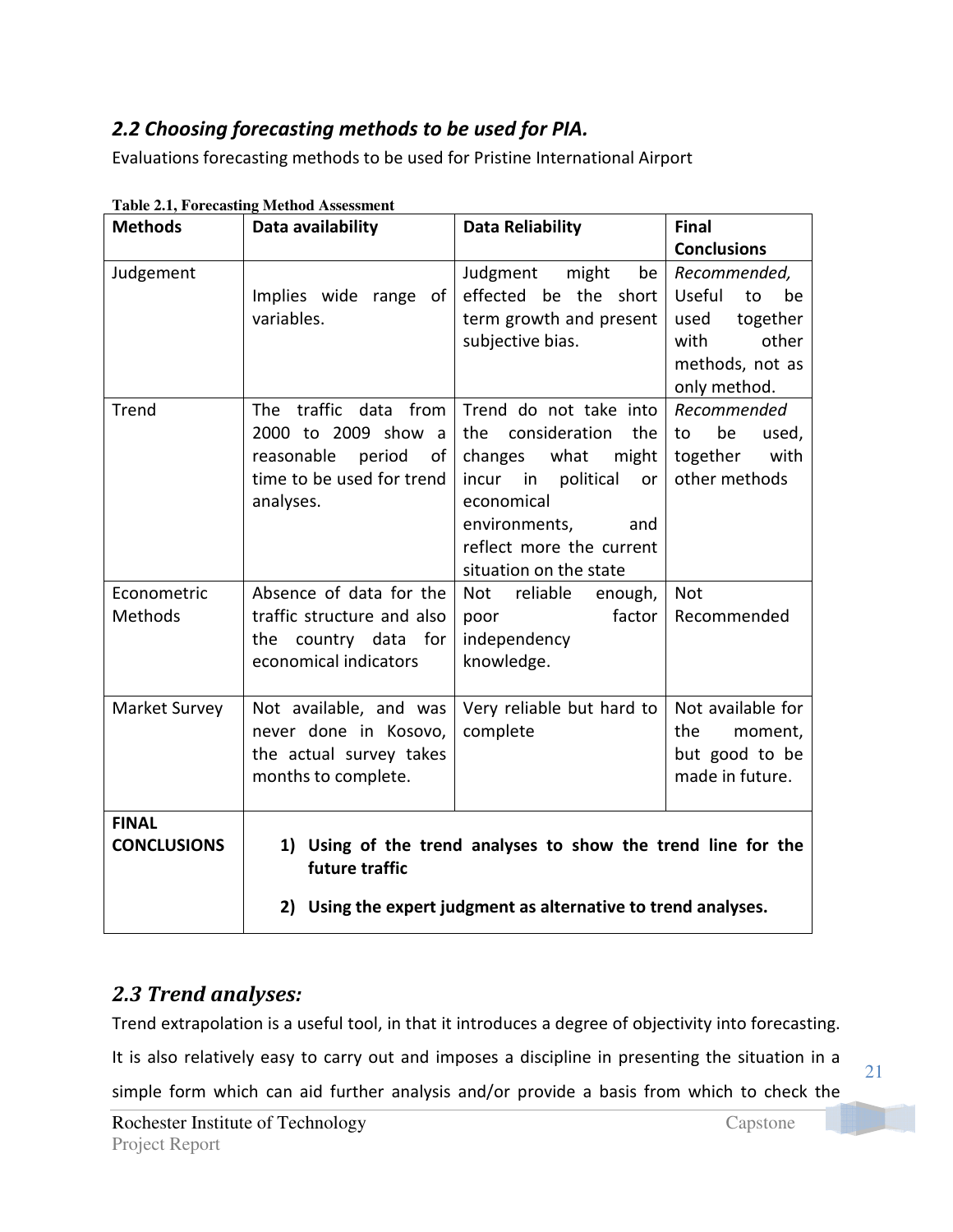validity of forecasts developed independently by other techniques. Indeed if described as trend analysis it becomes a valuable analytical tool in its own right. The statistics provided by the Airport for period 2000-2010 provide a decent set of data to be used for trend analyses, but when analysing the trend it can be observed what the year 2000 and 2001 showed a considerable low traffic data, since this two years figures were thought that do not represent the real traffic potential, since in period after the war the air traffics was not yet developed in its natural potential. Taking this into the account the year 2000 and 2001 were not taken as reference data in the trend analyses,

### Historical data:

| Tabic 4.4, I 1A traint uala<br>Data |   |           |  |
|-------------------------------------|---|-----------|--|
| Period                              | t | $Z_t$     |  |
| 2002                                | 1 | 844,098   |  |
| 2003                                | 2 | 835,036   |  |
| 2004                                | 3 | 910,797   |  |
| 2005                                | 4 | 930,346   |  |
| 2006                                | 5 | 882,731   |  |
| 2007                                | 6 | 990,259   |  |
| 2008                                | 7 | 1,137,000 |  |
| 2009                                | 8 | 1,193,850 |  |
| 2010*                               | 9 | 1,265,481 |  |

**Table 2.2, PIA traffic data** 

### SOURCE: PIA

The year 2010 was projected by current six month trend, which show what in this year the average traffic growth was at 6%. The traffic projected for 2010 was though to be 1,265,481 passengers.

### Regression analyses:

Regression analysis answers questions about the dependence of a response variable on one or more predictors, including prediction of future values of a response, discovering which predictors are important, and estimating the impact of changing a predictor or a treatment on the value of the response (Weisberg 2005). The  $R^2$  coefficient of determination is a statistical

22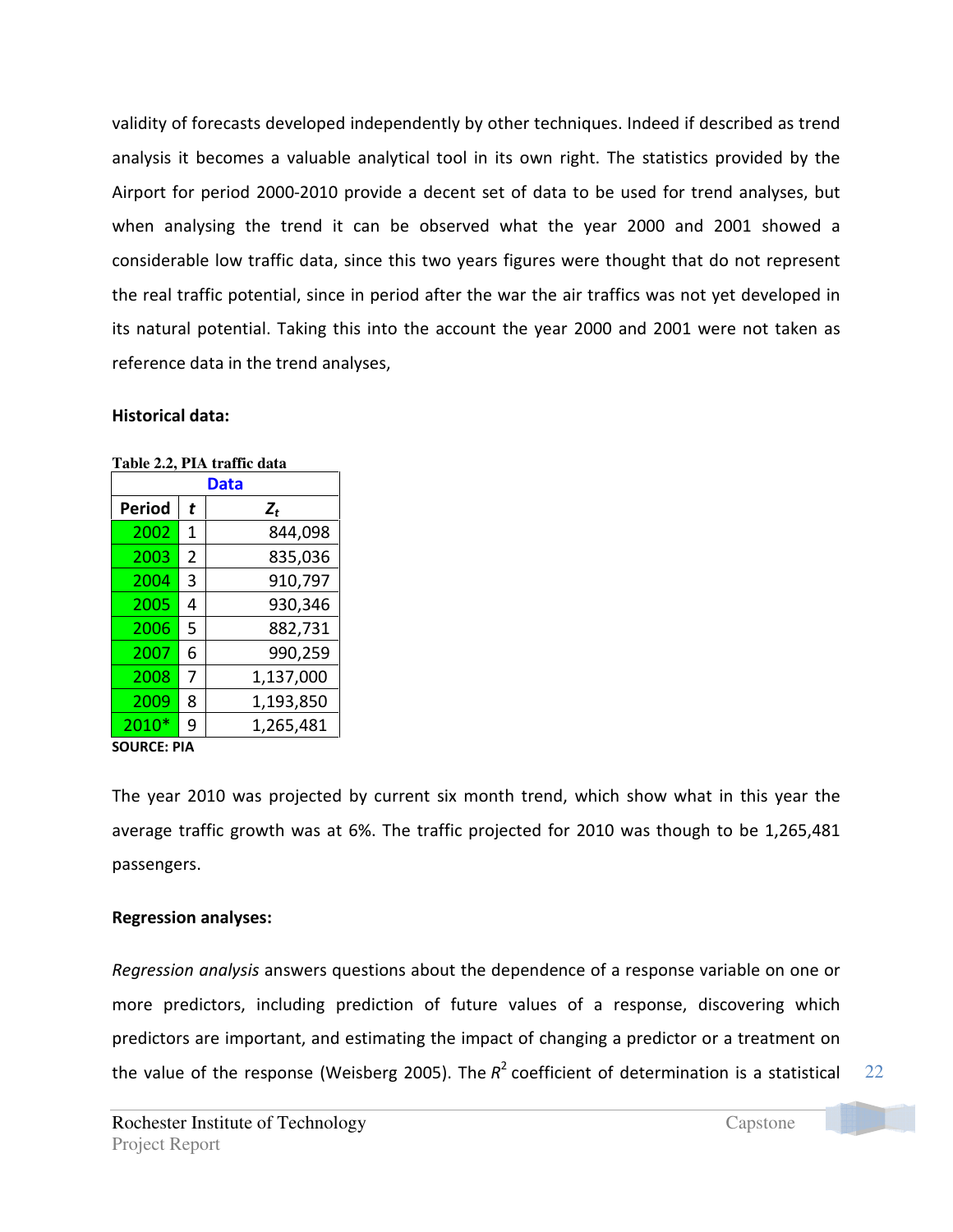measure of how well the regression line approximates the real data points,  $R^2$  = 1 indicates that the fitted model explains all variability in y, while  $R^2$  = 0 indicates no 'linear' relationship. Using MS Excel program the linear regression analysis were perform for the PIA traffic data and the linear regression line for period 2002-2010 had a  $R^2$  (coefficient of determination) of 0.7359, this can be interpreted as the liner trend line for PIA data can be explains approximately at 73,5% by the variation of time series in yearly period, while remaining 26.5% can be explained by unknown variables not covered in the trend.

|--|

| <b>Regression</b> |          |
|-------------------|----------|
| <b>Statistics</b> |          |
|                   | 0.7359   |
| Slope             | 41467.36 |
| Intercept         | 767025.9 |

Source:PIA

However, when interpreting result using  $R^2$ , the conclusions is what correlation between time periods and traffic growth is present, but the 73.5% of correlation is not enough to conclude what the linear trend analyses is a trusted method for forecasting.



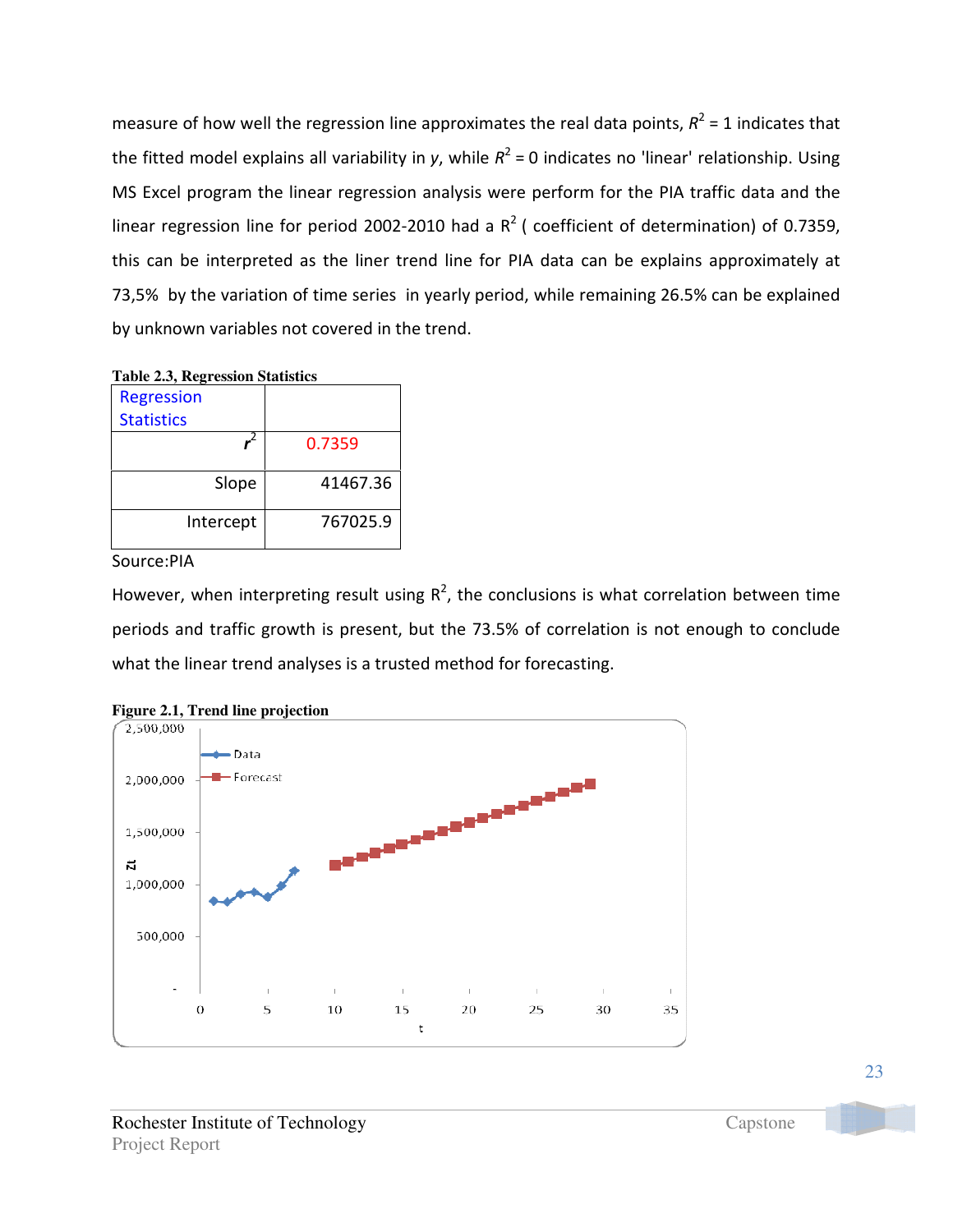### Projected trend forecast:

|               | <b>Forecast</b> |                          |        |
|---------------|-----------------|--------------------------|--------|
| <b>Period</b> | $\overline{I}$  | <b>Z-hat(Passengers)</b> | Growth |
| 2011          | 11              | 1,223,167                |        |
| 2012          | 12              | 1,264,634                | 3%     |
| 2013          | 13              | 1,306,102                | 3%     |
| 2014          | 14              | 1,347,569                | 3%     |
| 2015          | 15              | 1,389,036                | 3%     |
| 2016          | 16              | 1,430,504                | 3%     |
| 2017          | 17              | 1,471,971                | 3%     |
| 2018          | 18              | 1,513,438                | 3%     |
| 2019          | 19              | 1,554,906                | 3%     |
| 2020          | 20              | 1,596,373                | 3%     |
| 2021          | 21              | 1,637,840                | 3%     |
| 2022          | 22              | 1,679,308                | 3%     |
| 2023          | 23              | 1,720,775                | 2%     |
| 2024          | 24              | 1,762,242                | 2%     |
| 2025          | 25              | 1,803,710                | 2%     |
| 2026          | 26              | 1,845,177                | 2%     |
| 2027          | 27              | 1,886,645                | 2%     |
| 2028          | 28              | 1,928,112                | 2%     |
| 2029          | 29              | 1,969,579                | 2%     |
| 2030          | 30              | 2,011,047                | 2%     |

**Table 2.4, Projected trend** 

The projection made using trend analyses show that traffic growth with continues in yearly 3% growth rate until 2023, and after year 2023, it will continue with slide lower growth of 2%. Using trend analyses the following are the forecasted figures for traffic for selected 5 year planning period.

| Table 2.5, Forecast for selected years |
|----------------------------------------|
| Forecast for selected t                |
| Z-hat                                  |
| 1,389,036                              |
| 1,596,373                              |
| 1,803,710                              |
| 2,011,047                              |
|                                        |

**Table 2.5, Forecast for selected years**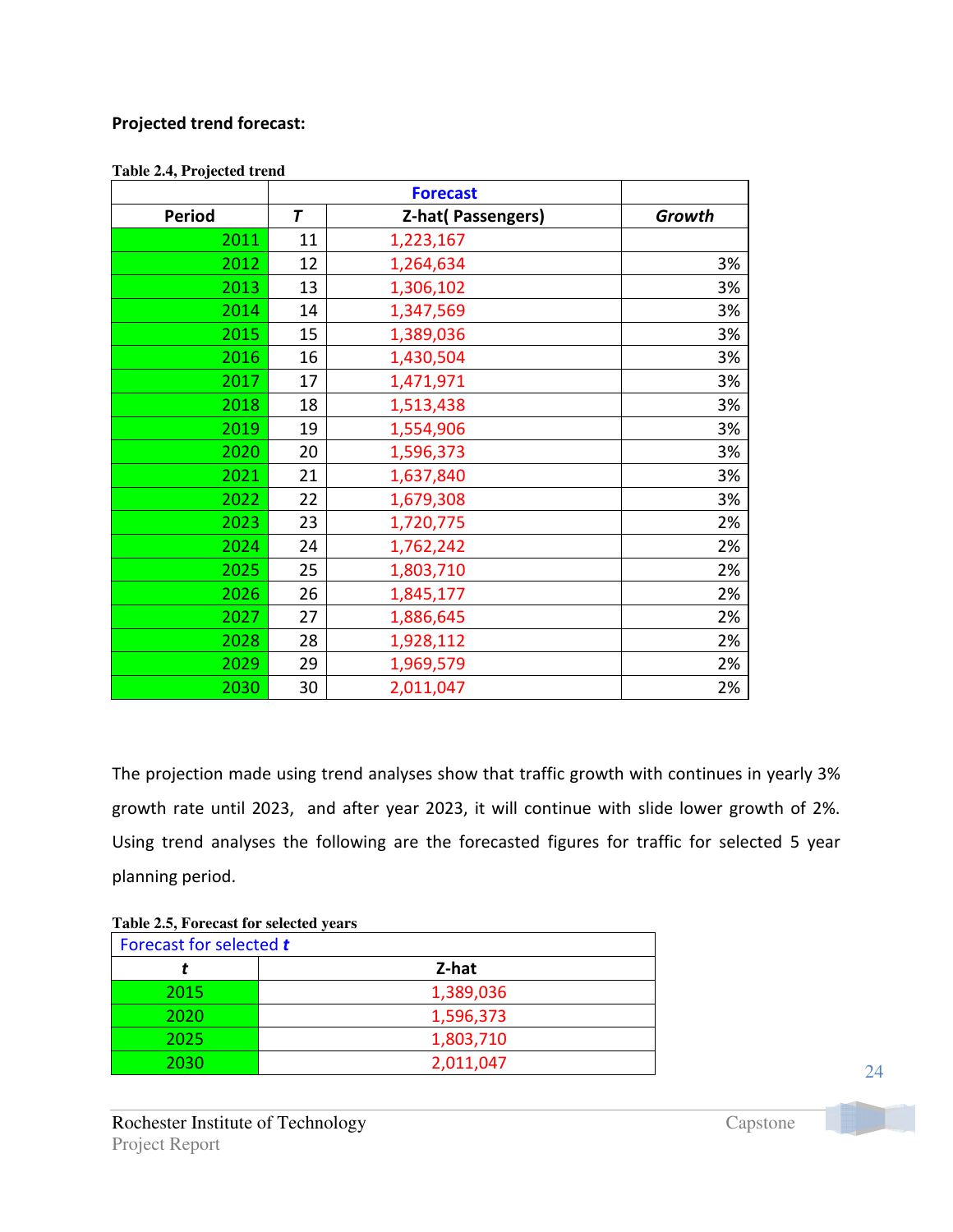## 2.4 Expert judgment forecasting

### Data collection

The qualitative data collection for the purpose of compiling analysis of the Kosovo air transport traffic forecast has been achieved through interviewing of persons considered to be expert in Kosovo Aviations and getting their judgment on aviation traffic forecast, for the practical purposes the open ended questionnaire was used in the interviewing. The following is a brief introduction to each of the persons interviewed representing the main aviation stakeholders in Kosovo.

The following stakeholders were selected for interviewing:

- 1. Civil Aviation Regulatory Office: Head and Deputy Head of the Office have been interviewed. Head of CAA is an international expert recruited through ICAO and has an extensive experience in aviation. Head of CAA holds an LL.M. degree in Air and Space Law and is a leading official in the transposition of the EU aviation legislation into the Kosovo legal order.
- 2. Prishtina International Airport: Director of Airport Services and Terminal Operations, Commercial director and Duty Ops and Slot Coordination Manager were interviewed. The Director of Airport Services and Terminal Operations has worked at this airport for almost thirty years. He reached this position after having held many earlier positions at the airport starting from basic responsibilities. During the last 15 years he was actively involved in the management of terminal operations. His knowledge and experience, especially in the field of capacity constraints, ground handling, specific programmed charter operations present at PIA, clientele and so on, were very relevant for the purposes of this research.
- Rochester Institute of Technology Capstone Project Report 3. Potential Kosovar airline and EU carriers operating at PIA: First respondent is the Operational Manager of Kosovo Airline, the most active tour operator in Kosovo, and has extensive experience in specific "programmed charter" traffic present in Prishtina

25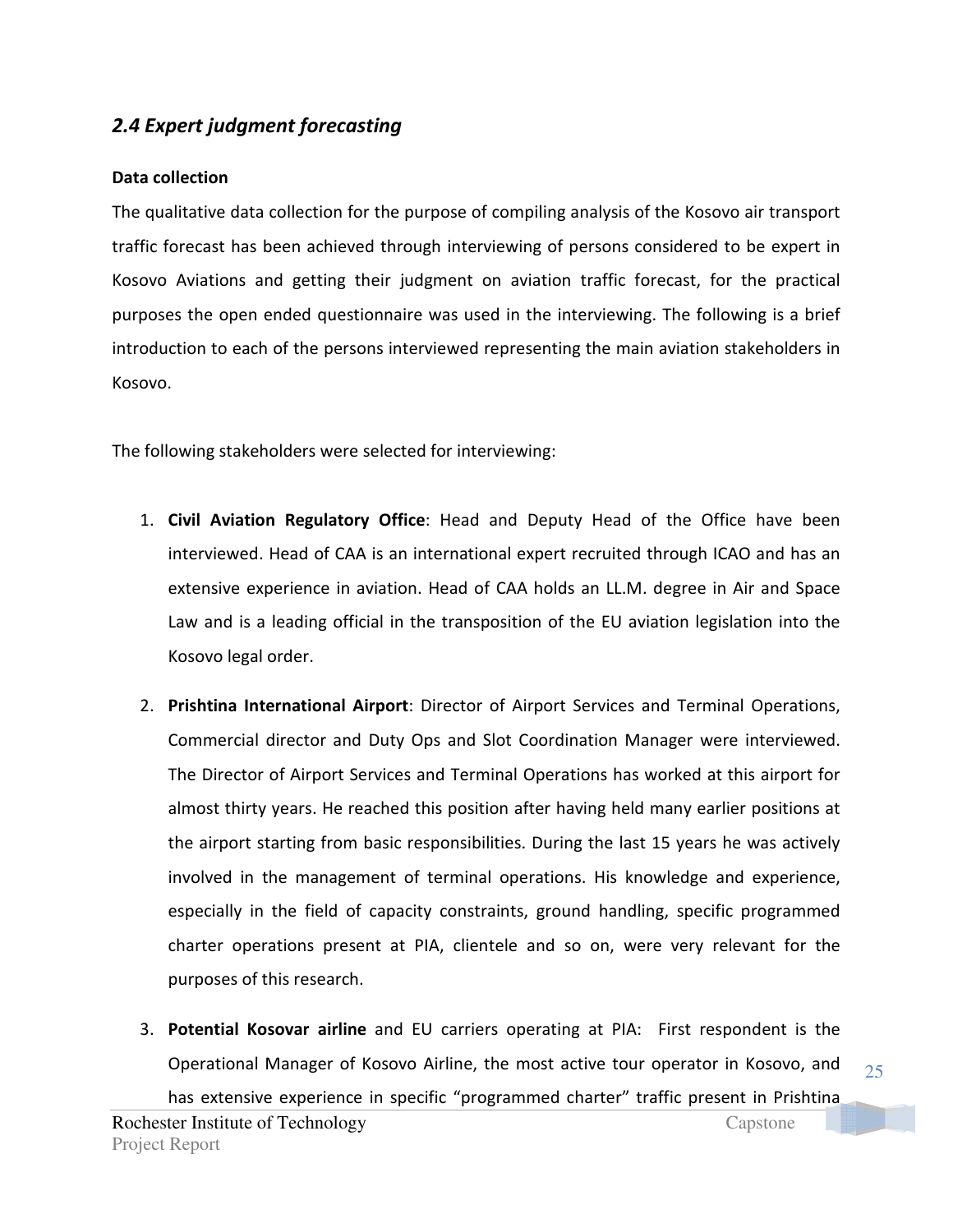since almost 10 years. Furthermore, he has knowledge on the European aviation legislation as well as current trends. Being a tour operator for most of the charter airlines serving PIA, he knows the behavior of the Diaspora customer very well, being their key client. However, the respondent required his responses to be considered as personal opinions and not as official statements. Questions were sent to also to, Austrian Airlines and Adria Airways. Austrian Airlines operates 12 flights per week to and from PIA and is the largest carrier taking into the account the number of passengers carried. Adria Airways operates daily flights to and from Prishtina and is the second largest scheduled carrier with the largest number of passengers carried to and from PIA

### Analysing the results:

| radie 2.0, Analysis on expert judgments<br><b>Opportunities</b>                                                                                                                                                                                                                                                                                                                                                                                                                                                                                                                                        | <b>Threats</b>                                                                                                                                                                                                                                                                                                                                                                                                                                                  |
|--------------------------------------------------------------------------------------------------------------------------------------------------------------------------------------------------------------------------------------------------------------------------------------------------------------------------------------------------------------------------------------------------------------------------------------------------------------------------------------------------------------------------------------------------------------------------------------------------------|-----------------------------------------------------------------------------------------------------------------------------------------------------------------------------------------------------------------------------------------------------------------------------------------------------------------------------------------------------------------------------------------------------------------------------------------------------------------|
| Increased traffic due to market<br>$\bullet$<br>liberalization<br>Increased competition<br>New potential routes to be open<br>٠<br>by incumbent airlines or new<br>entrant airlines<br>Lower travel fares and better<br>$\bullet$<br>services for passengers due to<br>more offers from airlines<br>Emergence of low cost airlines at<br>٠<br><b>PIA</b><br>Positive impact on the Kosovo<br>٠<br>economy<br>Public private partnership to cover<br>٠<br>the additional investments needed<br>for expansion<br>Increased competition (EU carriers<br>Getting Operating License from<br>any of the ECAA | Competition from Skopje/Tirana<br>$\bullet$<br>airport<br>Continuation of visa regime for<br>Kosovars<br>Stagnation of economic situation<br>Population living in the airport<br>vicinity might complain<br>Lack of sociopolitical stability<br>Limited number of population in<br>country<br>Development on modern road<br>transport<br>traffic<br>Decreased<br>from<br>the<br>emigrants due to change in the<br>emigrants generations connected<br>to Kosovo. |

**Table 2.6, Analysis on expert judgments**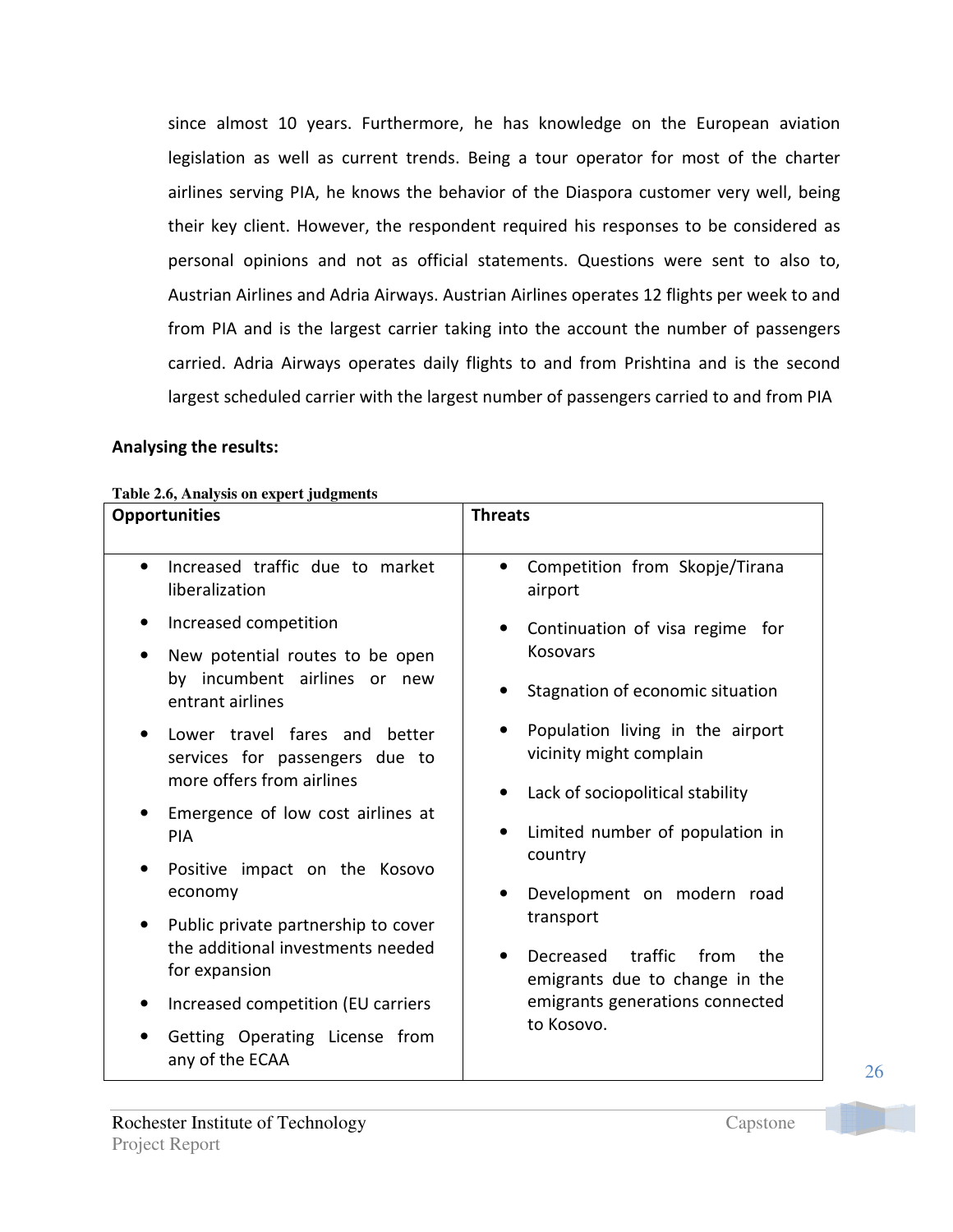Analysing predicted future traffic growth:

| Airport |                    |                   |
|---------|--------------------|-------------------|
| Year    | <b>Growth Rate</b> | <b>Passengers</b> |
| 2015    | 5%                 | 1,600,000         |
| 2020    | 5%                 | 2,000,000         |
| 2025    | 3%                 | 2,200,000         |
| 2030    | 2%                 | 2,500,000         |

**Table 2.7, Projection based on expert judgments** 

| <b>CAA</b> |                    |                   |
|------------|--------------------|-------------------|
| Year       | <b>Growth Rate</b> | <b>Passengers</b> |
| 2015       | 7%                 | 1,800,000         |
| 2020       | 5%                 | 2,200,000         |
| 2025       | 3%                 | 2,500,000         |
| 2030       | $2 - 3%$           | 2,800,000         |

| <b>Airlines</b> |                    |                   |
|-----------------|--------------------|-------------------|
| Year            | <b>Growth Rate</b> | <b>Passengers</b> |
| 2015            | 3%                 | 1,400,000         |
| 2020            | 3%                 | 1,600,000         |
| 2025            | 2%                 | 1,800,000         |
| 2030            | 2%                 | 2,000,000         |

## 2.5 Final Forecast:

Analyses from the forecasting method shows what there are quite different estimation for traffic forecast and many factors what would likely determine the future of traffic growth. In order to plan and prepare for the different scenarios, this project projected three different forecasting estimations:

## Low traffic growth scenario:

There is potential for development but because of political uncertainties, strong competition from the modern motorway, decrease in number of Diaspora travelling, there would be a slow growth in air traffic, as suggested by the airline representatives this scenario forecasts the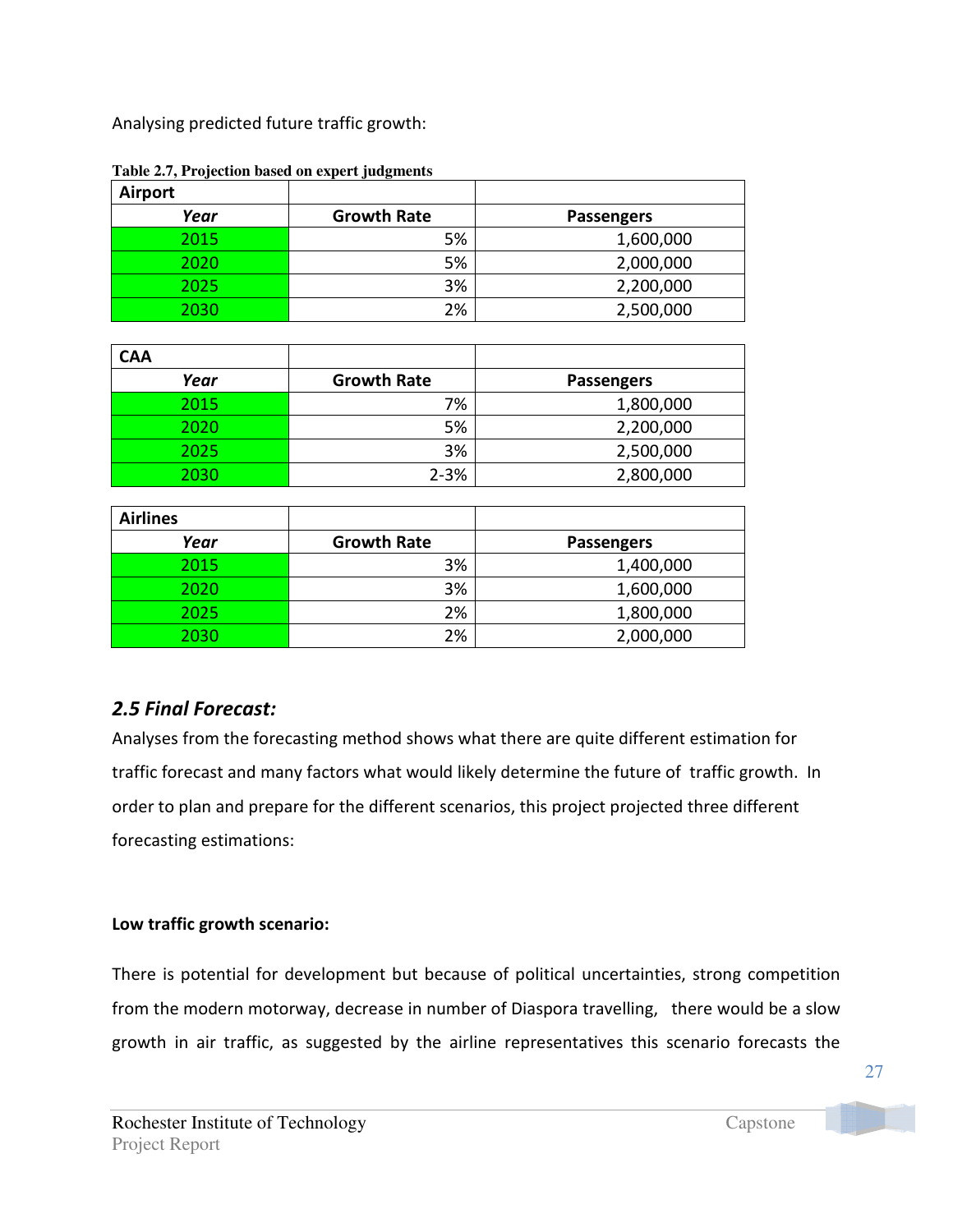traffic growth of 2-3% and by the year 2030 to reach 2 million passengers. This scenarios is supported also by the trend regression analyses what suggest the approximate traffic.

### Medium traffic growth scenario:

Under this scenario the future development in economic and political area with effect the traffic growth positively and unleash the potencies for air travel, the membership in EU, visa liberalisation, growth on business travel, tourism etc, are some of the factors what with contribute to this steady growth, but under this scenario also some negative factors are taken into the consideration therefore the forecast under this scenario is closer to forecast given by the airport personnel with growth of 5-4% annually and reaching 2.5 million by 2030.

### High traffic growth scenario:

Under the optimistic scenario the Kosovo with become member of EU and also reach at high development level attracting foreign investment and become favourite destination for emigrants and tourism, under this scenario the air traffic with keep the steady growth of 7% and reach 3 million passengers by 2030. The estimations made by the CAA experts are optimistic and close to this forecast.

Final Projected forecast for three scenarios:

|      | Low Scenario | <b>Mid Scenario</b> | <b>High Scenario</b> |
|------|--------------|---------------------|----------------------|
| 2015 | 1.400,000    | 1.600.000           | 1,800,000            |
| 2020 | 1,600.000    | 2.000.000           | 2.300.000            |
| 2025 | 1,800.000    | 2.200.000           | 2.800.000            |
| 2030 | 2.000.000    | 2.500.000           | 3.000.000            |

### **Table 2.8 Final forecast**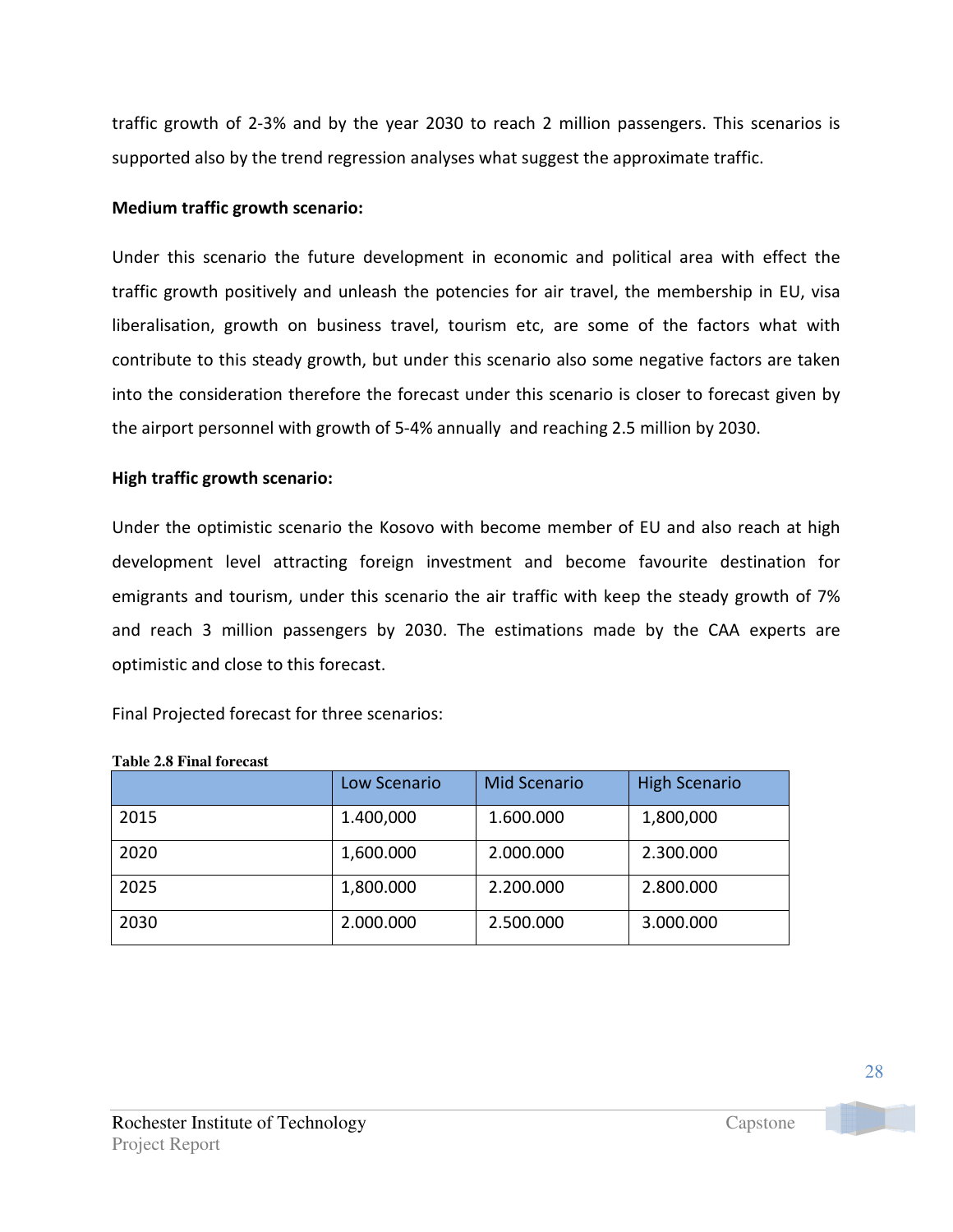## 2.6 Calculating Peak hours:

Traffic at prishtina International Airport is characterized by the monthly, by seasonal patterns and cyclical patterns arising from flight schedule, overlaid with a variety of special events and random variations, knowing of such peaks variation are essential for the efficient management of the facilities (Mattthes, 1995), to the long term where planning decisions relate to infrastructure investment spread over decades. The airport income and revenues are based on the annual passengers but the costs are largely associated with the fixed cost coming from the facilities and investments to provide services at peak times.

The traffic demand patterns imposed upon airport exhibit considerable variations on a monthly, daily, and hourly basis. These variations result in periods, known as peaks, when the greatest constant amount of demand is placed upon facilities required to accommodate passenger and aircraft movement. These peak periods of demand must be considered in the determination of airport facilities so that effective utilization of the facilities can be realized. The objective of developing peak forecasts is to project a design level such that if airport facilities were planned to accommodate that level of demand, the facilities would neither be underutilized nor overcrowded too often.



Figure 2.3,,Traffic seasonality: PIA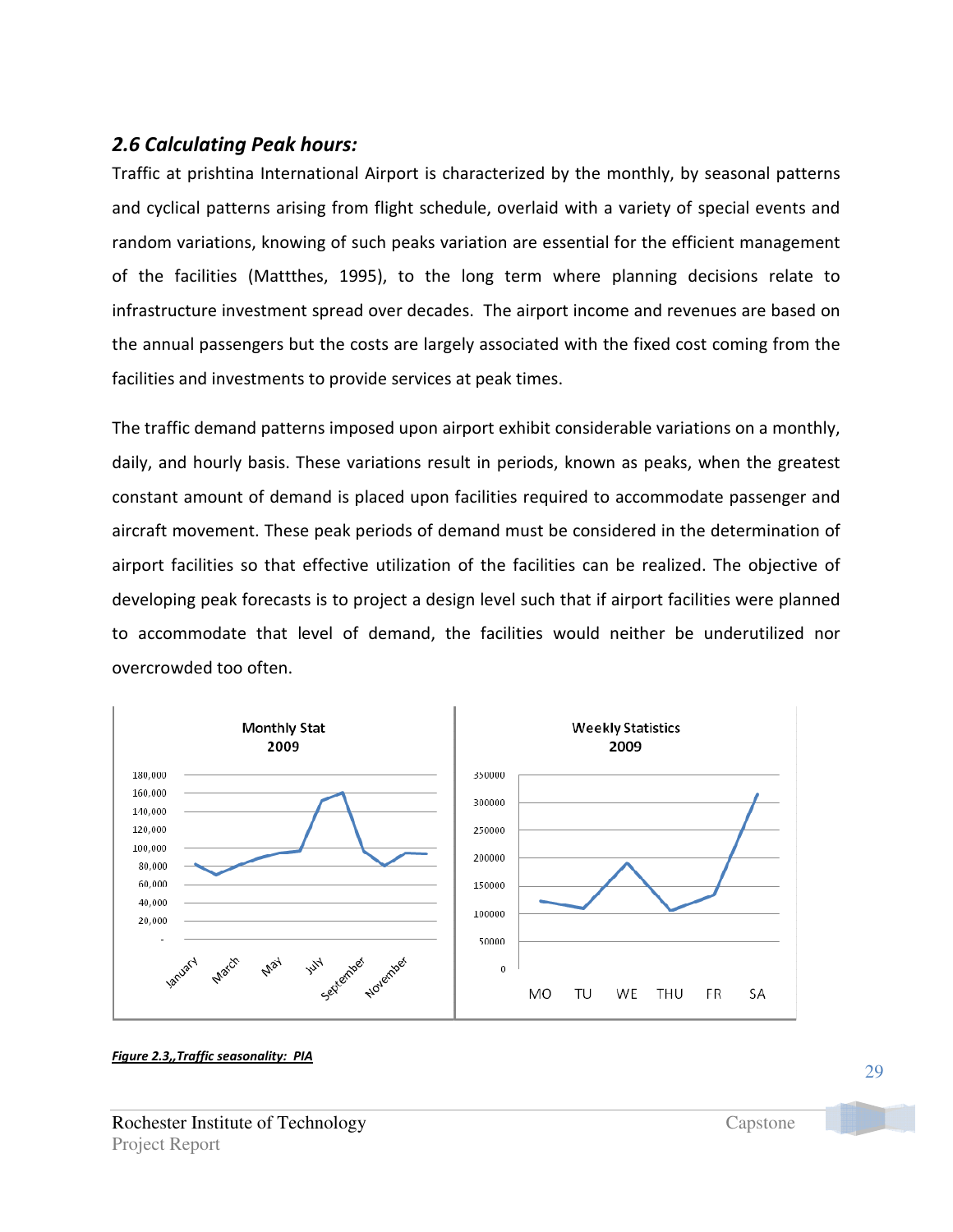The peak can by defined at hour period or longer period but usually are referred to an hour period and also the international guidelines related to peaks are considering the one hour period to define a peak demand.

The busiest hour of the year is the absolute peak hour, but the absolute peak hour can occur as result of unexpected and non ordinary circumstances, natural catastrophes like a volcanic ash during this year April, 2010, or for demand related to specific event of happening, but all these circumstance cannot be taken into the account into the planning the capacity for peak demands, this lead to the idea of finding the optimum peak demand what the airport must build its capacity to serve. Practically to calculate and forecast the peak hour there are several methods applied by airports, the final aim is to calculate the peak hour in order to design the facilities to serve the passengers "most of the times" and at acceptable and preferable level ( Matthes 1995).

There is no agreed standard used in the airport design worldwide ( Matthew 1995), the most used and adopted system is the IATA sytem of SBR( Standard Busy Rate) (IATA ,1998) where the  $30<sup>th</sup>$  busiest hour in the year is considered to be the peak hour, Under this criteria, the total hours on the airport are 8760 ( 365x24=8760) then the facilities should be able to serve the traffic for all but 29 hours out of 87600 hours. The other used method is also the  $40<sup>th</sup>$  busies hour, or measures such as the busiest hour in the second busiest month.

One other method worth considering is the approach by the BAA (British Aviation Authority) which uses the BHR ( busy hour rate). The BHR is defined as value of passengers for which 5% of the passengers encounter flow rate at this level or above. By this method the facilities and design must be ready to process efficiently 95 % of passengers. Is the Airport designs is capacity to meet the forecasted BHR then is will meet 95% of service standard, but is the airport adopts the SBR then the passengers percentage above the SBR can easily vary from 2% to 10 Percent at smaller airports.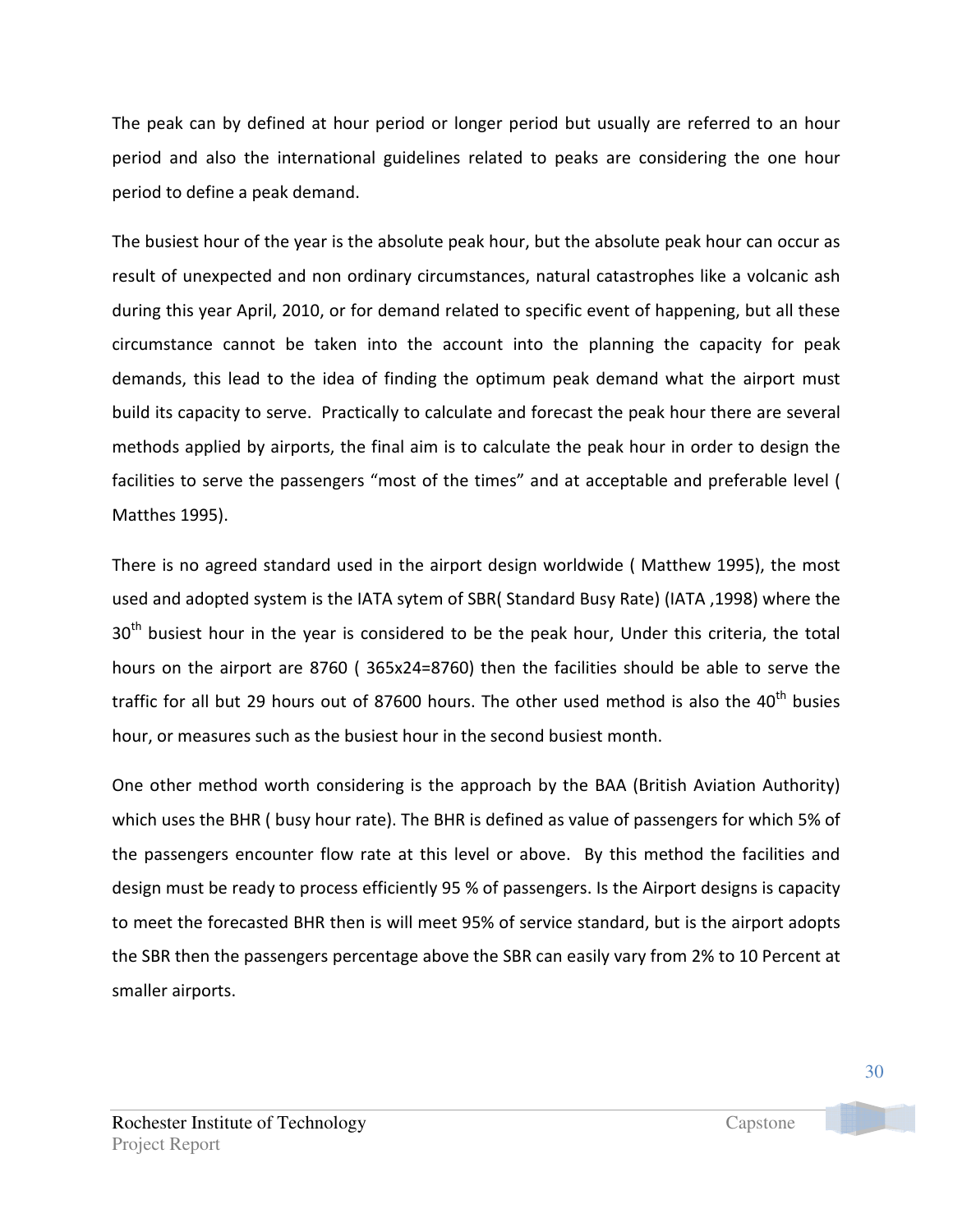



### Source:PIA

To calculate the peak hour for traffic at Prishtina Internationa Airport in this study we will calculate the two options discussed above as most frequent used method and then analyze the result from these two methods so we can finally decide on the peak hours patters and peak ration to be used for the traffic forecast.

The absolute busiest hour are much higher than the calculated peak, following is the 5 most business hours in PIA for 2009

|                |             |         | <b>ROUND</b> | Count of | Sum of D-  |
|----------------|-------------|---------|--------------|----------|------------|
| Nr             | <b>DATE</b> | Weekday | <b>TIME</b>  | N∘       | <b>PAX</b> |
| 1              | 1/11/2009   | 1       | 4:00:00 PM   | 6        | 885        |
| $\overline{2}$ | 1/10/2009   | 7       | 3:00:00 PM   | 6        | 873        |
| 3              | 1/11/2009   | 1       | 3:00:00 PM   | 5        | 852        |
| 4              | 8/16/2009   | 1       | 4:00:00 PM   | 5        | 848        |
| 5              | 1/4/2009    | 1       | 3:00:00 PM   | 5        | 840        |

|  | <b>Table 2.9 Busiest hours at PIA</b> |  |  |  |
|--|---------------------------------------|--|--|--|
|--|---------------------------------------|--|--|--|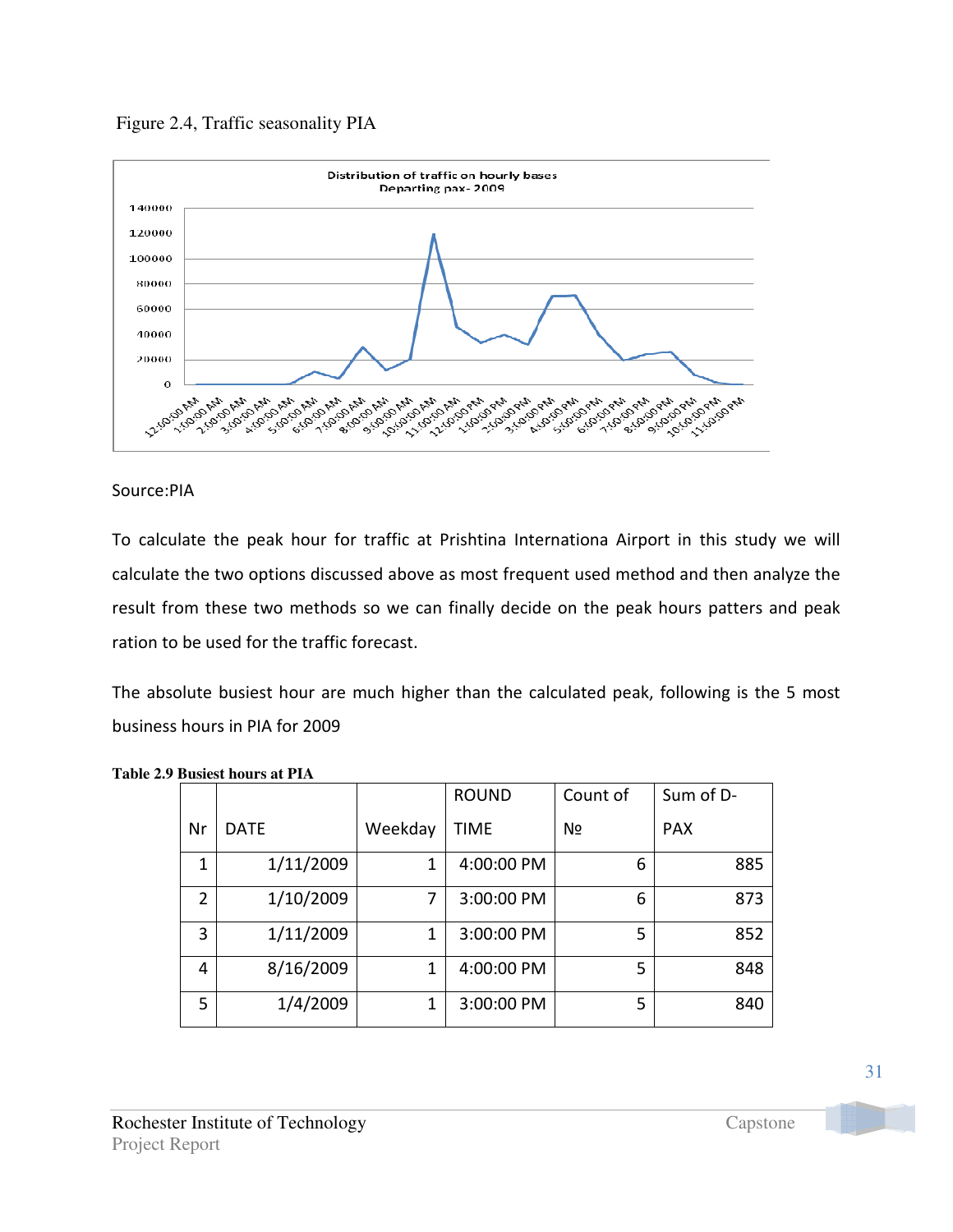1) As per IATA recommendation the Standard Busy Ratio (SBR) is calculated as  $30^{th}$  busiest hour, the statistics from PIA where sorted in MS Excel and the table of most busiest days of the year were created ( see annex 3) , the absolute busies day had a traffic flow of 885 passengers per hour, were all 30 busiest days had more than 668 passengers, leaving that the peak hour can be considered to be 661 passengers per hour and 4 flight per hours.

**Table 2.10, The 31th busiest hour at PIA** 

|    |             |         | <b>ROUND</b> |                |              |
|----|-------------|---------|--------------|----------------|--------------|
| Nr | <b>DATE</b> | Weekday | <b>TIME</b>  | <b>Flights</b> | Sum of D-PAX |
|    |             |         | 10:00:00     |                |              |
| 31 | 4/12/2009   | Sunday  | AM           | 4              | 661          |

2) As per BAA method the 5% of passengers flow where operated in the 41 most business hours, and the passengers flow below the most business hour of 5% had a passenger's flow of 625 passengers and 4 flight per hours, as per this method the peak hour per PIA is 625 passengers.

The cumulative number of passengers at most busiest hours which form the 5% of total departure passengers is (Total dep passengers X 5%= 613527 x 5% = 30676 passengers, calculation from the list of most busiest hours the 5% ration is achieved at 41th business hour, leaving what the calculated peak accordingly to this method is the peak hour of 42th business hour respectively 625 passengers per hour and 4 flight per hour.

**Table2.11, The 41th busiest hour at PIA** 

|    |             |         | <b>ROUND</b> |                |              |
|----|-------------|---------|--------------|----------------|--------------|
| Nr | <b>DATE</b> | Weekday | <b>TIME</b>  | <b>Flights</b> | Sum of D-PAX |
| 41 | 10/17/2009  |         | 11:00:00 AM  |                | 624          |
| 42 | 10/24/2009  |         | 11:00:00 AM  |                | 623          |

SDR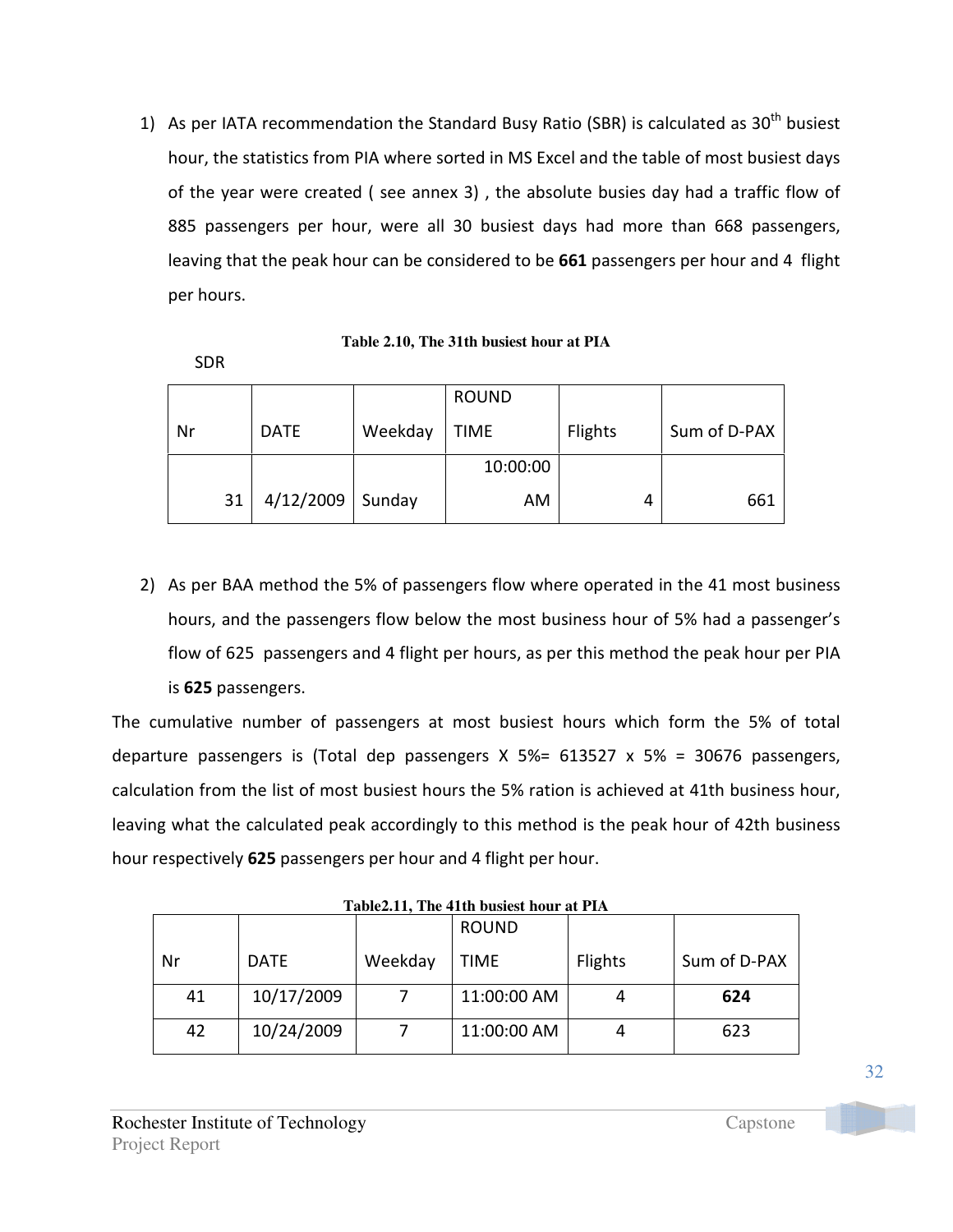### PEAK HOUR FOR PIA:

FAA Advisory Circular 150/5070-6A, Airport Master Plans, provides typical peaking characteristics against which the forecast should be compared. These typical peaking characteristics are:

- The ratio of peak hour operation to average daily passengers traffic (for the busiest month), may range from 7% to 11%
- The ratio of average daily passengers flow to annual passengers flow, may range from 0.29% to 0.34% (FAA Advisory circular)

| Table 2.12, Peak ratios for PIA traffic<br>Peka Hour Ratios |               |  |  |  |  |
|-------------------------------------------------------------|---------------|--|--|--|--|
| 2007                                                        | <b>Ratios</b> |  |  |  |  |
| 1,191,978                                                   |               |  |  |  |  |
| 613,527                                                     | 51%           |  |  |  |  |
| 104,100                                                     | 17%           |  |  |  |  |
| 3,358                                                       | 3%            |  |  |  |  |
| 6,057                                                       | 6%            |  |  |  |  |
| 625                                                         | 19%           |  |  |  |  |
|                                                             |               |  |  |  |  |

**Table 2.12, Peak ratios for PIA traffic** 

These ratios are directly related to the size and demand level of the airport, with the lower percentages common to the busiest commercial service airports and the highest percentages common to the lower activity airports. These ratios for PIA are shown on table above. Peak month departing passengers are 17%, average day 3%, busy day 6%, and Peak hour represent the 19 percent from a average day departing passengers.

## 2.7 Forecasting peak hour for period 2010-2030

Using calculated ratios of peak hours comparing to total number of passengers, the peak hour for forecasted projection was calculated to be used for planning purposes.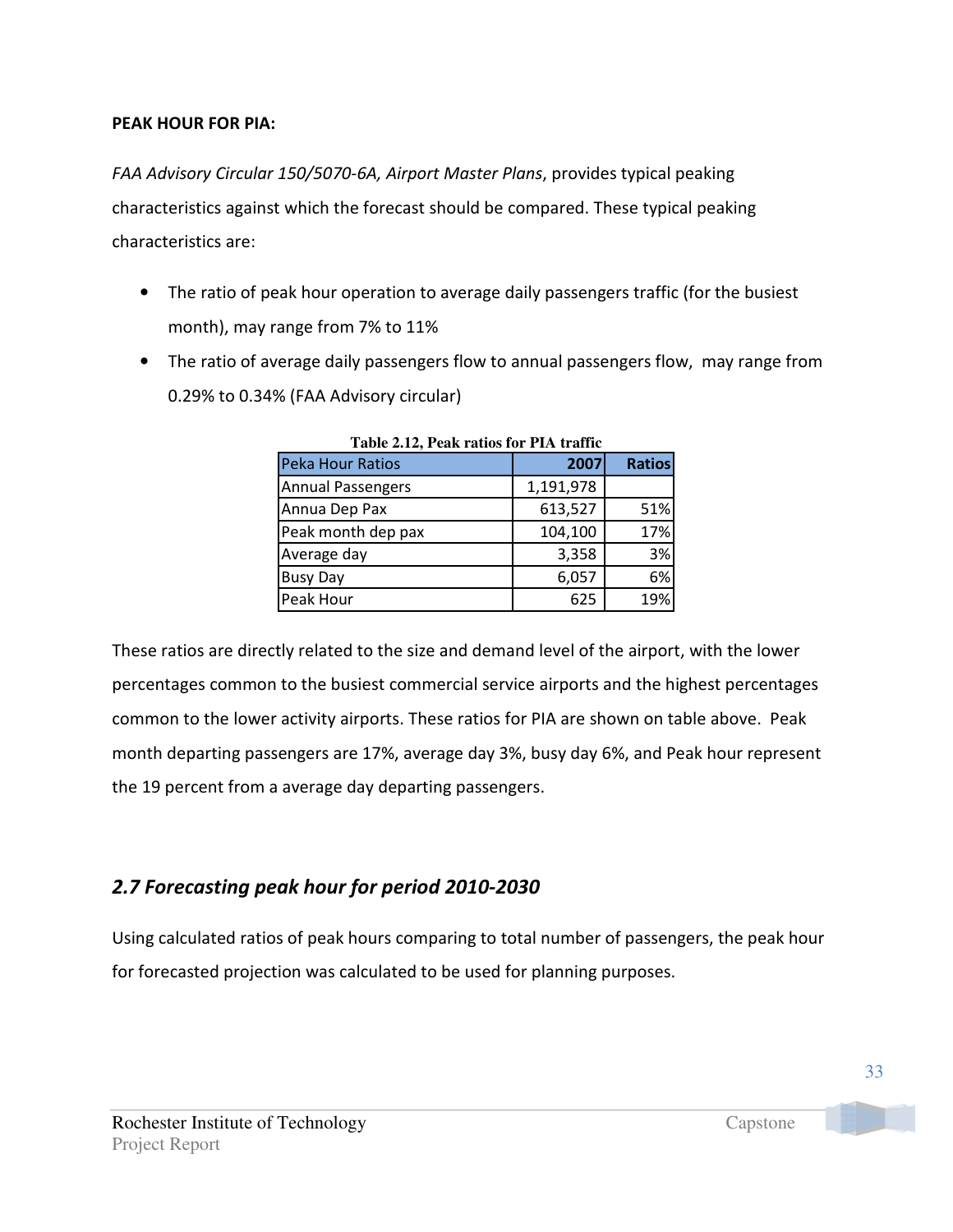| 2015                           | <b>Low Scenario</b> | <b>Mid Scenario</b> | <b>High Scenario</b> |
|--------------------------------|---------------------|---------------------|----------------------|
| <b>Annual Passengers</b>       | 1,400,000           | 1,600,000           | 1,800,000            |
| Annua Dep Pax                  | 721,000             | 824,000             | 927,000              |
| Peak month dep pax             | 122,570             | 140,080             | 157,590              |
| Average day                    | 3,922               | 4,483               | 5,043                |
| <b>Busy Day</b>                | 7,109               | 8,125               | 9,140                |
| Peak Hour                      | 730                 | 834                 | 938                  |
| 2020                           | <b>Low Scenario</b> | <b>Mid Scenario</b> | <b>High Scenario</b> |
| <b>Annual Passengers</b>       | 1,600,000           | 2,000,000           | 2,300,000            |
| Annua Dep Pax                  | 824,000             | 1,030,000           | 1,184,500            |
| Peak month dep pax             | 140,080             | 175,100             | 201,365              |
| Average day                    | 4,483               | 5,603               | 6,444                |
| <b>Busy Day</b>                | 8,125               | 10,156              | 11,679               |
| Peak Hour                      | 834                 | 1,042               | 1,199                |
|                                |                     |                     |                      |
|                                |                     |                     |                      |
| 2025                           | Low Scenario        | <b>Mid Scenario</b> | <b>High Scenario</b> |
| <b>Annual Passengers</b>       | 1,800,000           | 2,200,000           | 2,800,000            |
| Annual Dep Pax                 | 927,000             | 1,133,000           | 1,442,000            |
| Peak month dep pax             | 157,590             | 192,610             | 245,140              |
| Average day                    | 5,043               | 6,164               | 7,844                |
| <b>Busy Day</b>                | 9,140               | 11,171              | 14,218               |
| Peak Hour                      | 938                 | 1,146               | 1,459                |
|                                |                     |                     |                      |
| 2030                           | Low Scenario        | <b>Mid Scenario</b> | <b>High Scenario</b> |
| <b>Annual Passengers</b>       | 2,000,000           | 2,500,000           | 3,000,000            |
| Annua Dep Pax                  | 1,030,000           | 1,287,500           | 1,545,000            |
| Peak month dep pax             | 175,100             | 218,875             | 262,650              |
| Average day<br><b>Busy Day</b> | 5,603<br>10,156     | 7,004<br>12,695     | 8,405<br>15,234      |

# **Table2.13, Forecasting peak hours for period 2010-2030**

### **Table 2.14, Final peak projection**  Peaks Projections:

| Year | Low traffic | Mid traffic | High traffic |
|------|-------------|-------------|--------------|
| 2010 |             | 625(actual) |              |
| 2015 | 730         | 834         | 938          |
| 2020 | 834         | 1042        | 1199         |
| 2025 | 938         | 1146        | 1459         |
| 2030 | 1,042       | 1,303       | 1,563        |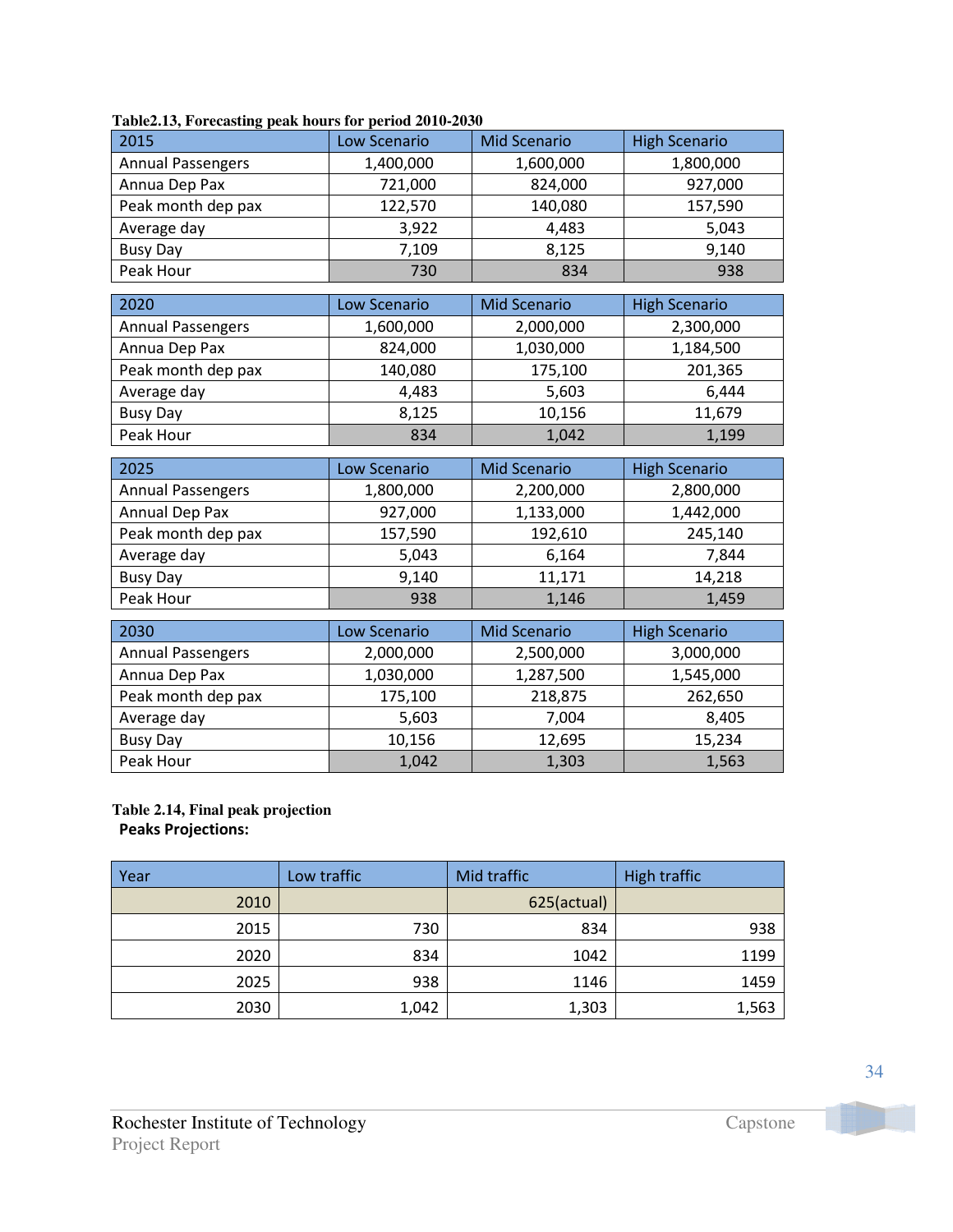## 2. SERVICE LEVEL

## 3.1 Definitions of service quality

There are many different possible measures of quality of service. It is quite likely that different parties will have different views about what constitutes quality of service at an airport. This will arise because of differences in the preferences of different parties. Even where parties have similar preferences, they may reach different conclusions about how best to address the practical problems associated with measuring service quality.

The relative importance of these different measures of quality will vary between users. Some airlines' business models may place a very high premium on the airport being able to process passengers and their baggage quickly; some individual passengers may be most concerned with the "feel" of the airport. There is the possibility that some interested parties may be concerned about both aspects of service quality.

Even when parties agree that a certain quality measure matters, they may not agree the best way to measure it. For example, minimizing time spent queuing at security checks might be considered a desirable property at an airport. Some might consider the average time spent in queues to be a reasonable measure of the inconvenience of queuing. Others might wish to focus on the percentage of people required to queue for more than a certain number of minutes.

Practical concerns may also influence how service quality is measured. Some measurements will be easier and cheaper to collect than others. There may be a trade-off between a measure that best captures the interested parties concept of service quality and a less perfect but cheaper to collect alternative measure.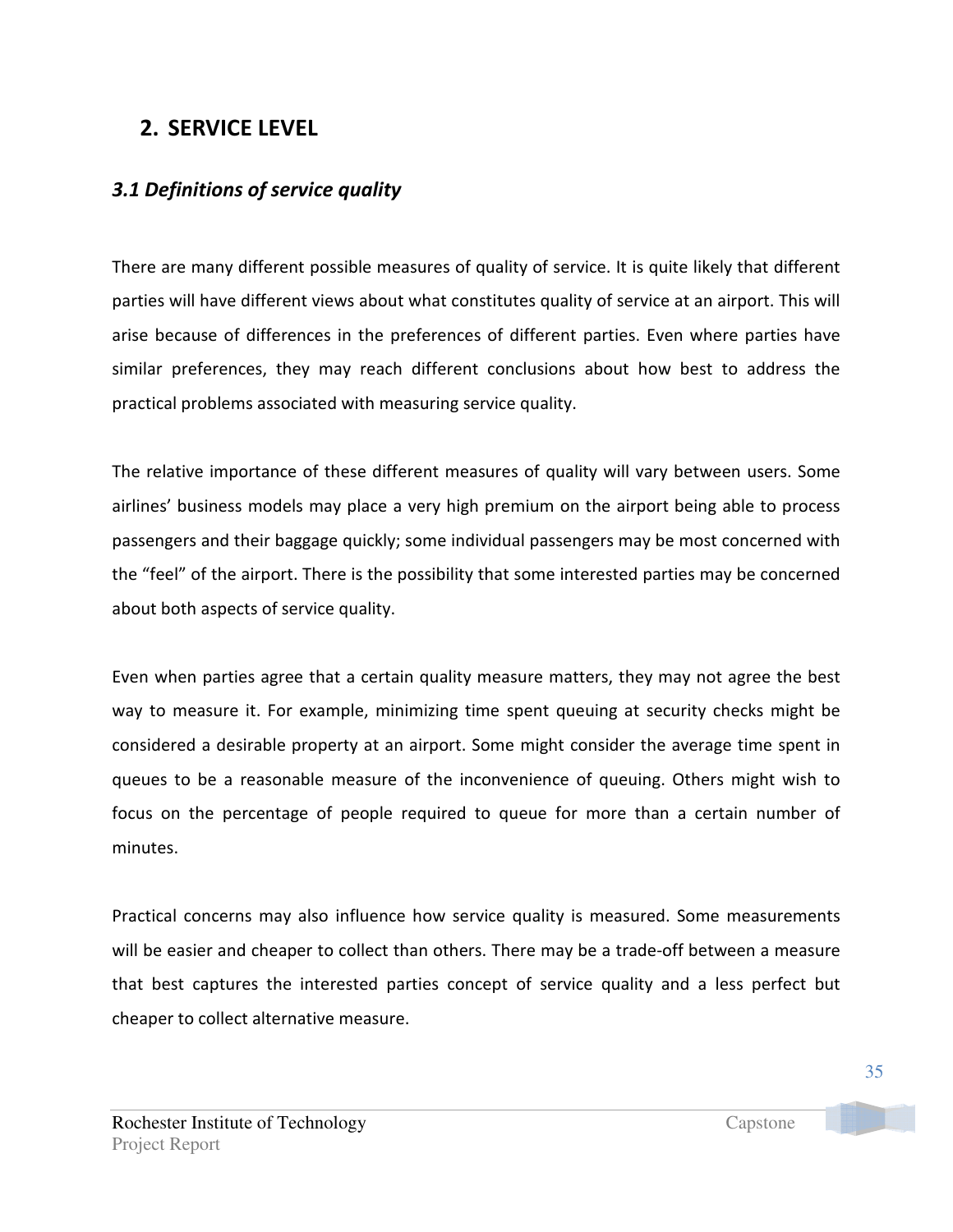# 3.2 Airport Council International (ACI) surveys of satisfaction

The ACI survey seeks to measure passengers' overall satisfaction with an airport by ranking its performance against other airports in terms of various aspects of an airport's services. The survey is circulated to departing passengers and asks them to complete it based on their experience at the airport. ACI views its results as useful to airport managers, helping them to identify service areas needing improvement.

| <b>ACI Global Monitor</b>                  | <b>Quality Elements</b>                                                                                                                                                                                                                                                                                                  |
|--------------------------------------------|--------------------------------------------------------------------------------------------------------------------------------------------------------------------------------------------------------------------------------------------------------------------------------------------------------------------------|
| <b>Measures of Satisfaction</b>            |                                                                                                                                                                                                                                                                                                                          |
| Overall passenger satisfaction             | For all, business and leisure passengers                                                                                                                                                                                                                                                                                 |
| The quality of airport services            | Availability of baggage carts/trolleys,<br>courtesy, helpfulness of airport staff<br>(excluding check-in and security),<br>restaurant/eating facilities, shopping facilities,<br>computer/telecommunications/<br>e-facilities, availability of washrooms,<br>cleanliness of washrooms, comfortable<br>waiting/gate areas |
| Experiences at security and<br>immigration | Passport and visa inspection, courtesy and<br>helpfulness of security staff, thoroughness of<br>security inspection, waiting time at security<br>inspection, feeling of being safe and secure                                                                                                                            |
| The overall airport<br>environment         | Cleanliness of airport terminal, ambience of<br>the airport                                                                                                                                                                                                                                                              |
| Value for money                            | Restaurant/eating facilities value for money,<br>shopping facilities value for money, parking<br>facilities value for money                                                                                                                                                                                              |
| Arrival services at an airport             | Speed of baggage delivery service (based on<br>previous experience), customs inspection<br>(based on previous experience), passport and<br>visa inspection (based on previous<br>experience)                                                                                                                             |
| Airline services                           | Waiting time in check-in queue/line, efficiency<br>of check-in staff, courtesy/helpfulness of<br>check-in staff, business/executive lounges                                                                                                                                                                              |

**Table 3.1, Measures of service quality included in the ACI** 

36 Airport Service Quality identifies the areas where investment will most improve customer satisfaction. Understanding what is most important for passengers' satisfaction helps to identify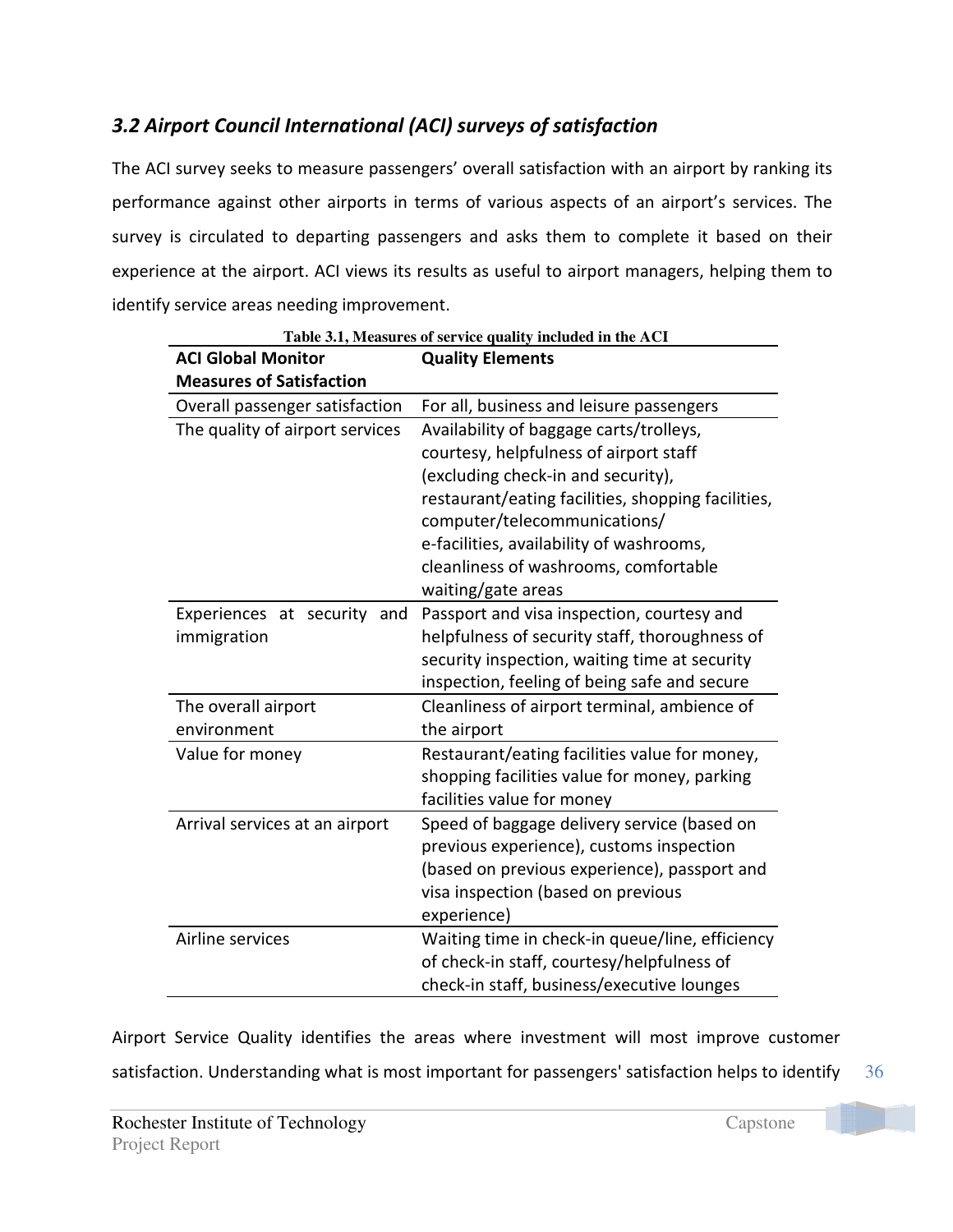where to focus your service improvement and also to plan for future development. Further information is available on the ACI website for airport service benchmarking, http://airportservicequality.ch/

## 3.3 IATA service standards

 The International Air Transport Association (IATA), a trade body representing over 200 airlines, has developed its own measurements for defining airport service standards. It defines six levels of service standard, from "A" for excellent level of service to "F" for unacceptable level of service. At service level F, there are no measurements recommended for each service level

IATA Service level classification:

- A An excellent level of service.
- B High level of service.
- C Good level of service.
- D Adequate level of service.
- E Inadequate level of service.
- F Unacceptable level of service..

The six IATA standards from A to E measure, in terms of  $m^2$  per occupant. Table below presents the meter squared per occupant for each facility at each standard level.

|  | Table 3.2, M <sup>2</sup> Per Occupant For Each Level Of Service(IATA) |
|--|------------------------------------------------------------------------|
|--|------------------------------------------------------------------------|

|                                       | А   | B   | C   | D           | F      | -F |
|---------------------------------------|-----|-----|-----|-------------|--------|----|
| Check-In Queue With 2+ Bags (Counter) | 2.6 | 2.3 | 2.0 | 1.9         | 1.8    |    |
| Check-In Queue With Few Bags (Self    |     |     |     |             |        |    |
| Service)                              | 1.8 | 1.5 | 1.3 | $\vert$ 1.2 | $-1.1$ |    |
| Wait/Circulate (With Carts)           | 3.3 | 2.8 | 2.3 | 1.8         | 1.2    |    |
| Wait/Circulate                        | 2.6 | 2.2 | 1.8 | 1.4         | 0.9    |    |
| Holdroom                              | 2.6 | 2.1 | 1.6 | 1.3         |        |    |
| Bag Claim Area                        | 2.6 |     | 1.7 | 1.3         |        |    |
| (Excluding Claim Device)              |     |     |     |             |        |    |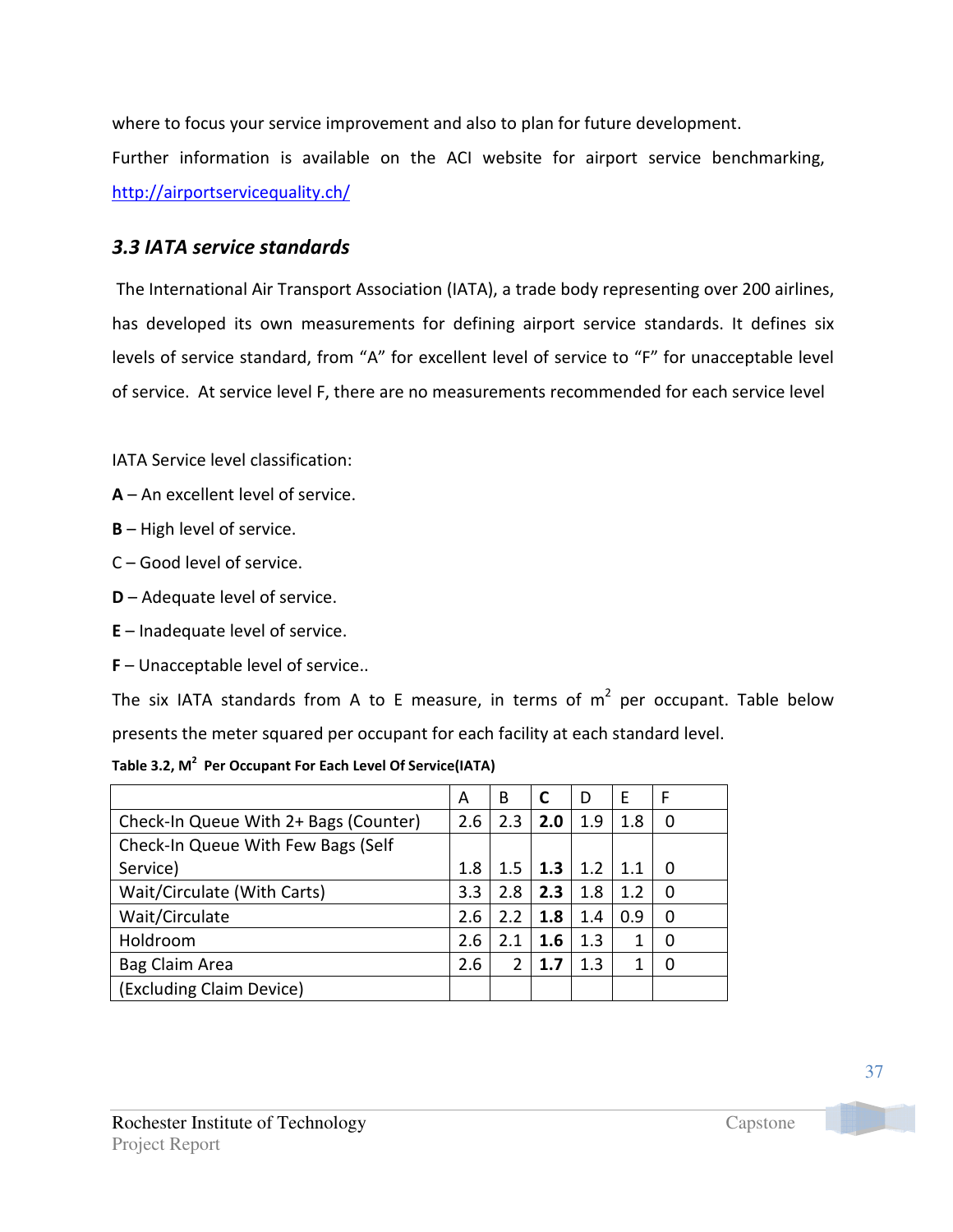### Departing terminal

#### Table 3.4 Departing terminal planning sections

| <b>NR</b> | <b>Description</b>              | Unit           |
|-----------|---------------------------------|----------------|
|           | <b>DEPARTURE CURBS</b>          | m <sub>2</sub> |
|           | DEPARTURE CONCOURSE             | m <sub>2</sub> |
| 3         | <b>QUEUING AREA-CHECK-IN</b>    | m2             |
| 4         | <b>CHECK-IN DESKS</b>           | pcs            |
| 5.        | <b>PASSPORT CONTROL</b>         | pcs            |
| 6         | <b>SECURITY CHECK</b>           | pcs            |
| 7         | <b>DEPARTURE LOUNGE</b>         | m <sub>2</sub> |
| 8         | SECURITY CHECK - GATE HOLD ROOM | pcs            |
| 9         | <b>GATE HOLD ROOM:</b>          | m <sub>2</sub> |

### Arrival Terminal

### **Table 3.4 Arriving terminal planning sections**

| <b>NR</b> | <b>Description</b>                   | Unit           |
|-----------|--------------------------------------|----------------|
| 2         | ARRIVAL QUEUING AREA                 | m2             |
| 3         | <b>PASSPORT CONTROL-ARRIVAL</b>      | m <sub>2</sub> |
| 4         | <b>BAGGAGE CLAIM AREA</b>            | m2             |
| 5         | NUMBER OF BAGGAGE CLAIM DEVICES      | pcs            |
| 6         | <b>QUEUING AREA- ARRIVAL CUSTOMS</b> | M <sub>2</sub> |
|           | <b>ARRIVAL CUSTOMS</b>               | pcs            |
| 8         | ARRIVING CONCOURSE WAITING           | m <sub>2</sub> |
| 9         | <b>ARRIVAL CUBS</b>                  | M <sub>2</sub> |

### IATA Formulas

IATA offers a mathematical capacity methods to determine the required capacities, IATA acknowledges what the assessment of capacity can be very complex involving for example queuing theory statistical analyses, delay studies and people movement, However the IATA provided a structural formula based method to obtain fairly fairy quickly some idea either on capacity of existing facility or of the size that facility needs to be in order to handle a given throughput, these formula( IATA manual, 1995) employ many simplicity and approximation and cannot be generally used and care must be taken to ensure that all local factors are included. As e general rule the calculated space should be increased by 10% to take these factors into the consideration.

The values of the following table variables must be established prior to using capacity calculation formulas.( IATA, 1995), the values of these variables for PIA were taken from the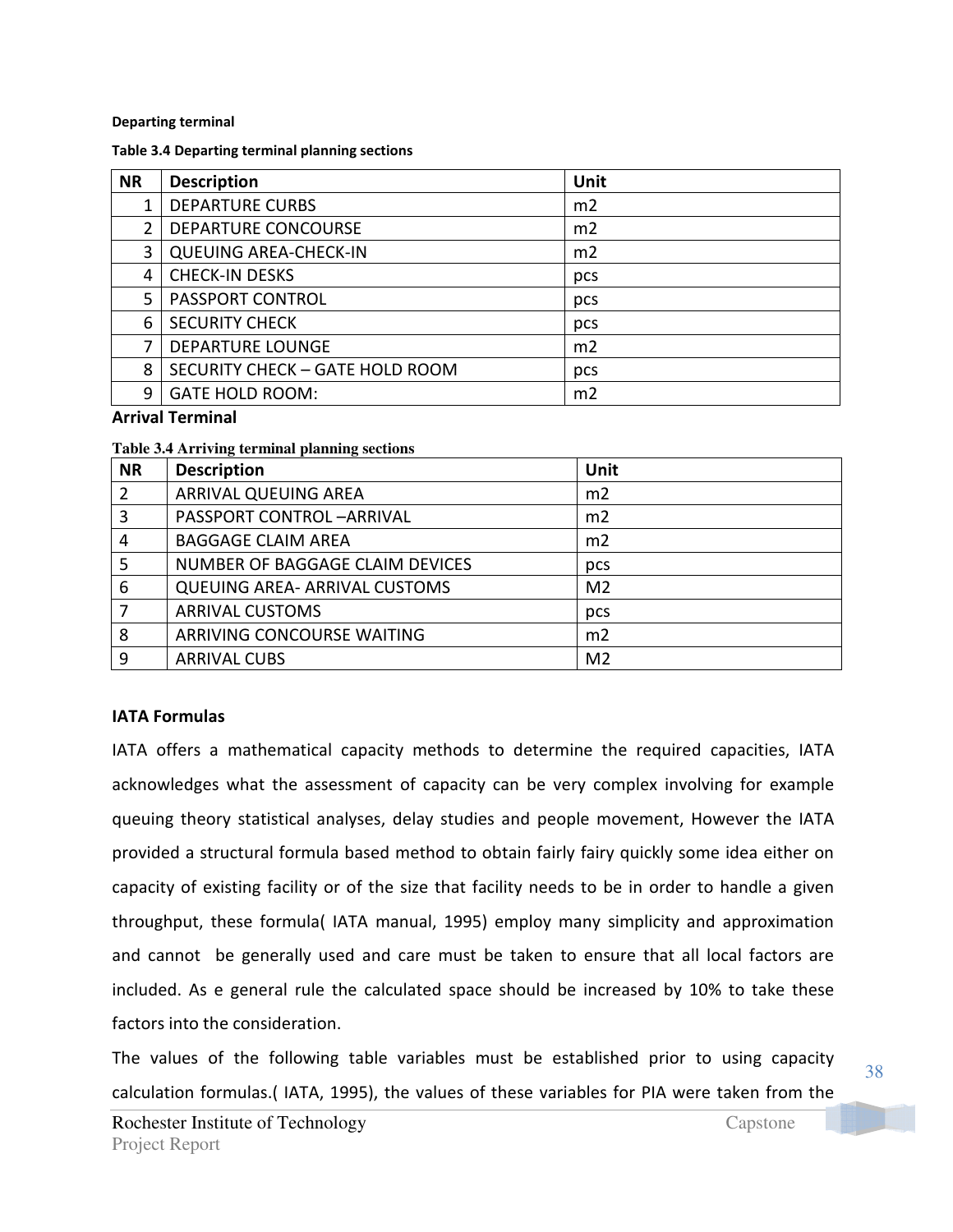rough estimate make by the airport department managers for their responsible areas. However these variables might change dependant of special conditions and different flight destinations, for example the flights from a certain destination like turkey will have different values for passport control processing time, portion on passengers checked at custom point, and number of greeters and meters per passengers. The final values per these valuables were average figures and do not present the absolute figures.

### IATA, Values used for capacity calculations:

| Table 3.5, values used for capacity calculations, IATA |  |  |  |  |
|--------------------------------------------------------|--|--|--|--|
|--------------------------------------------------------|--|--|--|--|

| <b>No</b>      | Description of variables                                | Data Gathered    | Value          |
|----------------|---------------------------------------------------------|------------------|----------------|
|                |                                                         | Peak calculation |                |
| 1              | Peak Number of passengers                               | and forecast     | 625,           |
| $\overline{2}$ | Proportion of passengers using car/tax                  | PIA Data         | 0.7            |
| $\overline{3}$ | Average Number of passengers per car/taxi               | PIA Data         | 1.7            |
|                | Average occupancy time per passengers/visitors          |                  |                |
| 4              | (minutes)                                               | PIA Data         | 20             |
| 5              | Average curb occupancy time per car/taxi (minutes)      | PIA Data         | 1.5            |
| 6              | Number of visitors per passengers                       | PIA Data         | 1.5            |
|                | Average processing time per passengers CHECK-in         |                  |                |
| $\overline{7}$ | (minutes)                                               | PIA Data         | $\overline{2}$ |
|                | Average processing time per passengers- passport        |                  |                |
| 8              | (minutes)                                               | PIA Data         | 0.3            |
|                | Number of hand baggage item per passenger-              |                  |                |
| 9              | security(pcs)                                           | PIA Data         | $\overline{2}$ |
|                | average processing time per passengers Arrival          |                  |                |
| 10             | passport (minutes)                                      | PIA Data         | 0.5            |
| 11             | Proportion of passengers arriving by wide body aircraft | PIA Data         | 0.8            |
|                | Proportion on passengers arriving by narrow body        |                  |                |
| 12             | aircrafts                                               | PIA Data         | 0.2            |
|                | Time of arrival of first passengers at gate hold room   |                  |                |
| 13             | (minutes before departure at largest aircraft handled)  | PIA Data         | 50             |
| 14             | Number of visitors per departed passengers              | PIA Data         | 1.5            |
| 15             | Number of visitors per arriving passengers              | PIA Data         | 0.7            |
|                | Average occupancy time per departure lounge per         |                  |                |
| 16             | long haul (minutes)                                     | PIA Data         | 50             |
|                | Average accupancy time per departure per short haul (   |                  |                |
| 17             | minutes                                                 | PIA data         | 30             |
| 18             | Proportion of passengers to be costumes checked         | <b>PIA Data</b>  | 0.25           |

39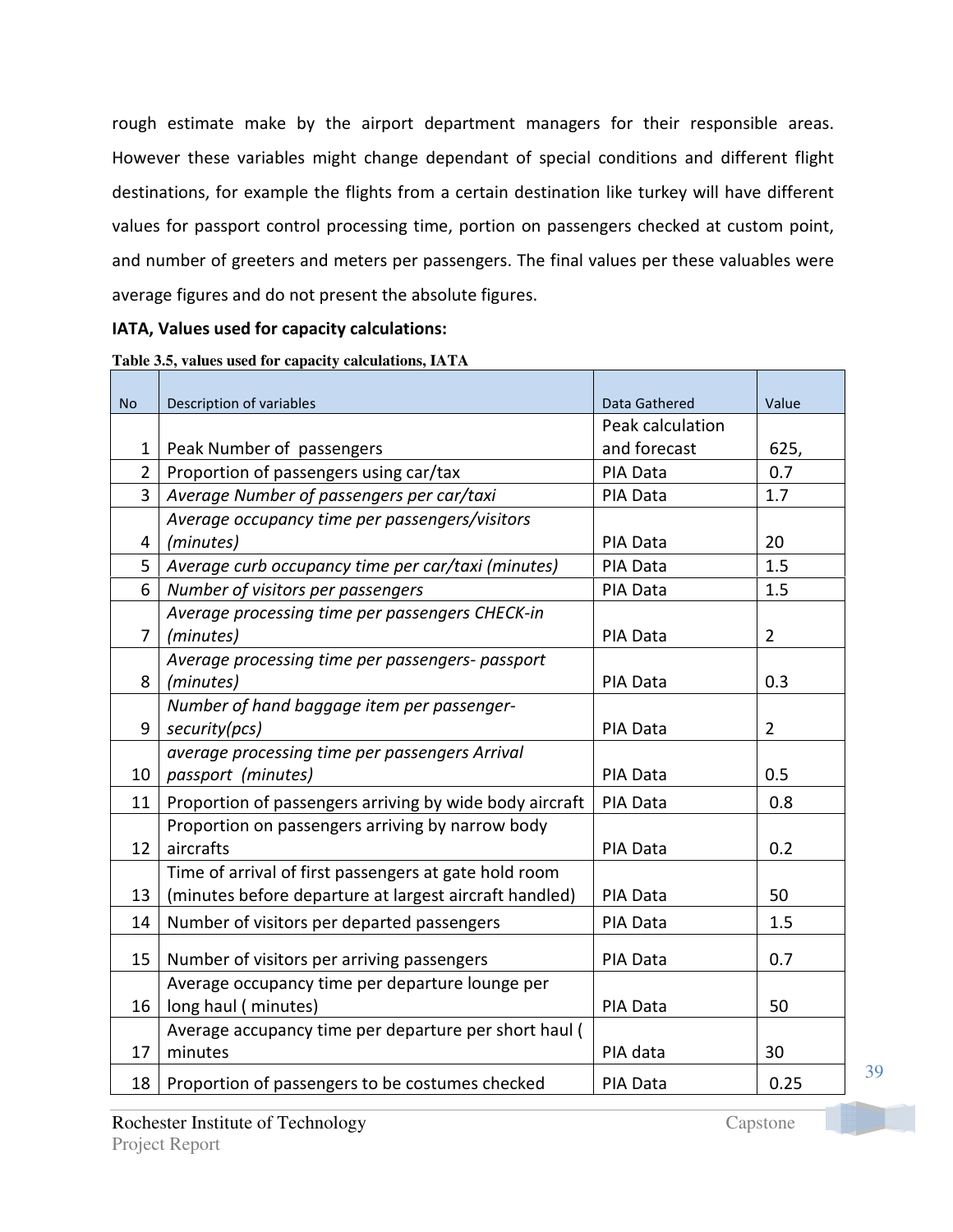# 3. PASSENGERS PROCESSING CAPACITY PLANNING

## 4.1 Passengers processing section and elements

In order to classify the processes correctly it is necessary to divide them into appropriate sections and elements. To distinguish between the processes either externally or internally within the Terminal Building it is necessary to specify the areas which are open to the general public (Public), those for passengers processing, commercial activities, and suppoer areas.

As per IATA the main section what the planning must focus are the following:

| Departure Terminal:                           |
|-----------------------------------------------|
| Table 4.1 Departing terminal planning section |

| <b>NR</b>     | <b>Description</b>              | Unit           |
|---------------|---------------------------------|----------------|
| 1             | <b>DEPARTURE CURBS</b>          | m2             |
| $\mathcal{P}$ | DEPARTURE CONCOURSE             | m2             |
| 3             | <b>QUEUING AREA-CHECK-IN</b>    | m <sub>2</sub> |
| 4             | <b>CHECK-IN DESKS</b>           | pcs            |
| 5             | <b>PASSPORT CONTROL</b>         | pcs            |
| 6             | <b>SECURITY CHECK</b>           | pcs            |
| 7             | <b>DEPARTURE LOUNGE</b>         | m2             |
| 8             | SECURITY CHECK - GATE HOLD ROOM | pcs            |
| q             | <b>GATE HOLD ROOM:</b>          | m <sub>2</sub> |

Arrival Terminal

Table 4.2 Arriving terminal planning section

| <b>NR</b> | <b>Description</b>                   | Unit           |
|-----------|--------------------------------------|----------------|
| 2         | ARRIVAL QUEUING AREA                 | m <sub>2</sub> |
| 3         | PASSPORT CONTROL-ARRIVAL             | m2             |
| 4         | <b>BAGGAGE CLAIM AREA</b>            | m <sub>2</sub> |
| 5         | NUMBER OF BAGGAGE CLAIM DEVICES      | pcs            |
| 6         | <b>QUEUING AREA- ARRIVAL CUSTOMS</b> | M <sub>2</sub> |
|           | <b>ARRIVAL CUSTOMS</b>               | pcs            |
| 8         | ARRIVING CONCOURSE WAITING           | m <sub>2</sub> |
| 9         | <b>ARRIVAL CUBS</b>                  | M <sub>2</sub> |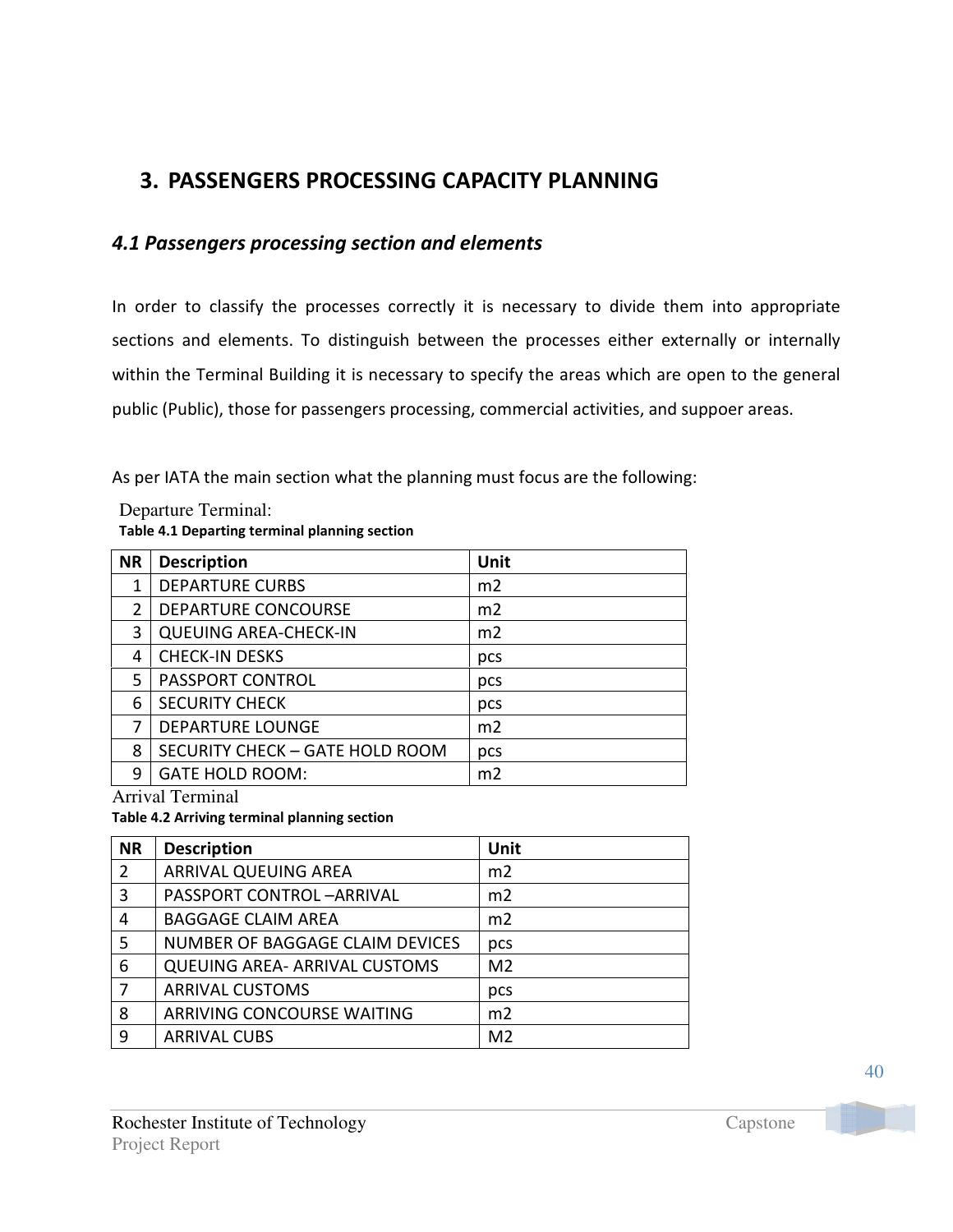## 4.2 Formula based capacity planning (IATA)

## 4.2.1 Departure Terminal

Peak hour calculations and the contract of the contract of the contract of the contract of the contract of the contract of the contract of the contract of the contract of the contract of the contract of the contract of the

### 1) DEPARTURE CURBS

| <b>Curb length required:</b>                             |     |
|----------------------------------------------------------|-----|
| $T = Average$ curb occupancy time per car/taxi (minutes) | 1.5 |
| I = Average curbs length required per car                | 6.5 |
| $n = Average$ Number of passengers per car/taxi          | 1.7 |
| $p =$ Proportion of passengers using car/taxi            | 0.7 |
| $a = peak$ hour Number of originating passengers         | 625 |

 $\frac{\text{aplt}}{60n} = 0.095$ a p<br/> meters ( $+10\%)$  $L =$ 

| <b>L=DEPARTURE CURBS</b>                                       | 41.6 |
|----------------------------------------------------------------|------|
| $L + 10%$                                                      | 45.7 |
| 2) DEPARTURE CONCOURSE                                         |      |
| Data required:                                                 |      |
| $a =$ Peak Hour number of passengers                           | 625  |
| $y =$ Average occupancy time per passengers/visitors (minutes) | 20   |
| $s =$ Space required per person (m2)                           | 1.5  |
| $o$ = Number of visitors per passengers                        | 1.5  |

# $\frac{y}{60}$  x  $\frac{3(a(1+o)+b)}{2}$  0.75  $(a(1+o)+b)m2$

| <b>A = DEPARTURE CONCOURSE</b> | 1171.875 |
|--------------------------------|----------|

| 3) QUEUING AREA-CHECK-IN           |          |  |
|------------------------------------|----------|--|
| a = Peak hour number of passengers | 625      |  |
| Rochester Institute of Technology  | Capstone |  |
| Project Report                     |          |  |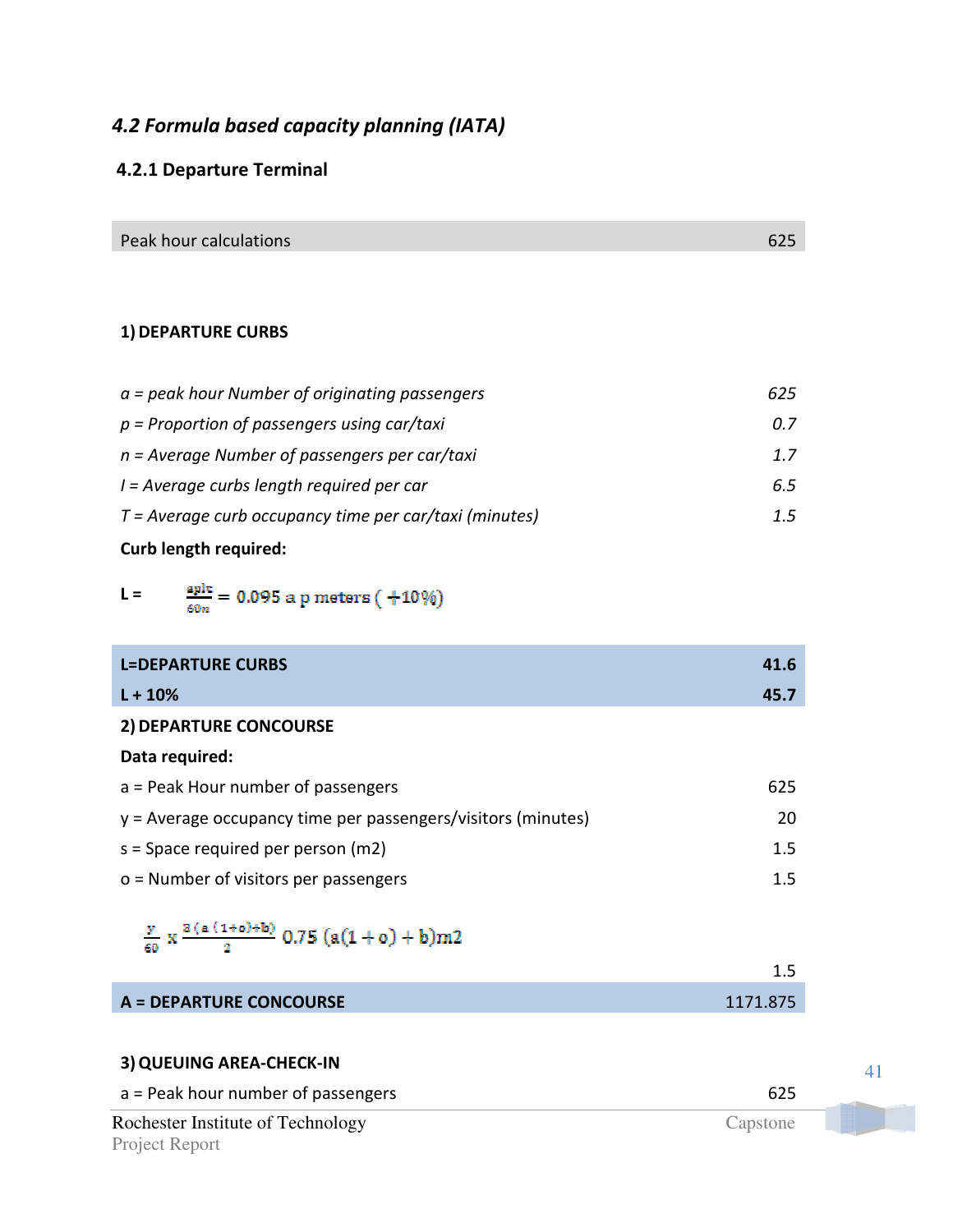s= Space required per passengers (m2) 1.5

A= s x 
$$
\frac{20}{60}
$$
 x  $\left(\frac{3(a+b)-(a+b)}{2}\right)$  = 0.25  $(a+b)$ m2

| A= QUEUING AREA-CHECK-IN | 171.9 |
|--------------------------|-------|

### 4) CHECK-IN DESKS

Data required:

| $a =$ Peak hour number of passengers                 | 625 |
|------------------------------------------------------|-----|
| t1= Average processing time per passengers (minutes) |     |

$$
\frac{\frac{(a+b)\tau1}{60}}{,0\text{ }D\text{ }e\text{ }s\text{ }k\text{s}}(+10\%)
$$

### Desk Required:

 $N=$ 

| $N =$     | 20.83 |
|-----------|-------|
| $N + 10%$ | 22.92 |

### 5) PASSPORT CONTROL:

| $a =$ Peak hour number of passengers                 | 625 |
|------------------------------------------------------|-----|
| t2= Average processing time per passengers (minutes) | 0.3 |

 $\frac{\left(a+b\right)\mathfrak{r}\mathfrak{2}}{60}$  , positions (+10%)  $N=$ 

| N= PASSPORT CONTROL       | 3.125 |
|---------------------------|-------|
| N= PASSPORT CONTROL + 10% | 3.44  |

### 6) SECURITY CHECK

| $a =$ Peak hour number of passengers               | 625           |
|----------------------------------------------------|---------------|
| y = capacity of X-ray Hand Baggage Unit (pcs/hour) | 6000          |
| w= Number of hand baggage item per passenger       | $\mathcal{P}$ |
| Assumption:                                        |               |
| $Y = 300$ pcs/hour                                 |               |

$$
W = 2 \, \text{pcs}
$$

Rochester Institute of Technology Capstone Project Report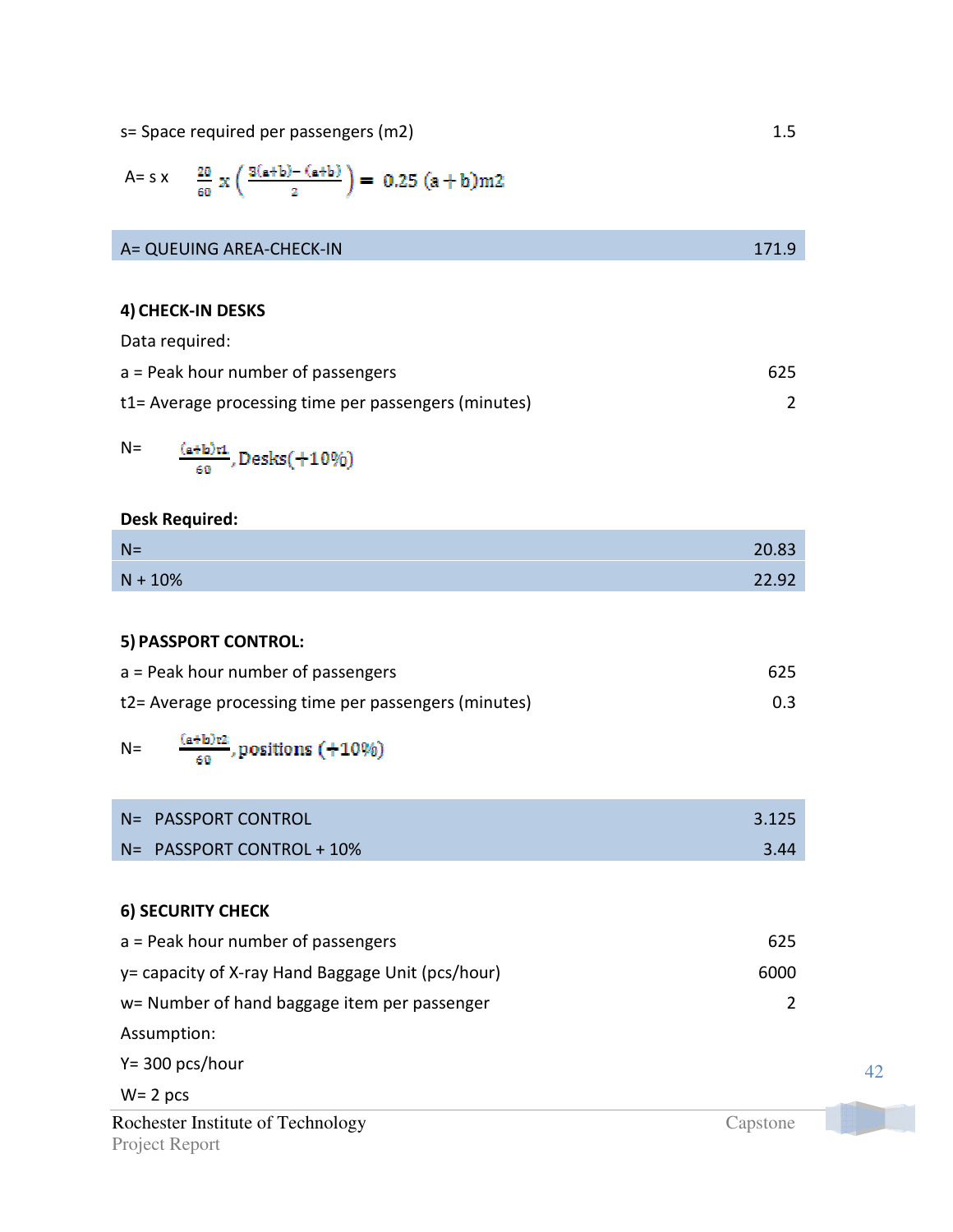### x-ray unit required:

 $\frac{a}{300}$  $(axw)$  $\overline{y}$  $N=$ 

| N |  |
|---|--|
|   |  |

## 7)DEPARTURE LOUNGE (EXLUDING BAR/SNACKS FACILITIES)

| $c =$ Peak hour number of departing passengers                  | 625 |
|-----------------------------------------------------------------|-----|
| $s =$ Space required per passengers (m2)                        | 2   |
| $u =$ Average occupancy time per long haul passengers (minutes) | 50  |
| v= Average occupancy time per short haul passengers (minutes)   | 30  |
| $I =$ Proportion of long haul passengers                        | 0.6 |
| K = Proportion of short haul passengers                         | 0.4 |

A = s x (
$$
\frac{cu_i}{60}
$$
  $\frac{cv_k}{60}$ ) = c x ( $\frac{u_i + vk}{30}$ ) m2 (+10%)

| <b>DEPARTURE LOUNGE</b>       | 875 |
|-------------------------------|-----|
| <b>DEPARTURE LOUNGE + 10%</b> | 963 |

### 8) SECURITY CHECK – GATE HOLD ROOM

| m = Maximum number of seats on larger aircraft handled at gate                                                                      | 210 |
|-------------------------------------------------------------------------------------------------------------------------------------|-----|
| $y =$ capacity of x- ray hand baggage unit (pcs/Hour)                                                                               | 600 |
| w = Number of hand baggage items per passengers                                                                                     | 2   |
| $g =$ time of arrival of first passengers at gate hold room (mins, before STD)                                                      | 50  |
| h = time past passengers should board (minutes before STD)<br>$N = \frac{60 \text{ mw}}{y(g-H)0} = \frac{0.2 \text{ m units}}{g-5}$ | 5.  |

## SECURITY CHECK – GATE HOLD ROOM **0.93**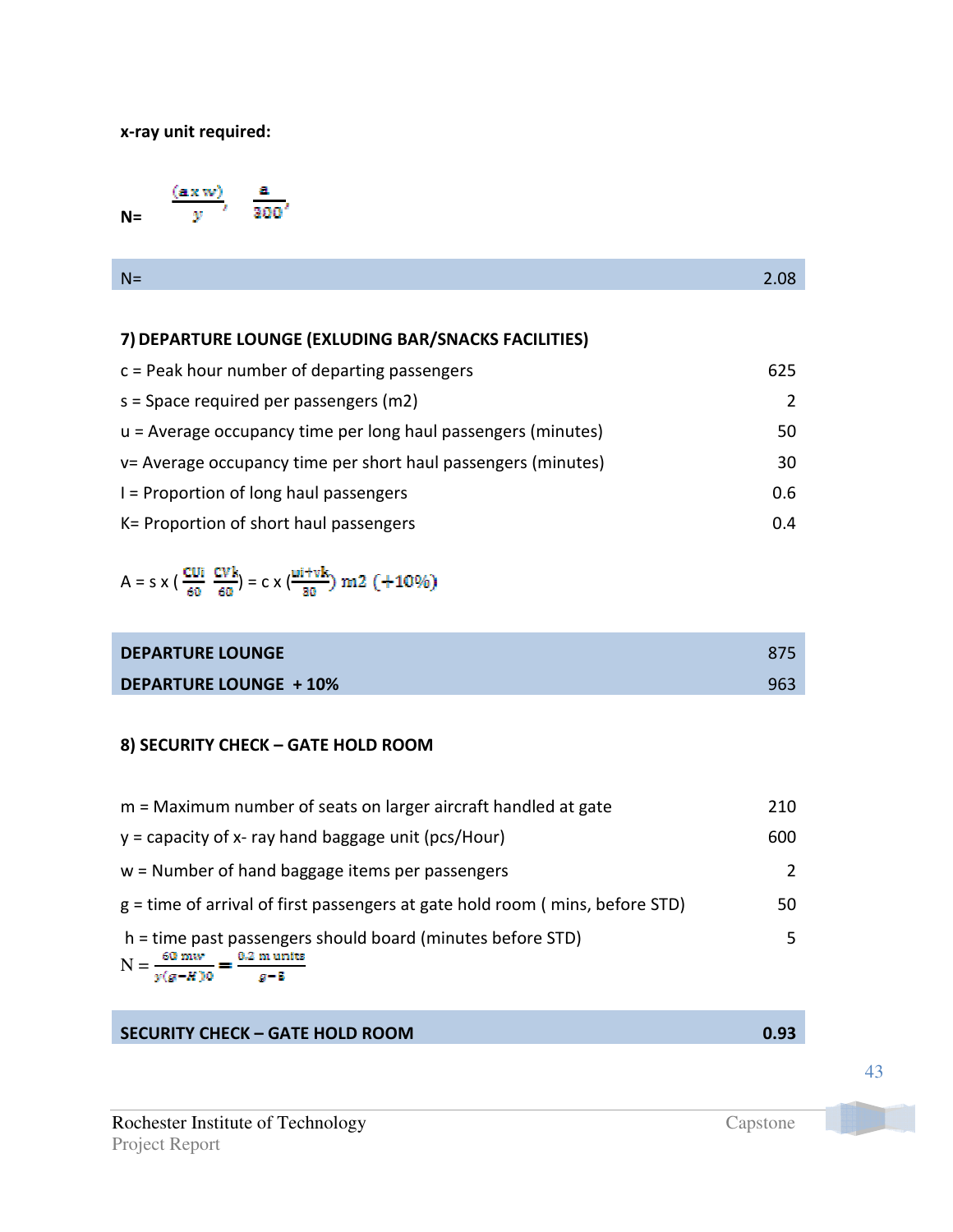## 9)GATE HOLD ROOM:

### Data required:

| M= maximum number of seats on largest aircraft handled | 210 |
|--------------------------------------------------------|-----|
| S= Space required per passengers (m2)                  |     |
| A= m x S $m^2$                                         |     |

## A= GATE HOLD ROOM: 210

## Departure Terminal:

### Table 4.3, Departing terminal capacity comparison

| <b>NR</b>      | <b>Description</b>              | <b>Unit</b>    | <b>Actual</b> | <b>Calculated</b> | Gap |
|----------------|---------------------------------|----------------|---------------|-------------------|-----|
| 1              | <b>DEPARTURE CURBS</b>          | m <sub>2</sub> | 30            | 46                |     |
| $\overline{2}$ | <b>DEPARTURE CONCOURSE</b>      | m <sub>2</sub> | 240           | 1,172             | 932 |
| 3              | <b>QUEUING AREA-CHECK-IN</b>    | m <sub>2</sub> | 240           | 172               |     |
| 4              | <b>CHECK-IN DESKS</b>           | Pcs            | 14            | 23                | 9   |
| 5              | PASSPORT CONTROL                | pcs            | 4             | 3                 |     |
| 6              | <b>SECURITY CHECK</b>           | <b>Pcs</b>     | 2             | $\overline{2}$    |     |
| 7              | <b>DEPARTURE LOUNGE</b>         | m <sub>2</sub> | 480           | 963               | 483 |
| 8              | SECURITY CHECK - GATE HOLD ROOM | Pcs            | $\mathbf{1}$  | 1                 |     |
| 9              | <b>GATE HOLD ROOM:</b>          | m <sub>2</sub> | 100           | 210               | 110 |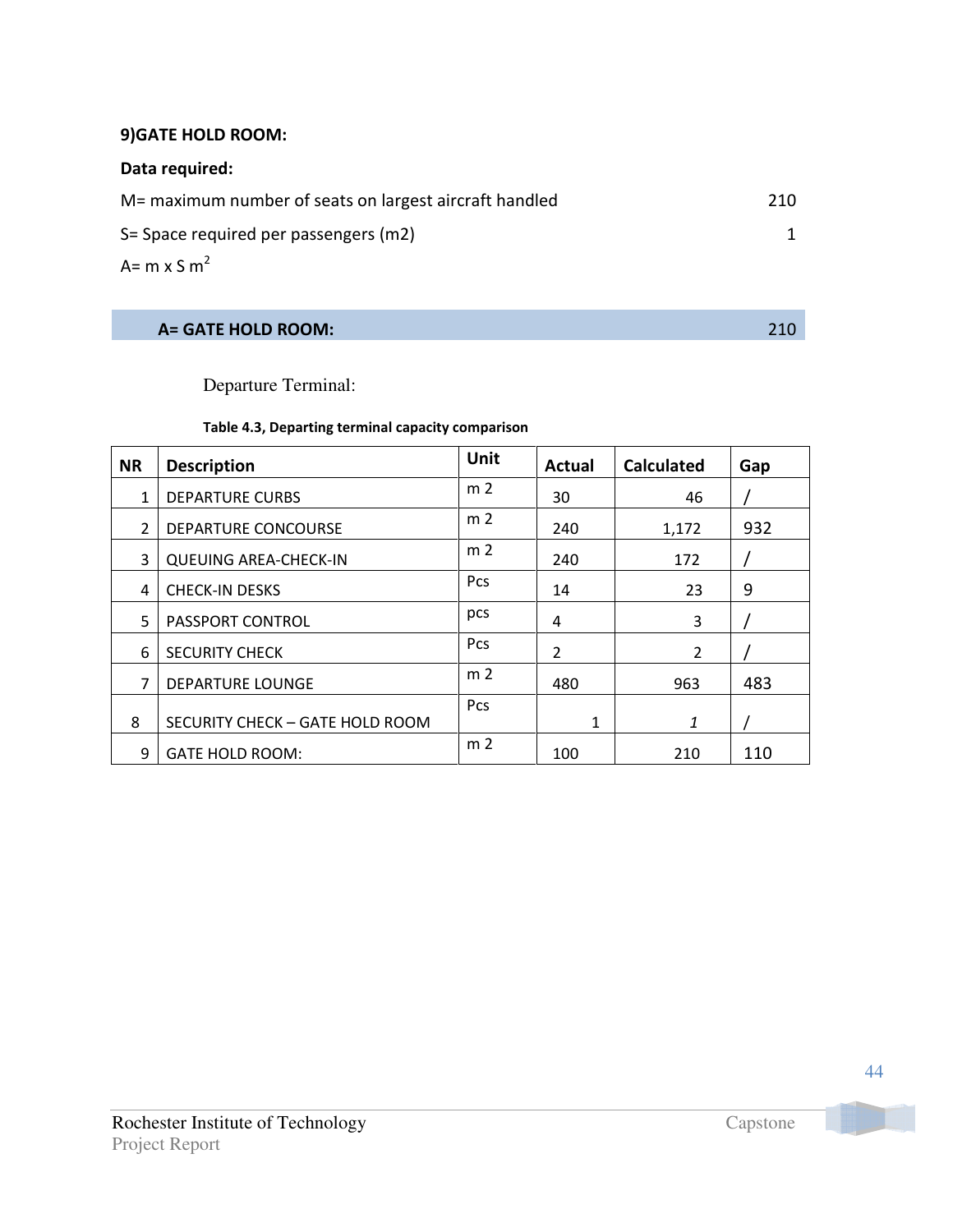## 4.2.2 Arriving Terminal:

| Peak hour calculations                                                          | 625    |
|---------------------------------------------------------------------------------|--------|
|                                                                                 |        |
|                                                                                 |        |
| 1) ARRIVAL QUEUING AREA- PASSPORT CONTROL                                       |        |
| Data required:                                                                  |        |
| $d$ = Peak Hour number of passengers                                            | 625    |
| $s =$ Space required per passengers (m2)                                        | 1.00   |
| <b>Assumption:</b>                                                              |        |
| $S = 1$ m2 (separated between control positions and thus queues                 |        |
| (average $1.8 \text{ m2}$ )                                                     |        |
| multiplied by lateral space required per passengers $*$ 0.55) = 1               |        |
| m2                                                                              |        |
| 50% of peak hour number of passengers arrives within the first 15 minutes.      |        |
| <b>Area Required:</b>                                                           |        |
|                                                                                 |        |
| A= s x $\frac{15}{60}$ s $\left(\frac{4(d+b)-(d+b)}{2}\right)$ = 0.25 $(d+b)m2$ |        |
|                                                                                 |        |
| PIA:                                                                            | 156.25 |

| 2) PASSPORT CONTROL-ARRIVAL                          |        |
|------------------------------------------------------|--------|
| Data Required:                                       |        |
| $d$ = Peak Hour number of passengers                 | 625    |
| t3= average processing time per passengers (minutes) | 0.50   |
| <b>Control Positions required:</b>                   |        |
| $\frac{d X t}{60}$<br>positions (+10%)<br>$N =$      |        |
| PIA:                                                 | 5.73   |
| <b>BAGGAGE CLAIM AREA</b><br>3)                      |        |
| Data Required:                                       |        |
| $e$ = Peak Hour number of passengers                 | 625.00 |
| w= Average occupancy time per passengers (minutes)   | 30.00  |
| $s =$ Space required per passengers (m2)             | 1.80   |

$$
A = \frac{ews}{60} = \frac{e \times 30 \times 1.8}{60} = 0.9 \text{ e m2 } (+10\%)
$$

| $A =$                             | 618.75   |  |
|-----------------------------------|----------|--|
| Rochester Institute of Technology | Capstone |  |
| Project Report                    |          |  |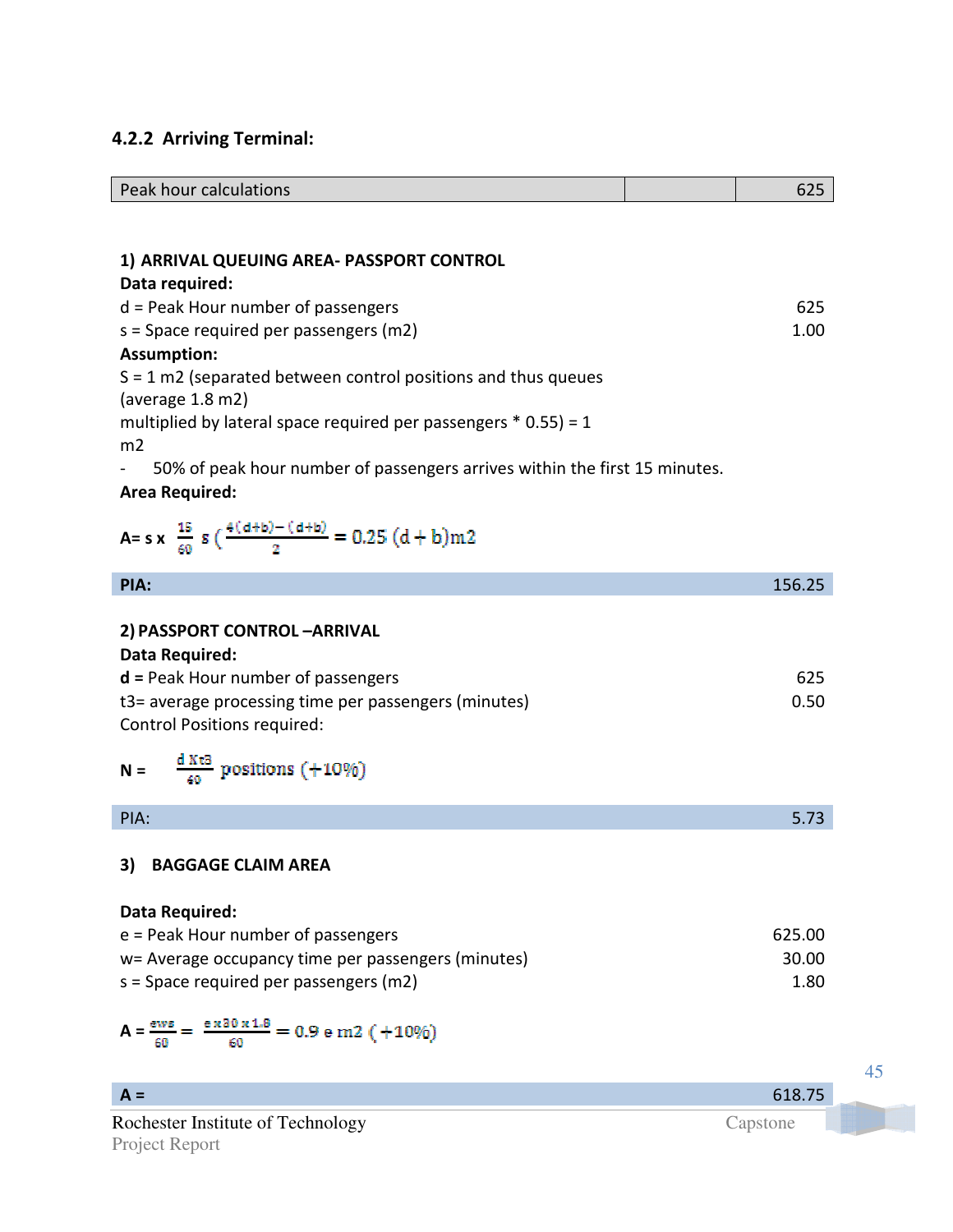## 4)NUMBER OF BAGGAGE CLAIM DEVICES

### Data required:

| 625.00 |
|--------|
| 80.00  |
| 20.00  |
| 45.00  |
|        |
| 20.00  |
|        |
| 320.00 |
|        |
| 100.00 |
|        |

### 5)NUMBER OF BAGGAGE CLAIM DEVICES

| Wide Body Aircraft        | 1.18  |
|---------------------------|-------|
| Narrow Body Aircraft      | 0.42  |
| Woide body length= 60-70  | 76.47 |
| Narrow Body Length= 30-45 | 14.58 |
| <b>Wide body Aircraft</b> |       |

$$
N = \frac{egy}{60 n} = \frac{eg}{425}
$$

Narrow Body Aircraft:

$$
N = \frac{\text{erg}}{60m} = \frac{\text{er}}{300}
$$

| <b>TOTAL LENGTH</b> | 91.05 |
|---------------------|-------|
|                     |       |
| <b>Total Number</b> | .59   |

## 6)QUEUING AREA- ARRIVAL CUSTOMS

### Data Required:

| $E =$ Peak hour of terminal passengers                        | 625.00 |
|---------------------------------------------------------------|--------|
| $F =$ Proportion of passengers to be customs checked          | 0.25   |
| $S =$ Space required per passengers (m2)                      | 1.50   |
| A = f x s x $\frac{20}{60}$ ( $\frac{3e-e}{2}$ ) = 0.25 E x F |        |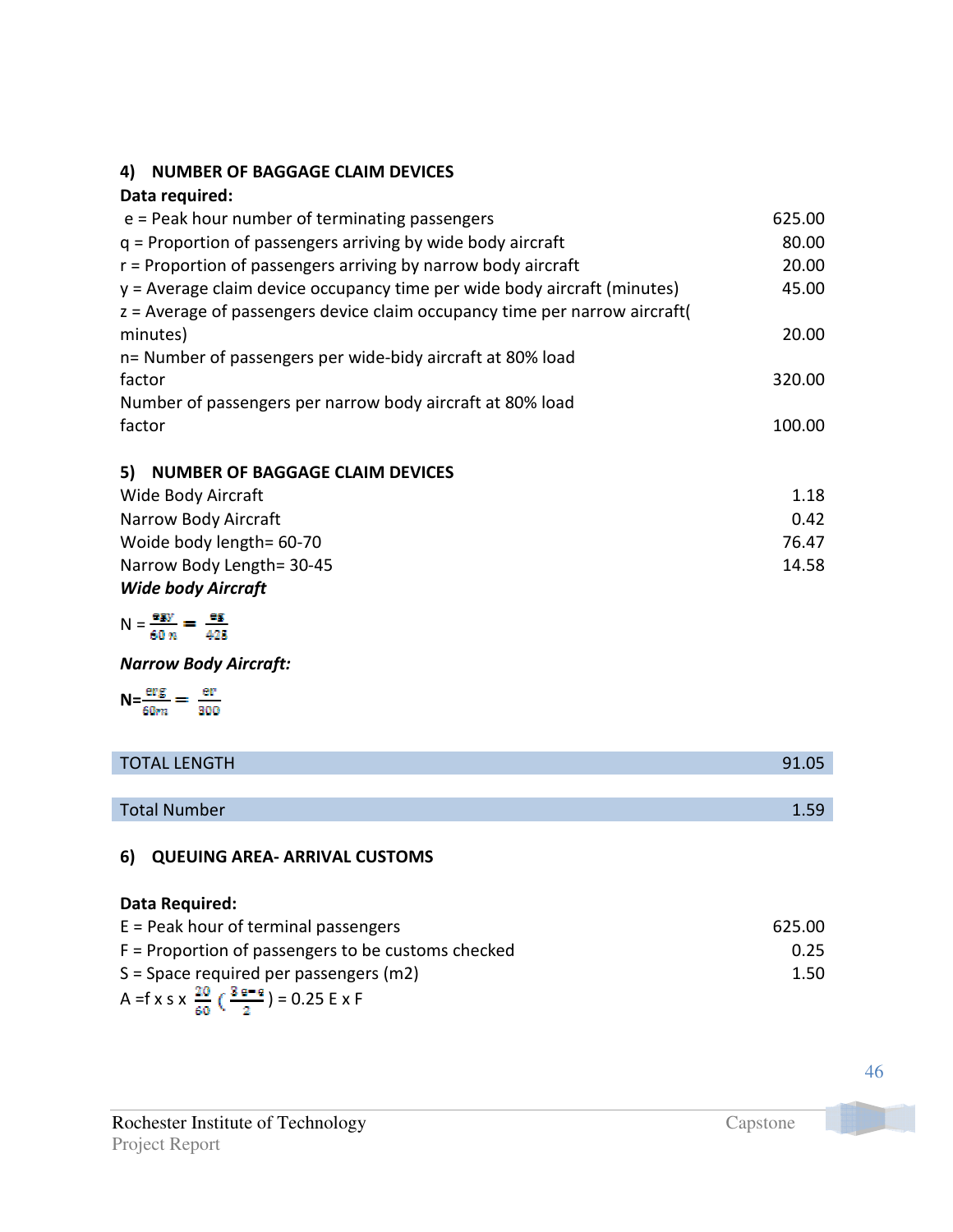| A= | 42.97 |
|----|-------|
|----|-------|

### 6)ARRIVAL CUSTOMS:

### Data Required:

| $E =$ Peak hour number of passengers                   | 625.00 |
|--------------------------------------------------------|--------|
| $F =$ Proportion of passengers to be customs checked   | 0.25   |
| $T4$ = average processing time per passenger (minutes) | 2.00   |

## N= (E x F x T4/60 ) x 4

| N= Positions |  |  |
|--------------|--|--|
|--------------|--|--|

## 7)ARRIVING CONCOURSE WAITING AREA ( EXCLUDING CONCESSIONS)

| Data Required:                                                                              |        |
|---------------------------------------------------------------------------------------------|--------|
| $D =$ Peak Number of passengers                                                             | 625.00 |
| $W =$ Average occupancy time per passengers                                                 | 15.00  |
| Z= Average occupancy time per visitor                                                       | 30.00  |
| S= Space required per person (m2)                                                           | 1.50   |
| $O =$ Number of visitors per passengers                                                     | 0.70   |
| A = $s\left(\frac{W(b+d)}{60} + \frac{z d \theta}{60}\right)$ = 0.375 (d+b + 2 do)m2 (+10%) |        |

| . .<br>-- |  | <b>STATE</b><br>$\mathcal{L}^{\text{max}}_{\text{max}}$ and $\mathcal{L}^{\text{max}}_{\text{max}}$ and $\mathcal{L}^{\text{max}}_{\text{max}}$ |
|-----------|--|-------------------------------------------------------------------------------------------------------------------------------------------------|
|           |  |                                                                                                                                                 |

### 8)ARRIVAL CUBS

### Data Required:

| $D =$ Peak hour number of Terminating passengers    | 625.00 |
|-----------------------------------------------------|--------|
| $P =$ Proportion of passengers using car/taxi       | 0.60   |
| $N =$ Average curb length required per car/taxi (m) | 1.70   |
| $I =$ Average curb length required per car/taxi     | 6.50   |
| T= Average curb occupancy time per car/taxi         | 1.50   |

$$
L = \frac{D \ P 1 \ T}{60N} = 0.095 \ dp \ m \ (+10\%)
$$

| -<br>-<br>- |  |
|-------------|--|
|             |  |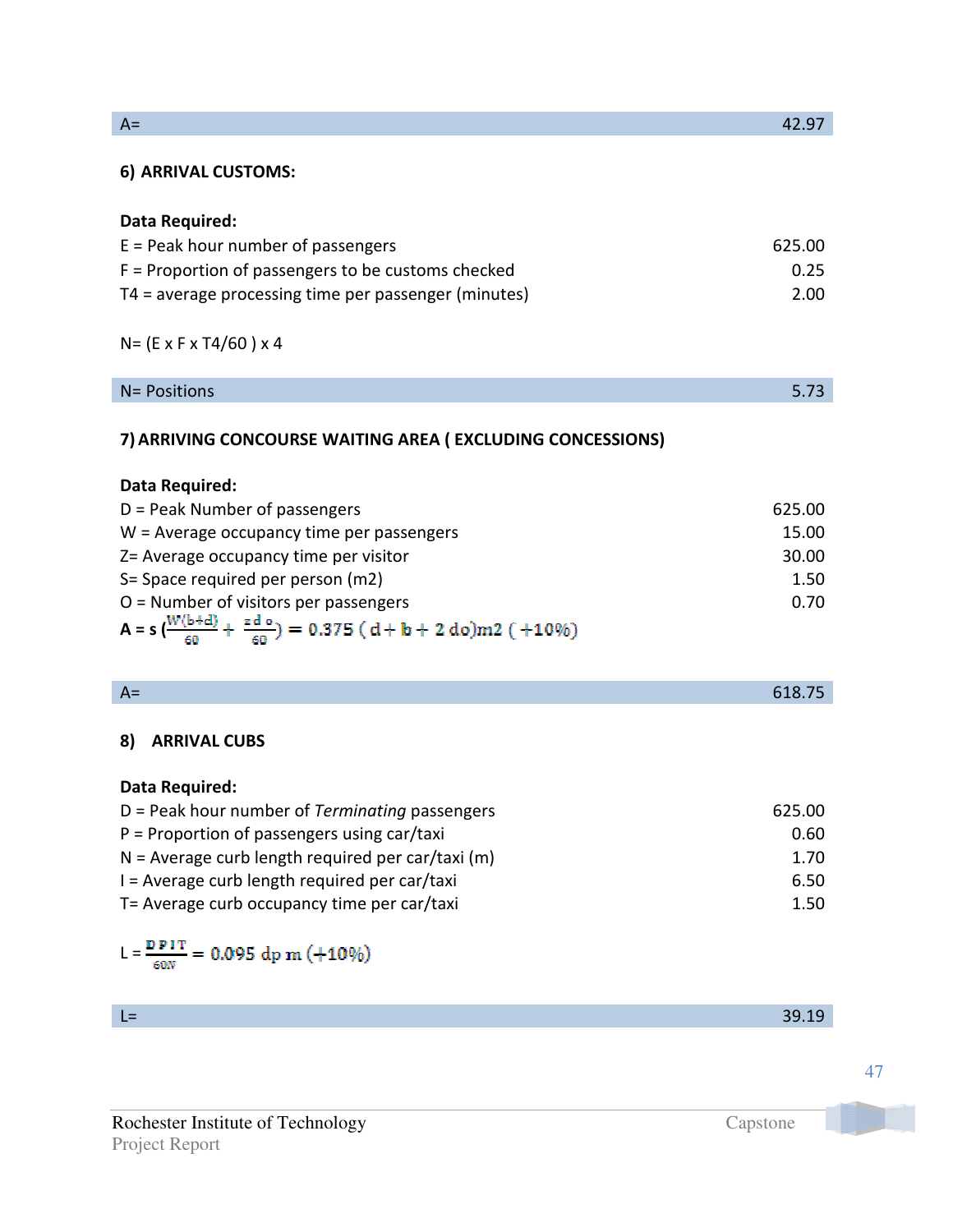### Table 4.4, Arriving terminal capacity comparison

|                | <b>Arrival Terminal</b>              |                |               |                   |        |
|----------------|--------------------------------------|----------------|---------------|-------------------|--------|
|                | <b>Description</b>                   | <b>Unit</b>    | <b>Actual</b> | <b>Calculated</b> | Gap    |
| $\mathbf{1}$   | ARRIVAL QUEUING AREA- PASSPORT       | m <sub>2</sub> |               |                   |        |
|                | <b>CONTROL</b>                       |                | 50            | 156.25            | 106.25 |
| $\overline{2}$ |                                      | pcs            |               |                   |        |
|                | PASSPORT CONTROL-ARRIVAL             |                | 4             | 5.73              | 1.73   |
| 3              |                                      | m <sub>2</sub> |               |                   |        |
|                | <b>BAGGAGE CLAIM AREA</b>            |                | 480           | 618.75            | 138.75 |
| $\overline{4}$ |                                      | pcs            |               |                   |        |
|                | NUMBER OF BAGGAGE CLAIM DEVICES      |                | 2             | 1.59              |        |
| 5              |                                      | m <sub>2</sub> |               |                   |        |
|                | <b>QUEUING AREA- ARRIVAL CUSTOMS</b> |                | 30            | 42.97             | 12.97  |
| 6              | ARRIVING CONCOURSE WAITING AREA(     | m <sub>2</sub> |               |                   |        |
|                | <b>EXCLUDING CONCESSIONS)</b>        |                | 100           | 618.75            | 518.75 |
| $\overline{7}$ |                                      | m <sub>2</sub> |               |                   |        |
|                | <b>ARRIVAL CUBS</b>                  |                | 30            | 39.19             | 9.19   |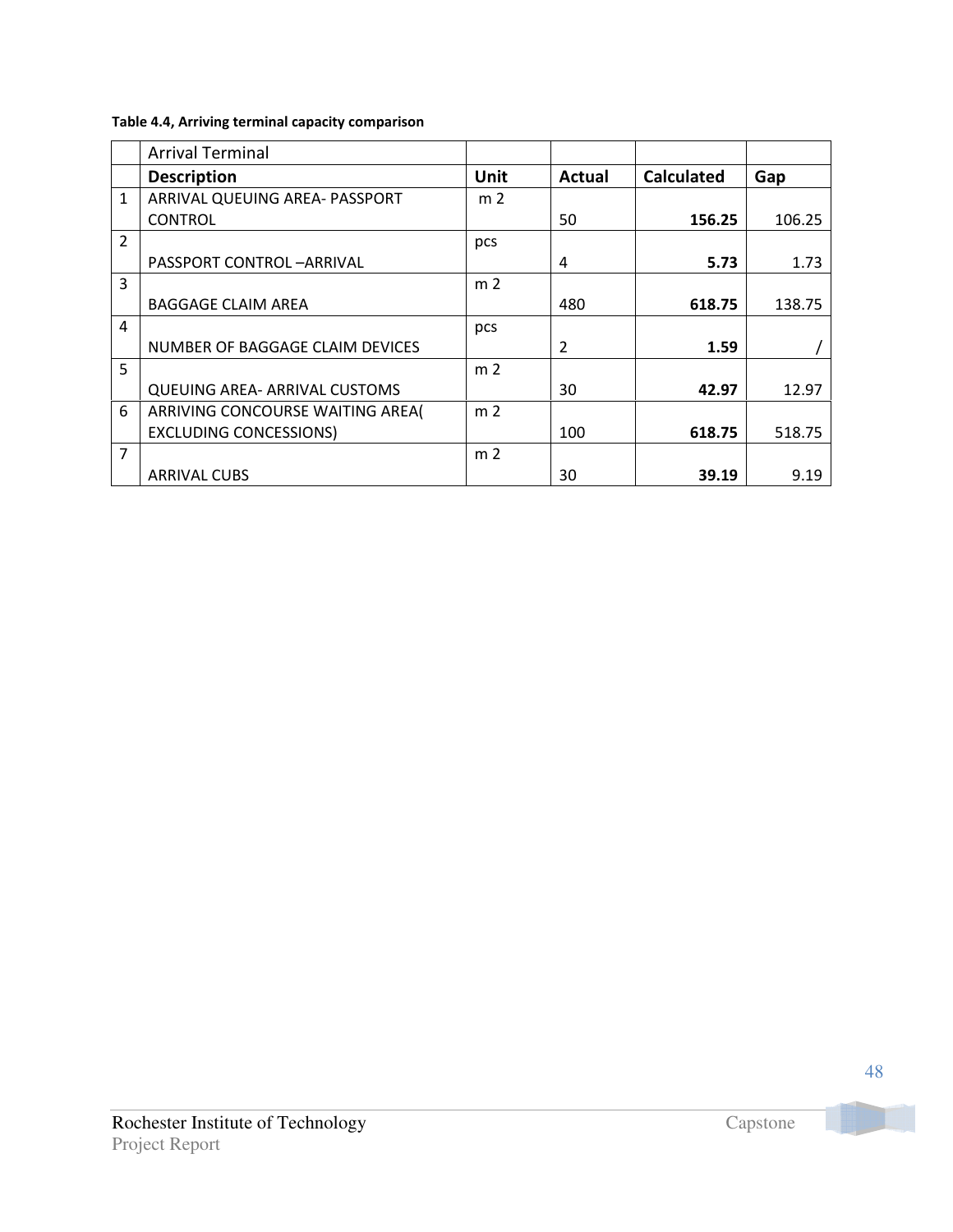### **Table 4.5 , Future capacity extension planning- Low scenario**

### Low scenario

|                | <b>Departure terminal</b>                                                 |                |                |                |                |                |              |              |
|----------------|---------------------------------------------------------------------------|----------------|----------------|----------------|----------------|----------------|--------------|--------------|
|                | Year                                                                      |                | 2010           | 2010           | 2015           | 2020           | 2025         | 2030         |
|                | Peak                                                                      | Unit           | actual         | 625            | 834            | 1042           | 1146         | 1303         |
|                |                                                                           | m2             |                |                |                |                |              |              |
| $\mathbf{1}$   | <b>DEPARTURE CURBS</b>                                                    |                | 30             | 48             | 53             | 61             | 69           | 76           |
|                |                                                                           | m2             |                |                |                |                |              |              |
| $\overline{2}$ | DEPARTURE CONCOURSE                                                       |                | 240            | 1,219          | 1,369          | 1,564          | 1,759        | 1,954        |
|                |                                                                           | m2             |                |                |                |                |              |              |
| $\overline{3}$ | <b>QUEUING AREA-CHECK-IN</b>                                              |                | 240            | 179            | 201            | 229            | 258          | 287          |
| $\sqrt{4}$     | <b>CHECK-IN DESKS</b>                                                     | pcs            | 14             | 24             | 27             | 31             | 34           | 38           |
|                |                                                                           | m2             |                |                |                |                |              |              |
| 5              | PASSPORT CONTROL                                                          |                | $\overline{4}$ | $\overline{4}$ | 4              | 5              | 5            | 6            |
|                |                                                                           | pcs            |                |                |                |                |              |              |
| 6              | <b>SECURITY CHECK</b>                                                     |                | $2^{\circ}$    | $\overline{2}$ | $\overline{2}$ | 3              | 3            | 3            |
|                |                                                                           | m <sub>2</sub> |                |                |                |                |              |              |
| 7              | <b>DEPARTURE LOUNGE</b>                                                   |                | 480            | 1,001          | 1,124          | 1,284          | 1,445        | 1,605        |
|                |                                                                           | pcs            |                |                |                |                |              |              |
| 8              | <b>SECURITY CHECK - GATE HOLD ROOM</b>                                    |                | $\mathbf{1}$   | $\mathbf{1}$   | $\it 1$        | $\mathbf{1}$   | $\mathbf{1}$ | $\mathbf{1}$ |
| 9              | <b>GATE HOLD ROOM:</b>                                                    | m2             | 100            | 210            | 210            | 210            | 210          | 210          |
|                | <b>Arriving terminal</b>                                                  |                |                |                |                |                |              |              |
|                | ARRIVAL QUEUING AREA- PASSPORT                                            | m <sub>2</sub> |                |                |                |                |              |              |
| 1              | <b>CONTROL</b>                                                            |                | 50             | 163            | 209            | 235            | 261          | 326          |
|                |                                                                           | m2             |                |                |                |                |              |              |
| 2              | PASSPORT CONTROL-ARRIVAL                                                  |                | $\overline{4}$ | 6              | 8              | 9              | 10           | 12           |
|                |                                                                           | m2             |                |                |                |                |              |              |
| 3              | <b>BAGGAGE CLAIM AREA</b>                                                 |                | 480            | 644            | 826            | 929            | 1,032        | 1,290        |
|                |                                                                           | pcs            |                |                |                |                |              |              |
| 5              | NUMBER OF BAGGAGE CLAIM DEVICES                                           |                | $2^{\circ}$    | $\overline{2}$ | $\mathbf{2}$   | $\overline{2}$ | 3            | 3            |
|                |                                                                           | pcs            |                |                |                |                |              |              |
| 6              | <b>QUEUING AREA- ARRIVAL CUSTOMS</b><br>ARRIVING CONCOURSE WAITING AREA ( |                | 30             | 45             | 57             | 64             | 72           | 90           |
| $\overline{7}$ | <b>EXCLUDING CONCESSIONS)</b>                                             | pcs            | 100            | 644            | 826            | 929            | 1,032        | 1,290        |
|                |                                                                           | pcs            |                |                |                |                |              |              |
| 8              | <b>ARRIVAL CUBS</b>                                                       |                | 30             | 41             | 52             | 59             | 65           | 82           |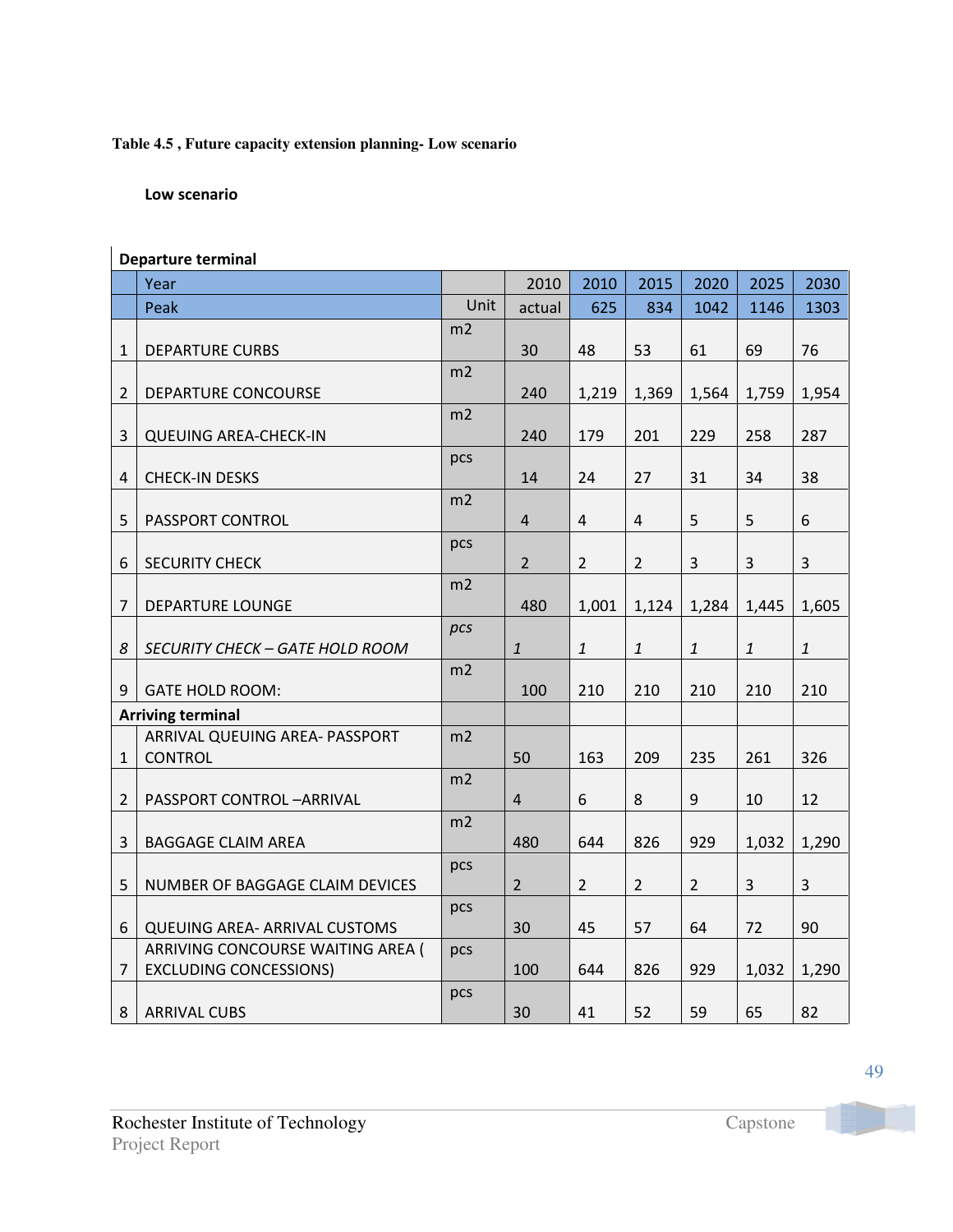### **Table 4.6, Future capacity extension planning- middle scenario**

Middle scenario

| 2010<br>2010<br>2015<br>2020<br>2025<br>Year<br>Unit<br>834<br>1042<br>1146<br>Peak<br><b>Actual</b><br>625<br>m <sub>2</sub><br>48<br>61<br>30<br>76<br>84<br>1<br><b>DEPARTURE CURBS</b><br>m2<br>$\overline{2}$<br>DEPARTURE CONCOURSE<br>240<br>1,219<br>1,564<br>1,954<br>2,149<br>m2<br>3<br>240<br>179<br>229<br>287<br><b>QUEUING AREA-CHECK-IN</b><br>315<br>pcs<br>38<br><b>CHECK-IN DESKS</b><br>14<br>24<br>31<br>42 | 2030<br>1303<br>95<br>2,443<br>358 |
|----------------------------------------------------------------------------------------------------------------------------------------------------------------------------------------------------------------------------------------------------------------------------------------------------------------------------------------------------------------------------------------------------------------------------------|------------------------------------|
|                                                                                                                                                                                                                                                                                                                                                                                                                                  |                                    |
|                                                                                                                                                                                                                                                                                                                                                                                                                                  |                                    |
|                                                                                                                                                                                                                                                                                                                                                                                                                                  |                                    |
|                                                                                                                                                                                                                                                                                                                                                                                                                                  |                                    |
|                                                                                                                                                                                                                                                                                                                                                                                                                                  |                                    |
|                                                                                                                                                                                                                                                                                                                                                                                                                                  |                                    |
|                                                                                                                                                                                                                                                                                                                                                                                                                                  |                                    |
|                                                                                                                                                                                                                                                                                                                                                                                                                                  |                                    |
| 4                                                                                                                                                                                                                                                                                                                                                                                                                                | 48                                 |
| m2                                                                                                                                                                                                                                                                                                                                                                                                                               |                                    |
| 5<br>$\overline{4}$<br>5<br>6<br>PASSPORT CONTROL<br>$\overline{4}$<br>6                                                                                                                                                                                                                                                                                                                                                         | $\overline{7}$                     |
| pcs                                                                                                                                                                                                                                                                                                                                                                                                                              |                                    |
| 3<br>3<br><b>SECURITY CHECK</b><br>$\overline{2}$<br>$\overline{2}$<br>$\sqrt{4}$<br>6                                                                                                                                                                                                                                                                                                                                           | $\overline{4}$                     |
| m2                                                                                                                                                                                                                                                                                                                                                                                                                               |                                    |
| $\overline{7}$<br>DEPARTURE LOUNGE<br>480<br>1,001<br>1,284<br>1,605<br>1,765                                                                                                                                                                                                                                                                                                                                                    | 2,007                              |
| pcs                                                                                                                                                                                                                                                                                                                                                                                                                              |                                    |
| $\mathbf{1}$<br>$\mathbf{1}$<br>$\mathbf{1}$<br>$\mathbf{1}$<br>8<br>$\mathbf{1}$<br>SECURITY CHECK – GATE HOLD ROOM                                                                                                                                                                                                                                                                                                             | $\mathbf{1}$                       |
| m2<br>9<br><b>GATE HOLD ROOM:</b><br>210<br>210<br>210<br>210<br>100                                                                                                                                                                                                                                                                                                                                                             | 210                                |
|                                                                                                                                                                                                                                                                                                                                                                                                                                  |                                    |
| <b>Arriving terminal</b><br>m2<br>ARRIVAL QUEUING AREA- PASSPORT                                                                                                                                                                                                                                                                                                                                                                 |                                    |
| <b>CONTROL</b><br>50<br>209<br>$\mathbf{1}$<br>163<br>261<br>287                                                                                                                                                                                                                                                                                                                                                                 | 326                                |
| m2                                                                                                                                                                                                                                                                                                                                                                                                                               |                                    |
| 6<br>8<br>10<br>11<br>$\overline{2}$<br>PASSPORT CONTROL-ARRIVAL<br>$\overline{4}$                                                                                                                                                                                                                                                                                                                                               | 12                                 |
| m2                                                                                                                                                                                                                                                                                                                                                                                                                               |                                    |
| 480<br>644<br>3<br><b>BAGGAGE CLAIM AREA</b><br>826<br>1,032<br>1,135                                                                                                                                                                                                                                                                                                                                                            | 1,290                              |
| pcs                                                                                                                                                                                                                                                                                                                                                                                                                              |                                    |
| $\mathbf{3}$<br>5<br>$\overline{2}$<br>$\overline{2}$<br>$\mathbf{3}$<br>NUMBER OF BAGGAGE CLAIM DEVICES<br>$\overline{2}$                                                                                                                                                                                                                                                                                                       | 3                                  |
| pcs                                                                                                                                                                                                                                                                                                                                                                                                                              |                                    |
| 57<br>72<br>6<br><b>QUEUING AREA- ARRIVAL CUSTOMS</b><br>30<br>45<br>79                                                                                                                                                                                                                                                                                                                                                          | 90                                 |
| ARRIVING CONCOURSE WAITING AREA (<br>pcs                                                                                                                                                                                                                                                                                                                                                                                         |                                    |
| 100<br>644<br>826<br>7<br><b>EXCLUDING CONCESSIONS)</b><br>1,032<br>1,135                                                                                                                                                                                                                                                                                                                                                        | 1,290                              |
| pcs<br>65<br>82<br><b>ARRIVAL CUBS</b><br>30<br>41<br>52<br>72<br>8                                                                                                                                                                                                                                                                                                                                                              |                                    |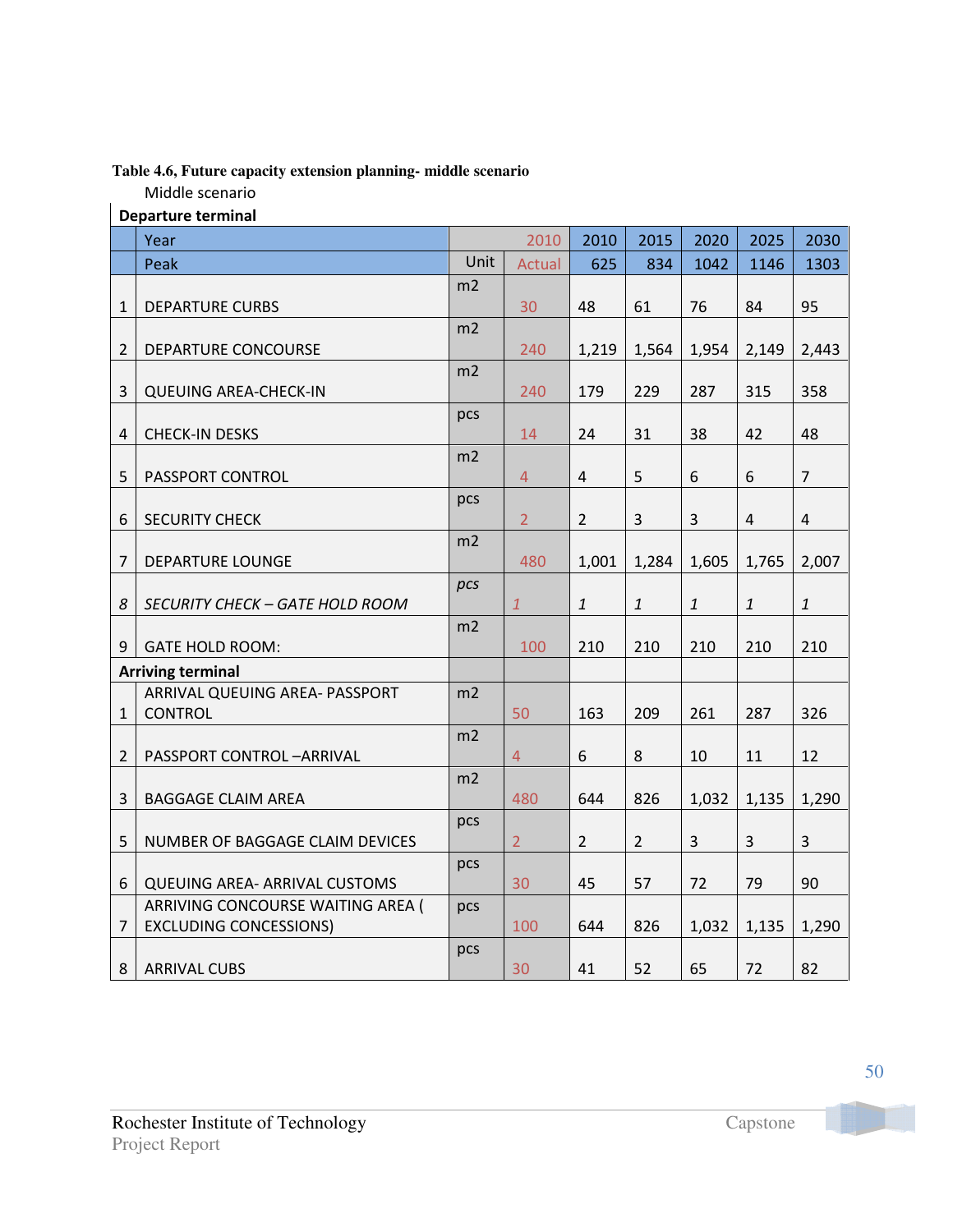### **Table 4.7, Future capacity extension planning- High scenario**

High scenario

 $\overline{\phantom{a}}$ 

| Departure terminal |  |
|--------------------|--|
|--------------------|--|

|                | Year                                   |      | 2010                    | 2010           | 2015             | 2020           | 2025           | 2030                      |
|----------------|----------------------------------------|------|-------------------------|----------------|------------------|----------------|----------------|---------------------------|
|                | Peak                                   | Unit | Actual                  | 625            | 834              | 1042           | 1146           | 1303                      |
|                |                                        | m2   |                         |                |                  |                |                |                           |
| $\mathbf{1}$   | <b>DEPARTURE CURBS</b>                 |      | 30                      | 48             | 69               | 88             | 107            | 114                       |
| $\overline{2}$ | DEPARTURE CONCOURSE                    | m2   | 240                     | 1,219          | 1,759            | 2,248          | 2,736          | 2,931                     |
|                |                                        | m2   |                         |                |                  |                |                |                           |
| 3              | <b>QUEUING AREA-CHECK-IN</b>           |      | 240                     | 179            | 258              | 330            | 401            | 430                       |
|                |                                        | pcs  |                         |                |                  |                |                |                           |
| 4              | <b>CHECK-IN DESKS</b>                  |      | 14                      | 24             | 34               | 44             | 53             | 57                        |
| 5              | PASSPORT CONTROL                       | m2   | $\overline{4}$          | $\overline{4}$ | 5                | $\overline{7}$ | 8              | $9\,$                     |
|                |                                        | pcs  |                         |                |                  |                |                |                           |
| 6              | <b>SECURITY CHECK</b>                  |      | $\overline{2}$          | $\overline{2}$ | 3                | $\overline{4}$ | 5              | 5                         |
|                |                                        | m2   |                         |                |                  |                |                |                           |
| 7              | <b>DEPARTURE LOUNGE</b>                |      | 480                     | 1,001          | 1,445            | 1,846          | 2,247          | 2,407                     |
|                |                                        | pcs  |                         |                |                  |                |                |                           |
| 8              | <b>SECURITY CHECK - GATE HOLD ROOM</b> |      | $\mathbf{1}$            | $\mathbf{1}$   | $\mathbf{1}$     | $\mathbf{1}$   | $\mathbf{1}$   | $\ensuremath{\mathbf{1}}$ |
|                |                                        | m2   |                         |                |                  |                |                |                           |
| 9              | <b>GATE HOLD ROOM:</b>                 |      | 100                     | 210            | 210              | 210            | 210            | 210                       |
|                | <b>Arriving terminal</b>               |      |                         |                |                  |                |                |                           |
|                | ARRIVAL QUEUING AREA- PASSPORT         | m2   |                         |                |                  |                |                |                           |
| $\mathbf{1}$   | <b>CONTROL</b>                         |      | 50                      | 163            | 235              | 300            | 365            | 391                       |
|                |                                        | m2   |                         |                |                  |                |                |                           |
| 2              | PASSPORT CONTROL-ARRIVAL               |      | $\overline{\mathbf{r}}$ | 6              | $\boldsymbol{9}$ | 11             | 13             | 14                        |
|                |                                        | m2   |                         |                |                  |                |                |                           |
| 3              | <b>BAGGAGE CLAIM AREA</b>              |      | 480                     | 644            | 929              | 1,187          | 1,444          | 1,547                     |
|                |                                        | pcs  |                         |                |                  |                |                |                           |
| 5              | NUMBER OF BAGGAGE CLAIM DEVICES        |      | $\overline{2}$          | $\overline{2}$ | $\overline{2}$   | $\mathbf{3}$   | $\overline{4}$ | $\overline{4}$            |
| 6              | <b>QUEUING AREA- ARRIVAL CUSTOMS</b>   | pcs  | 30                      | 45             | 64               | 82             | 100            | 107                       |
|                | ARRIVING CONCOURSE WAITING AREA (      | pcs  |                         |                |                  |                |                |                           |
| $\overline{7}$ | <b>EXCLUDING CONCESSIONS)</b>          |      | 100                     | 644            | 929              | 1,187          | 1,444          | 1,547                     |
|                |                                        | pcs  |                         |                |                  |                |                |                           |
| 8              | <b>ARRIVAL CUBS</b>                    |      | 30                      | 41             | 59               | 75             | 91             | 98                        |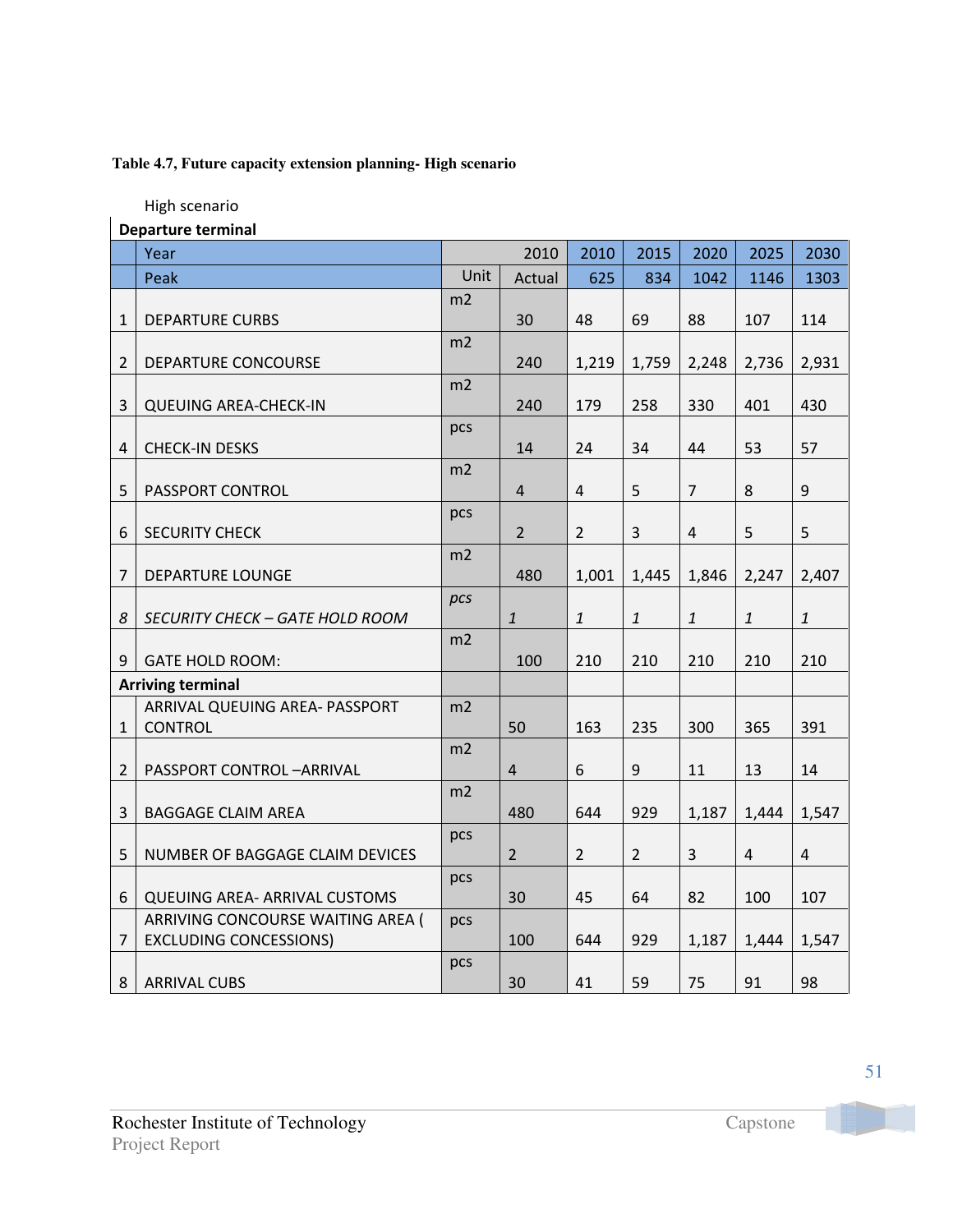# 4. GROSS TERMINAL AREA PLANNING:

### **Figure 5.1, FAA Terminal design, Area proportions**



### 5.1 Commercial Activities:

FAA guidelines recommend that 50 to 55 percent of a passenger terminal facility's usable area be revenue-generating. Revenue-generating spaces usually include areas leased by airlines for ticketing counters and offices, baggage make-up, baggage claim input, Concessions and other lease spaces within the passenger terminal facility are also included in this category.

The Airline Ticket Counter (ATO) area is the primary location for passengers to complete ticket transactions and check-in baggage. It includes the airline counters, space and/or conveyors for handling outbound baggage, counter agent service areas, and related administrative/support offices. In almost all cases, ticket counter areas are leased by an airline for its exclusive use. Therefore, the planning, design, and sizing of these areas should be closely coordinated with individual airlines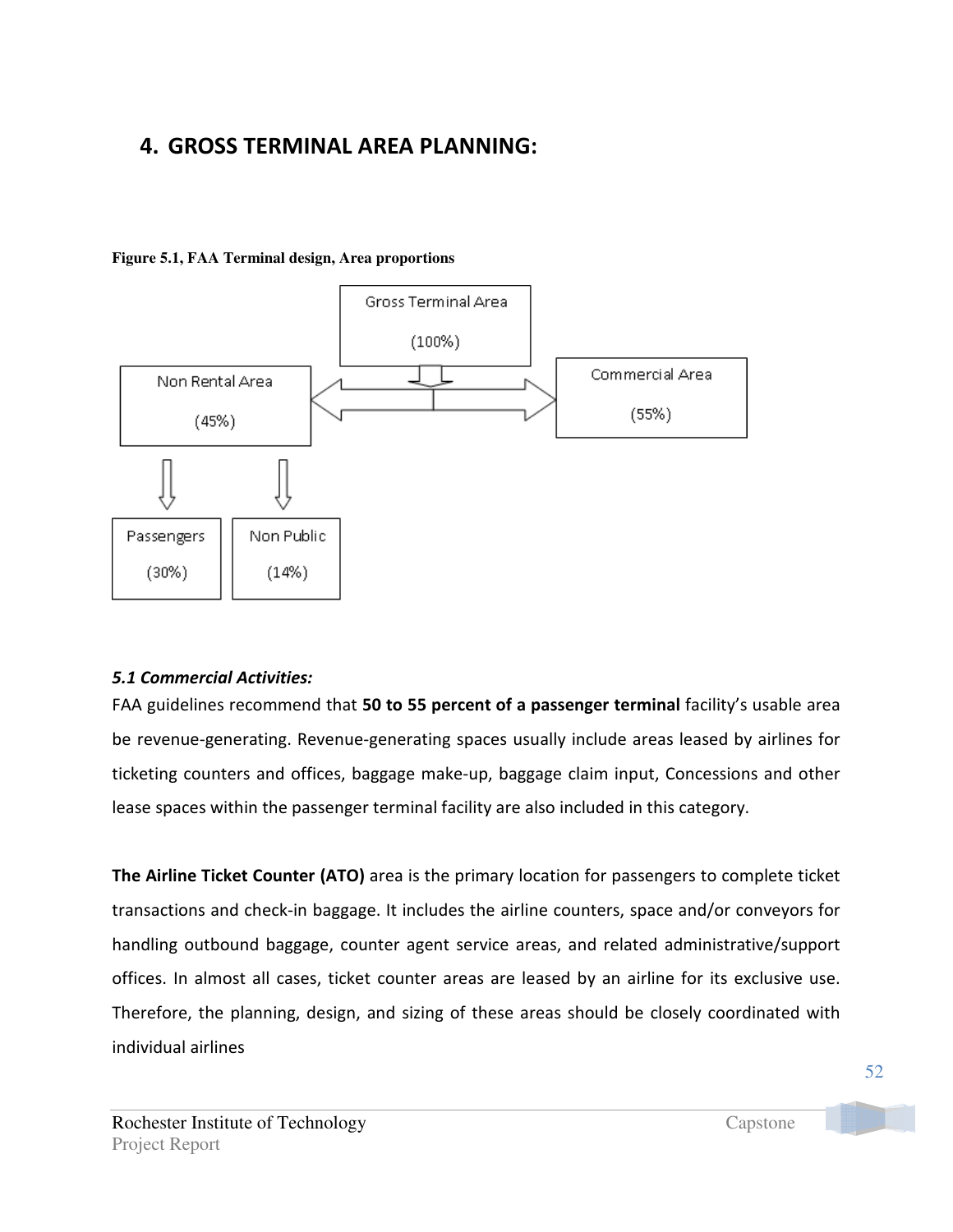Airlines Office support The airline ticket counter/office provides space for a number of airline support activities. These activities include: accounting and safekeeping of receipts; agent supervision; communications; information display equipment; and personnel areas for rest, personal grooming, and training. At low activity locations, the ticket counter area may provide space for all company administrative and operational functions, including outbound baggage. Figure 5-9 depicts two typical layouts for low activity airports with single-level terminals. At high activity locations, there is more likelihood that additional space for airline support activities will be remotely located from the ticket counters.

### Airline operations areas.

a. Airline operations areas are those areas occupied by airline personnel for performing the functions related to aircraft handling at the gate. Composition of functions will vary among individual airports. The following areas are most commonly required:

- o Cabin Service or Commissary an area for the storage of immediate need items for providing service to the aircraft cabin.
- $\circ$  Cabin Service and Ramp Service Personnel an area for training facilities and a ready/lunch room.
- o Aircraft Line Maintenance for supplies, tools, storage, personnel, etc.

## Food and beverage services.

a. These services include snack bars, coffee shops, restaurants, and bar lounges. The basic service offered at small airports is the coffee shop, although separate restaurants at some smaller city airports can be successful, depending on the community and restaurant management. Large airports usually can justify several locations for snack bars, coffee shops, bar lounges, and restaurants. Requirements for more than one of each type are highly influenced by the airport size and terminal concept involved. Unit terminals, for instance, may require coffee shops and/or snack bars at each separate terminal.

Current level of commercial activities at PIA is below the average figures at developed countries airports, only 15% of revenues at PIA are commercial and only 20% of terminal space is for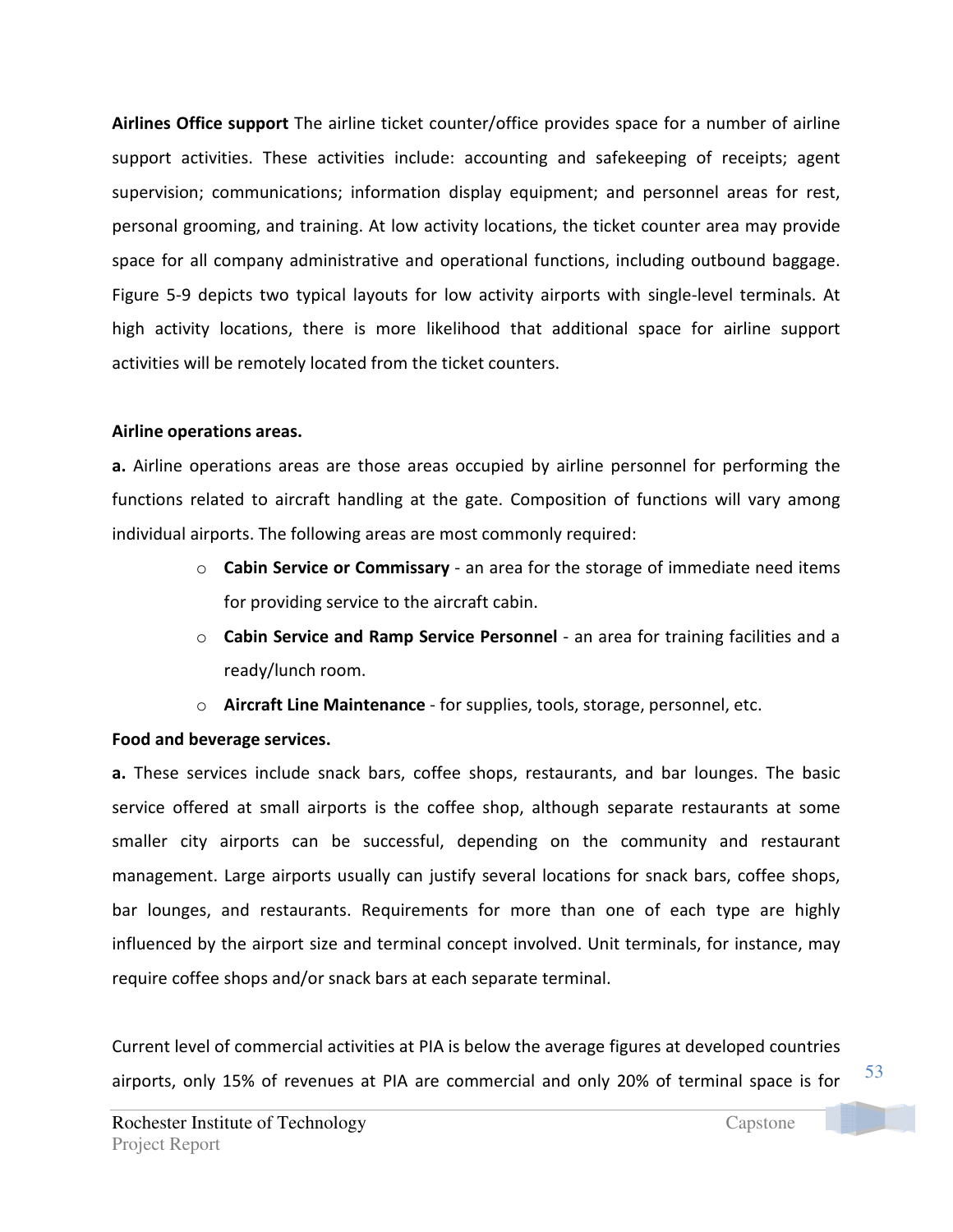commercial purposes. PIA can introduce other commercial activities such as concessions to increase the commercial activities, this will require more terminal space for commercial purposes, for planning purposes the total commercial space at terminal is planned to be between 55% recommended by FAA and current 20%, therefore a ratios of 35% commercial space from total terminal space is reasonable figure to be considered for planning purposes.

### 5.2 Non-public Area

This category includes the "back of the house" area that is not accessible to the public. It generally consists of airport administration, airport police, CAA, other airport-oriented tenants, facilities maintenance, receiving and loading dock, mechanical/ electrical/building systems facilities, and other miscellaneous areas. The size and configuration of these spaces is not a function of peak hour data, but is determined by the specific requirements for each component

### Support space

Airport support spaces include areas serving users indirectly, such as security, training, janitorial and space for mechanical, HVAC, electrical, plumbing and communication equipment.. FAA guidelines suggest a 15 percent occupancy ratio of a building's usable area for support spaces Support spaces, except for security, should increase proportionately with expansions.

### Airport Administration

This category represents the total area devoted to airport administration functions. It currently consists of a reception area, offices, conference rooms, storage areas, work areas, and rooms for special events such as VIP press conferences, etc. The requirements for airport administration are a function of staffing and are generated by the airport.

## 5.3 Non-usable space and building structure

Building structure typically occupies five to ten percent of the gross square footage of a building. This includes wall thicknesses, atriums and chases that were not accounted for in square footage take-offs.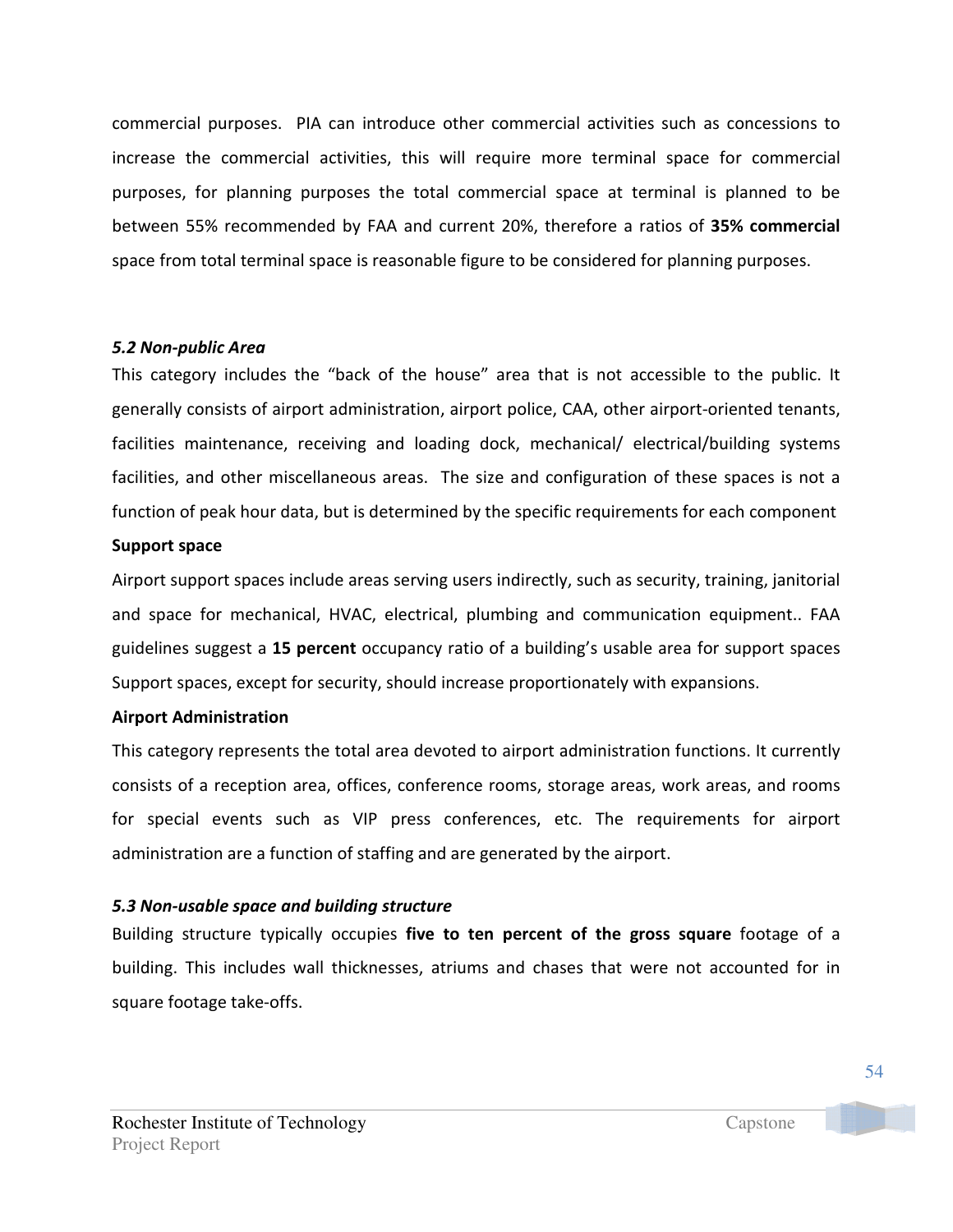### 5.5 Total Terminal area:

PIA planned Space required:

- Commercial space: 35%
- Passengers processing: 40%
- Support space 25%
- Other non usable: 5%

### **Table 5.1, Total terminal area required by scenarios**

Low Scenario

| Year                           | 2010  | 2015   | 2015   | 2020   | 2025   | 2030   |
|--------------------------------|-------|--------|--------|--------|--------|--------|
|                                |       |        |        |        |        |        |
| Procesing Space(40%)           | 690   | 4,170  | 4,724  | 5,367  | 6,009  | 6,652  |
|                                |       |        |        |        |        |        |
| Revenues space (35%)           | 604   | 3,649  | 4,133  | 4,696  | 5,258  | 5,821  |
|                                |       |        |        |        |        |        |
| Airport Support officies (25%) | 431   | 2,606  | 2,952  | 3,354  | 3,756  | 4,158  |
|                                |       |        |        |        |        |        |
| Non Usable area (5%)           | 86    | 521    | 590    | 671    | 751    | 832    |
|                                |       |        |        |        |        |        |
| <b>TOTAL Terminal Space</b>    | 1,811 | 10,946 | 12,400 | 14,087 | 15,775 | 17,463 |
|                                |       |        |        |        |        |        |

### Middle Scenario

| Year                           | 2010  | 2015   | 2015   | 2020   | 2025   | 2030   |
|--------------------------------|-------|--------|--------|--------|--------|--------|
| Procesing Space(40%)           | 690   | 4,229  | 5,367  | 6,652  | 7,295  | 8,266  |
| Revenues space (35%)           | 604   | 3,700  | 4,696  | 5,821  | 6,383  | 7,233  |
| Airport Support officies (25%) | 431   | 2,643  | 3,354  | 4,158  | 4,560  | 5,166  |
| Non Usable area (5%)           | 86    | 529    | 671    | 832    | 912    | 1,033  |
| <b>TOTAL Terminal Space</b>    | 1,811 | 11,101 | 14,087 | 17,463 | 19,150 | 21,698 |

High Scenario

|                | Year                           | 2010  | 2015   | 2015   | 2020   | 2025   | 2030   |
|----------------|--------------------------------|-------|--------|--------|--------|--------|--------|
|                |                                |       |        |        |        |        |        |
| 1              | Procesing Space(40%)           | 690   | 4,229  | 6,009  | 7,623  | 9,230  | 9,873  |
|                |                                |       |        |        |        |        |        |
| $\overline{2}$ | Revenues space (35%)           | 604   | 3,700  | 5,258  | 6,670  | 8,076  | 8,639  |
|                |                                |       |        |        |        |        |        |
| 3              | Airport Support officies (25%) | 431   | 2,643  | 3,756  | 4,764  | 5,769  | 6,171  |
|                |                                |       |        |        |        |        |        |
| 4              | Non Usable area (5%)           | 86    | 529    | 751    | 953    | 1,154  | 1,234  |
|                |                                |       |        |        |        |        |        |
| 5              | <b>TOTAL Terminal Space</b>    | 1,811 | 11,101 | 15,775 | 20,010 | 24,229 | 25,917 |

Rochester Institute of Technology Capstone Project Report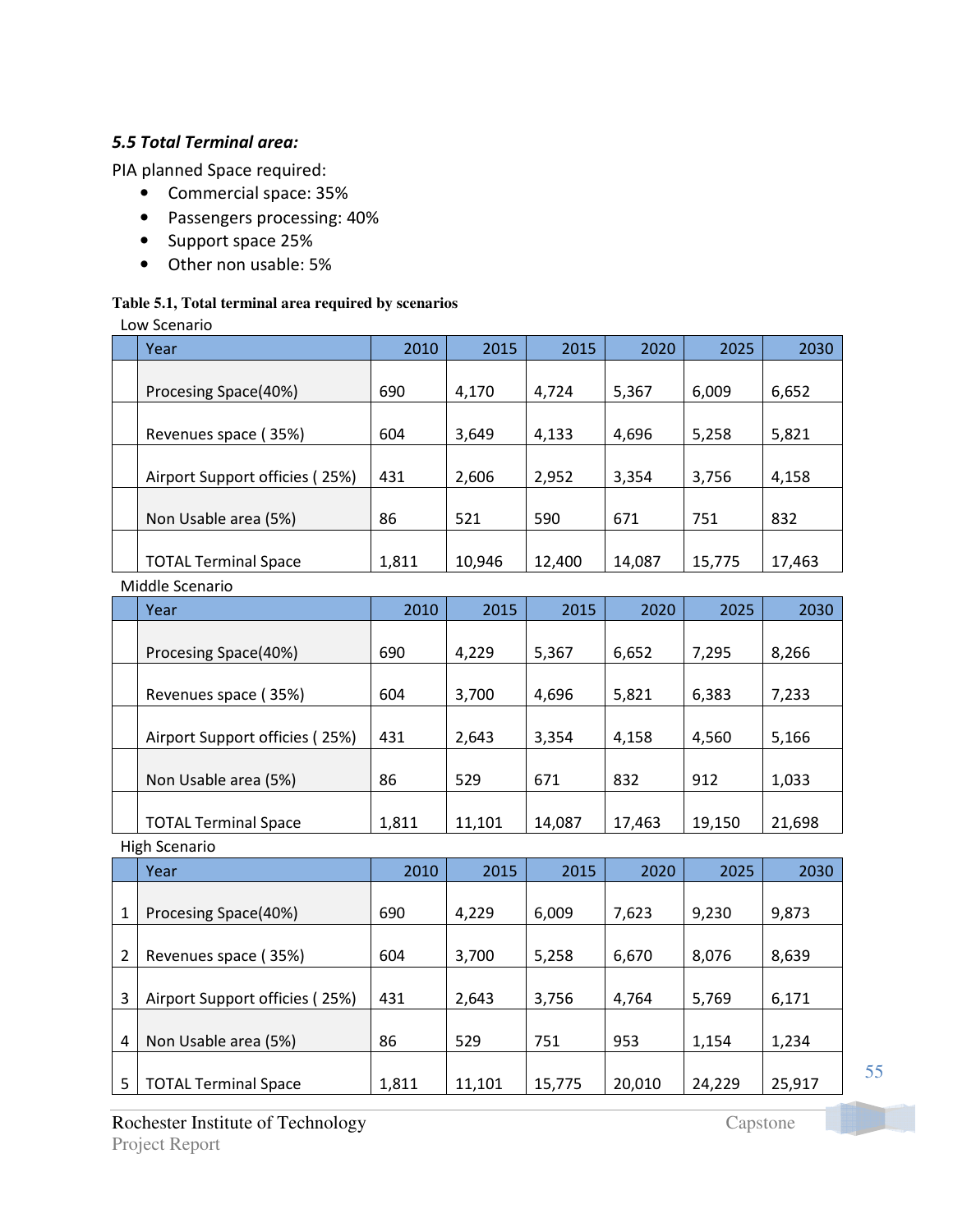### 5.6 Terminal building scenarios:

The total terminal area including public area, support area, and commercial area are calculated for each scenario, the chart shows the different in terminal area required between the scenarios. The difference between low and high scenario on up to 50% of total area required.

| Table 9.2, OT035 Terminal area planned |       |        |        |        |        |        |
|----------------------------------------|-------|--------|--------|--------|--------|--------|
| <b>GROSS TERMINAL AREA</b>             | 2010  | 2015   | 2015   | 2020   | 2025   | 2030   |
|                                        |       |        |        |        |        |        |
| Low traffic scenarios                  | 1,830 | 10,946 | 12.400 | 14,087 | 15,775 | 17,463 |
|                                        |       |        |        |        |        |        |
| Mid traffic scenario                   | 1,830 | 11,101 | 14,087 | 17,463 | 19,150 | 21,698 |
|                                        |       |        |        |        |        |        |
| High traffic scenarios                 | 1,811 | 11,101 | 15,775 | 20,010 | 24,229 | 25,917 |

|--|





| Table 5.3, Difference between scenarios by percentage |  |
|-------------------------------------------------------|--|
|-------------------------------------------------------|--|

| Difference between scenarios | 2015 | 2015 | 2020 | 2025 | 2030 |
|------------------------------|------|------|------|------|------|
| LOW                          |      |      |      |      |      |
| Middle                       | 1%   | 14%  | 24%  | 21%  | 24%  |
| High                         | 1%   | 27%  | 42%  | 54%  | 48%  |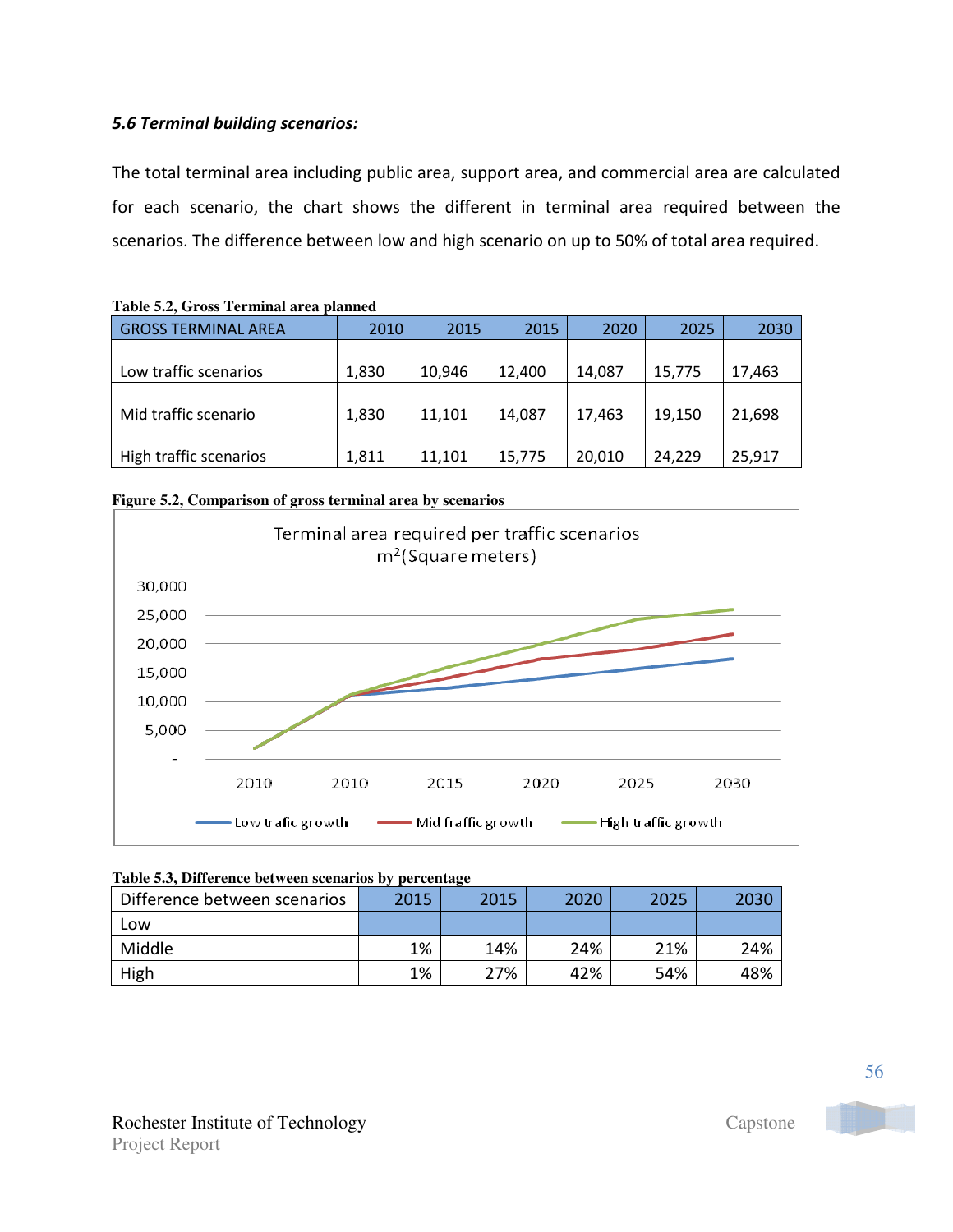### 5.7 Investment Cost

The total cost per designing and building the terminal varies between specific designs and architectural structure, but is the essence it is determined by the square meter on total areas and selected areas of terminal. As mentions the cost per building terminal varies greatly and is around 2,000 Euro per square meters up to 4,000 Euros per square meters, for the evaluations purposes of each scenarios the average of 3,000 Euro per square meters is taken to project the cost per terminal buildings, the below are projections:

| Investment |      |             |             |            |             |              |
|------------|------|-------------|-------------|------------|-------------|--------------|
| Schedule   | 2010 | 2015        | 2020        | 2025       | 2030        | <b>TOTAL</b> |
|            |      |             |             |            |             |              |
| Low        |      | 37,198,813€ | 5,062,907€  | 5,062,907€ | 5,062,907€  | 52,387,534 € |
|            |      |             |             |            |             |              |
| Mid        |      | 42,261,720€ | 10,125,814€ | 5,062,907€ | 7,643,042 € | 65,093,483€  |
|            |      |             |             |            |             |              |
| High       |      | 47,324,627€ | 12,705,949€ | 12,657,268 | 5,062,907€  | 77,750,751€  |

Table 5.4, Investment estimated by scenarios ( In euros)

Except for the investment cost, the terminal size also influences the cost of maintenance and operations (O &M), for instance the staff and equipment to clean and maintain the terminal is a function of the size of the terminal, cost for security, utilities, heating, air conditions are also a function of terminal size. (Mahmoud, 1995). The O&M cost per to erminal buildings is between 115\$ to 860\$ per square metter, of the gross terminal area annually ( Mahmoud 1995).

As seen from the financial assumption the largest investment should be made to build the initial capacity for the 2015 projection, and later the investment for extensions represent a considerable small amount to be invested. The difference in between the scenarios on the total investment cost is up to around 25 million between high and low scenarios and 12 million between middle and low scenarios.

From the financial point is it important to carefully plan the optimum capacity size and plan the financial sources of funding, the air traffic level with not only make determine the capacity and cost on investment in those capacity but also the amount of revenues to be collected by the airport.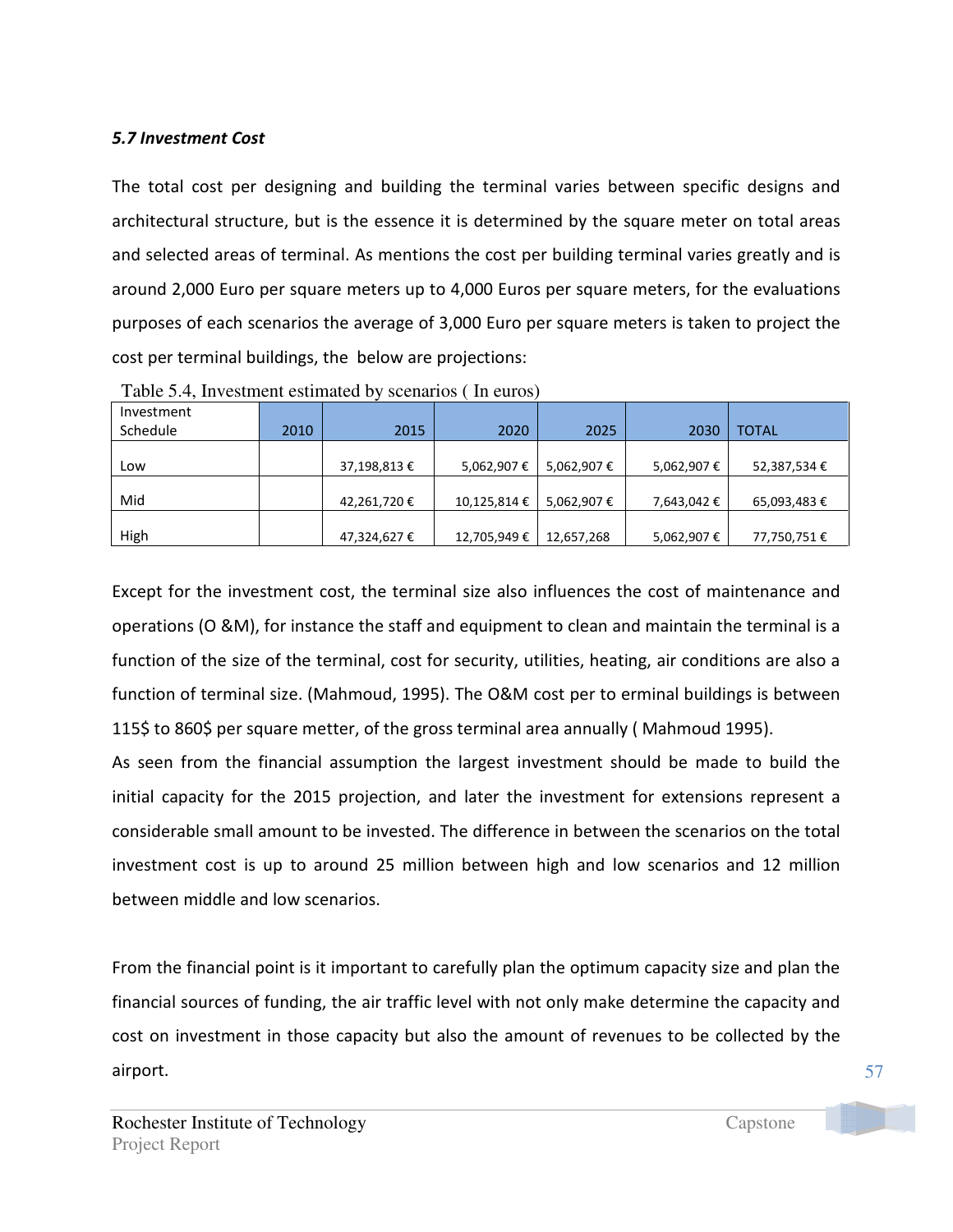## 6. CONCLUSIONS AND RECOMMENDATION:

## 6.1 Conclusions

Considering the Kosovo political and economical situation there are many factors which can influence the future traffic growth, taking into account these uncertainties the scenarios base forecast was necessary to consider the alternatives in air traffic growth. The forecasting scenarios are analyzed separately and developed to plan for the capacity expansions, the difference between low traffic scenarios and high traffic scenarios is up to 50% of the total required capacity, therefore building capacity accordingly to only one scenario represent a great risk in proper capacity planning.

The capacities are planned to meet the demand of air traffic and serve the passengers with appropriate level of services, the planning process itself is based on the service quality measured in term of m2 per passengers. The IATA system in term of m2 per passengers also takes into the consideration the process characteristics such as average processing time during check-in, average processing time in passport control, average processing time in customs etc. These variables therefore must be systematically monitored and measured to see how they reflect in service level provided

Final gross terminal area is determine by the passenger processing areas, non-public support areas and commercial areas, there are FAA recommended proportion between these area, but local circumstances and actual PIA structure of commercial activities are also determined factor.

Considering investment cost to expand terminal area and also the cost of O&M being linked to total area of the terminal, the capacity expansions planning per scenarios shows what dependent on the chosen scenarios there with be a different investment and O&M cost per different scenarios, therefore this project recommends to develop strategies that balance the demand for air traffic and capacity expansions.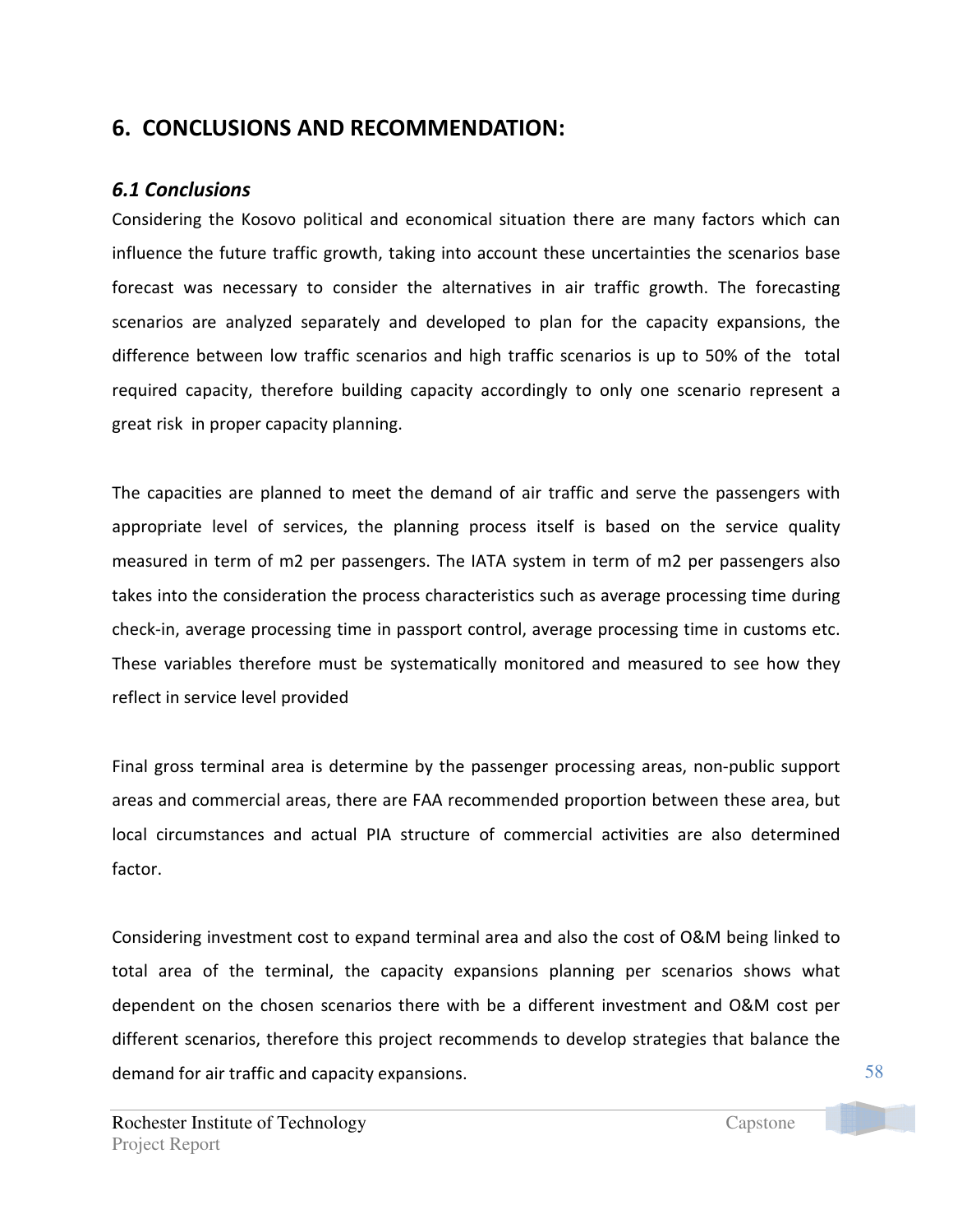## 6.2 Recommendations

This capstone project provides planning parameters for capacity extensions what will provide appropriate level of services to passengers and meet the air traffic demand. There are three main recommendations that derive from this project and tree secondary recommendations.

### Primary recommendations:

- Phasing expansion- Construction phasing shall be critical for optimum building of capacity, for the 20 year period the construction and building of capacity is recommended to be done in 5 year phases, therefore to insure that no over or under capacity is being built, the construction of extensions should be technically done in phasing and allow a phase bases extension. Scenarios explore potential futures and there are different scenarios with significant variations from each other, the flexibility means that the planning process will operate in the optimum scenarios and continuously monitor the changes necessary to jump into the appropriate scenarios if necessary. For this purpose the 5 year period planning milestone has to be adopted
- Systematic measurements of service level-Key Performance Indicators (KPI's)- Monitor performance of airport terminal in regards to service level by systematically measuring the variables affecting the passengers service levels, such as: peak hours, processing time in check-in, processing time in passport control, processing time in customs etc. All these variables are recommended to be systematically monitored to insure that service quality is provided as per preplanned service level.
- Stimulate spreading traffic on off peaks hours- spreading traffic from peak hours to non peak hours would solve few problems. It would lower the peaks and respectively lower demand for capacity building based on peaks, it would spread the traffic to non peak periods and contribute to the efficient use of resources at non peak periods, for example: use of human resources over its official working hour and not only at peak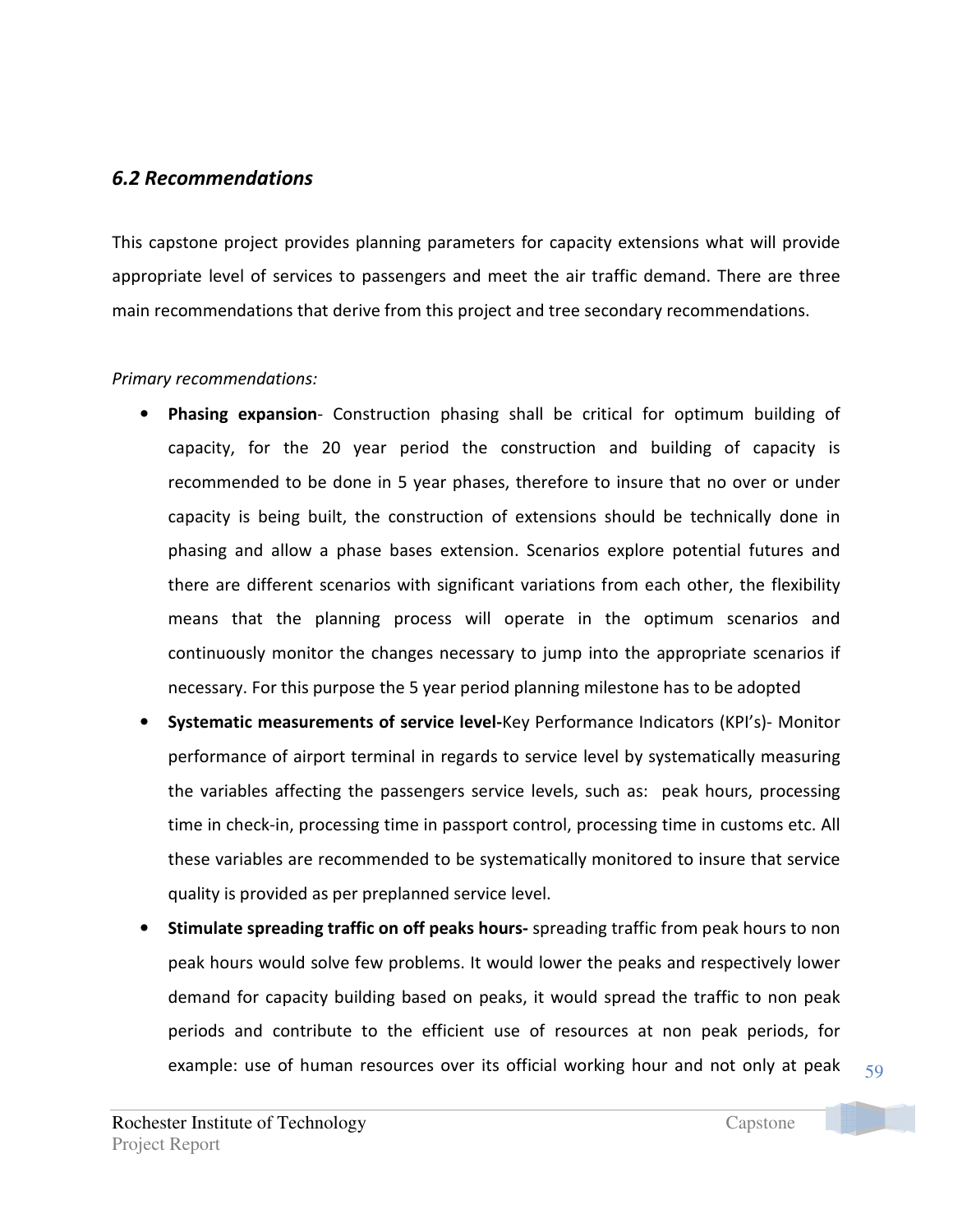hours. There are different strategies recommended to be used for traffic spreading at off peak hours, 1) Peak Pricing, 2) Incentive program for off peak operations, 3) Penalties for slot abuses, and 4) slot auctions.

### Secondary recommendations:

- Use of high-tech technology The space given over to passenger processing could be used more efficiently by the use of new technology. The most promising advance is likely to be through information technology leading to machine readable passports, and self-ticketing at the gate or at home via the internet. These innovations will undoubtedly speed up the processes and bring some space efficiency benefits. The space gained may well be used for more concession space unless congestion levels become intolerable. The adaptive view is being interpreted as having to 'do more with less'.
- **Adoptable structure of terminal-** The one way of adding capacity is to build an initial terminal, which is replicated with additional identical units as demand grows, to require greater capacity. This can be done by adding additional modular section to a main building or by adding additional replica unit terminals. Modifications within the actual structure are also recommended to be possible for the purpose of extension of certain area by demand.
- Future Research- the survey based research on passengers will provide more in-depth information on passenger's expectations and their references regarding service level. The passengers perception on service level at the Airport can provide the management and planning with insight for areas to improve and there to add additional capacity.

Project Report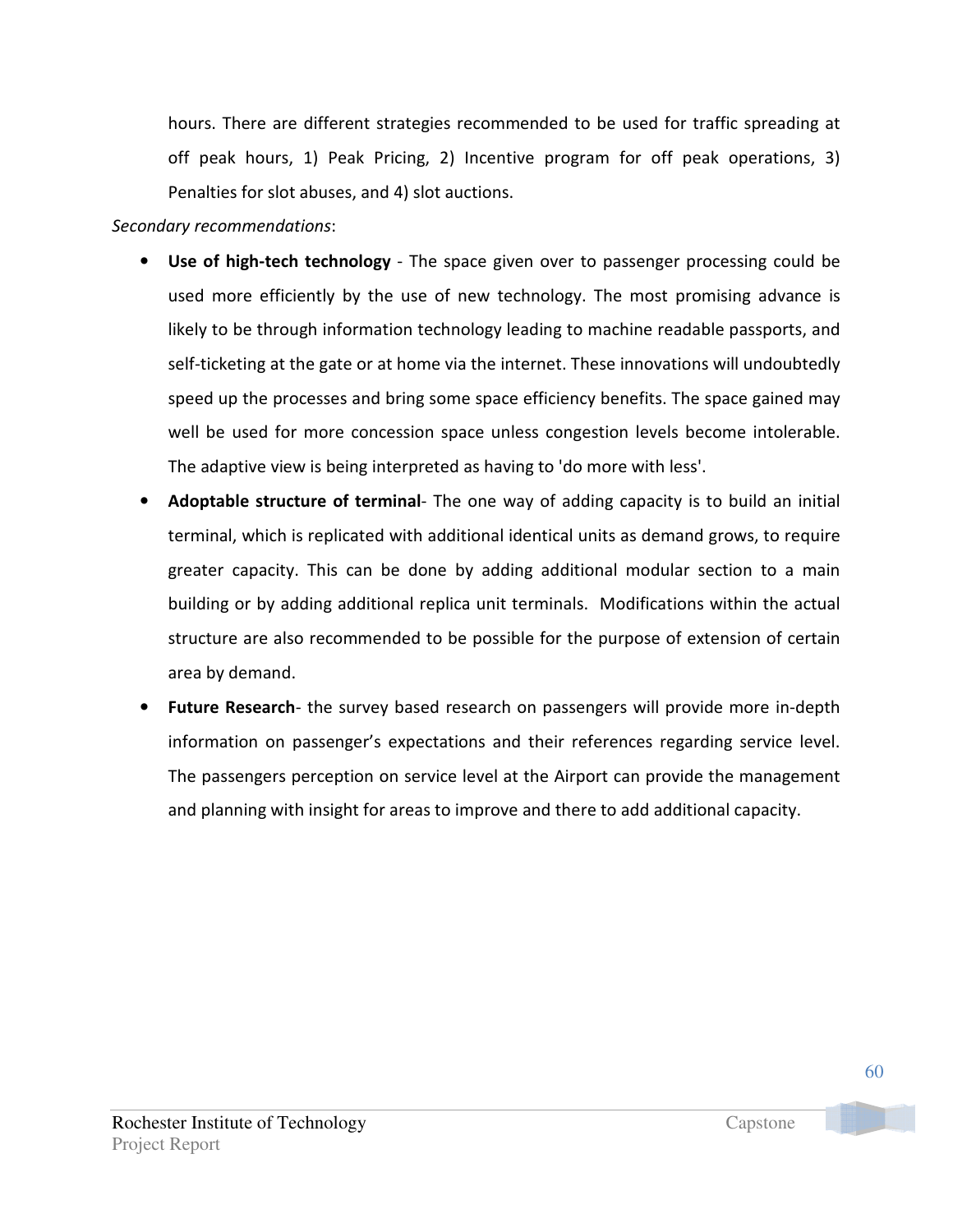# References

- 1. Manual on Air Traffic Forecasting (Doc 8991).
- 2. "Planning and Design of Airports" (Third Edition), Robert Horonieff and Francis X. McKelvey, McGraw-Hill Book Company, 1983.
- 3. LAURENCE MATTHEWS , Forecasting peak passenger flows at airports, Transportation (1986 1998); Feb 1995; 22, 1; ABI/INFORM Global pg. 55
- 4. FAA Advisory circular 150/5360-13 Planning and Design Guidelines for Airport Terminal Facilities, 1988
- 5. FAA Advisory Circular 150/5070-6A, Airport Master Plans
- 6. AACC/IATA (1981) Guidelines for Airport Capacity/Demand Management, Geneve, Switzerland.
- 7. Airport Economics Manual 2nd edition, 2006 Order No. Doc 9562, International civil Aviation Organisation.
- 8. Forum 2015, Disapora and immigration policy in Kosovo, December 2007, Riinvest Institute, Prishtine.
- 9. Sanford Weisberg, 2005, Applied Linear Regression, Third Edition, John Wiley & Sons, Inc., Hoboken, New Jersey
- 10. EUROCONTROL, Challenges of Growth 2008 Summary Report, The Administration, 2008
- 11. International Air Transport Association (IATA), Airport Development Reference Manual, 9th ed. Montreal, Quebec, Canada: The Association, 2004
- 12. Airport Associations Coordinating Council, Geneva, Switzerland, and International Air Transport Association, Guidelines for Airport Capacity / Demand Management, 1981 , Montseral, Canada
- 13. Alexander T. Wells and Seth Young, Airport Planning & Management, 5th Edition, 2006, McGraw-Hill
- 14. Robert E. Caves and Geoffrey D. Gosling, Strategic Airport Planning, 1999,
- 15. Eurocontrol, 2009, www.eurocontrol.int/statfor/public/subsite\_homepage/homepage.html
- 16. Boeing 2009, http://www.boeing.com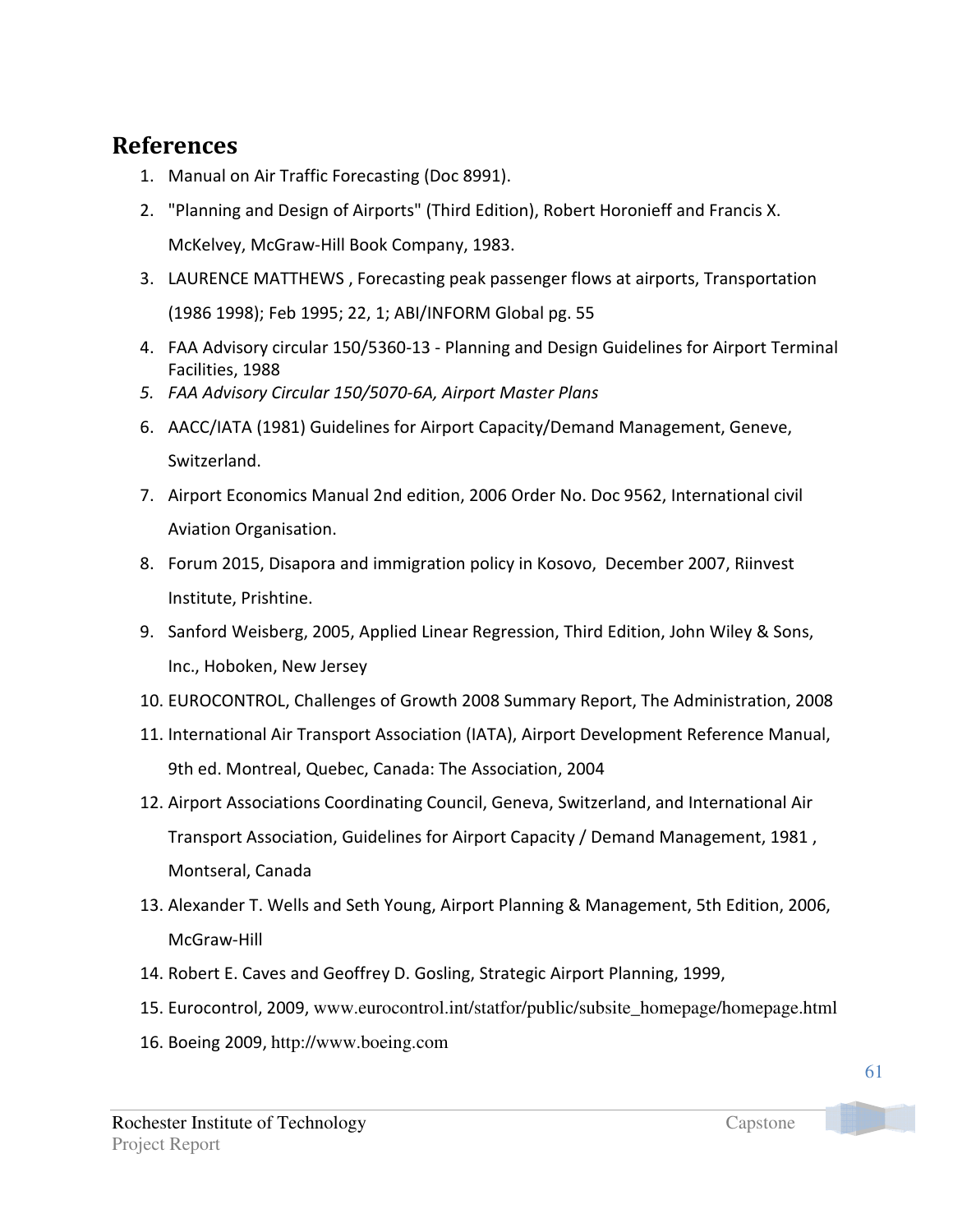- 17. Prishtina Internatonal Airport J.S.C., Aerodrome Services and Operations Manual, 2010, Prishtine, Kosovo.
- 18. Prishtina International Airport J.S.C., Business plan 2009-2010, Prishtine, Kosovo.
- 19. Privatisation Agency of Kosovo (PAK, 2010), http://www.pak-ks.org/?id=22
- 20. Mahmoud S. Parizi, 1995, "optimum resource utilications model for passengers terminal buildings, Ontario, Canada.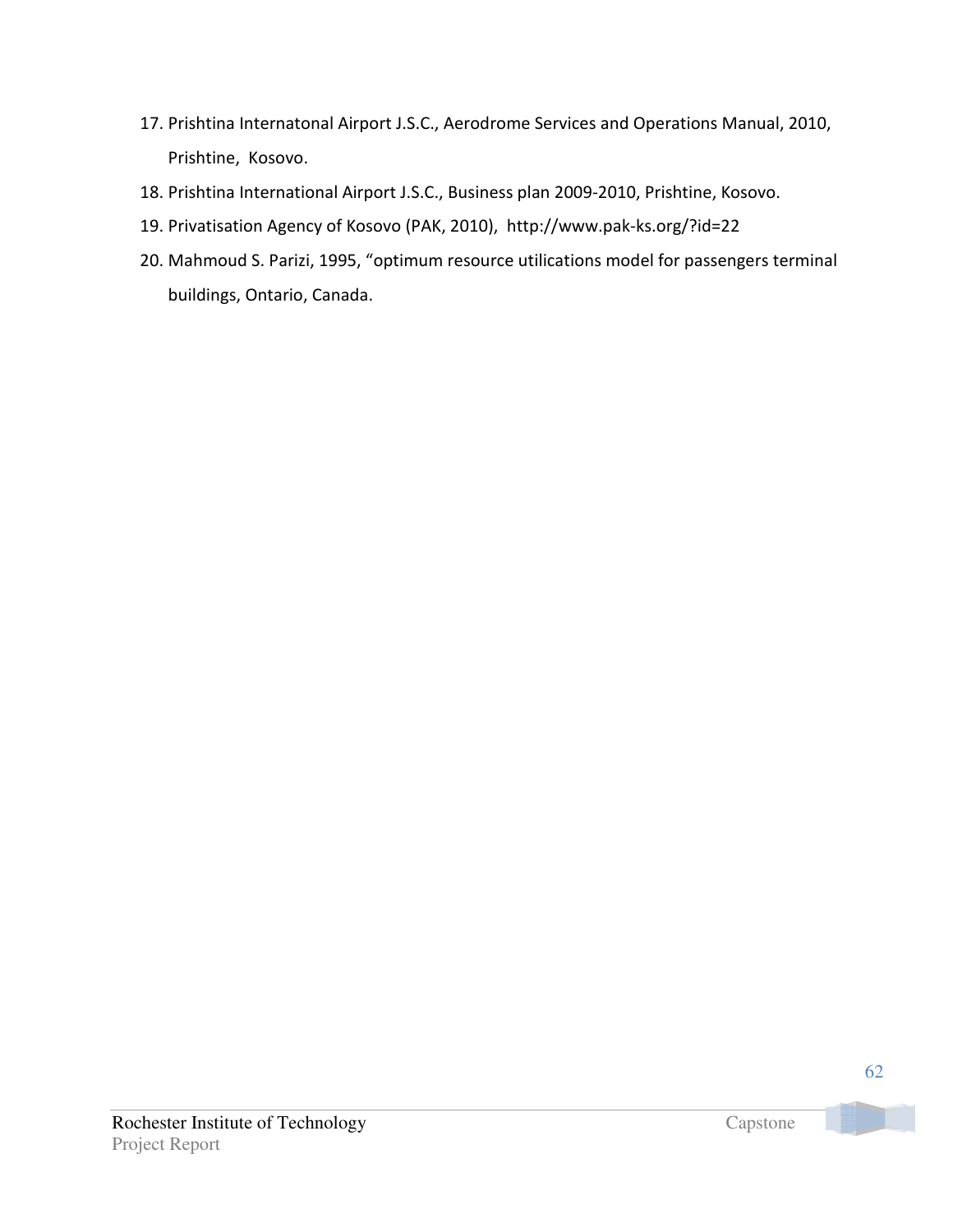### Annex 1 Capstone Project Consultant

During our capstone project, I am going to have three consultants, a PhD candidate in Economics, Managing Director of Prishtina Airport and commercial director of Prishtina airport.

| Contact details of the consultant are as follows: |                                        |  |  |  |
|---------------------------------------------------|----------------------------------------|--|--|--|
| Family name, Name:                                | Gazmend Ahmeti                         |  |  |  |
| Date of birth:                                    | 03.17.1977                             |  |  |  |
| Academic degree:                                  | PHD candidate in Economics             |  |  |  |
| Position:                                         | Lectures in FAMA University            |  |  |  |
| Address:                                          | Pristine                               |  |  |  |
| Phone no.                                         | 044 502 376                            |  |  |  |
| E-mail:                                           | gazinatyror@hotmail.com                |  |  |  |
|                                                   |                                        |  |  |  |
| Family name, Name:                                | Ilir Rama                              |  |  |  |
| Date of birth:                                    | 11/14/1967                             |  |  |  |
| Academic degree:                                  | <b>Professional MBA</b>                |  |  |  |
| Position:                                         | Commercial Director, Prishtina Airport |  |  |  |
| Address:                                          | Pristine                               |  |  |  |
| Phone no.                                         | 045 709 709                            |  |  |  |
| E-mail:                                           | llir.rama@airportpristina.com          |  |  |  |
|                                                   |                                        |  |  |  |
| Family name, Name:                                | Agron Mustafa                          |  |  |  |
| Date of birth:                                    | 25.07.1977                             |  |  |  |
| Academic degree:                                  | Economist                              |  |  |  |
| Position:                                         | Managing Director, Prishtina Airport   |  |  |  |
|                                                   |                                        |  |  |  |

Address: Pristine

Phone no. 044 507 507

E-mail: agron.mustafa@airportpristina.com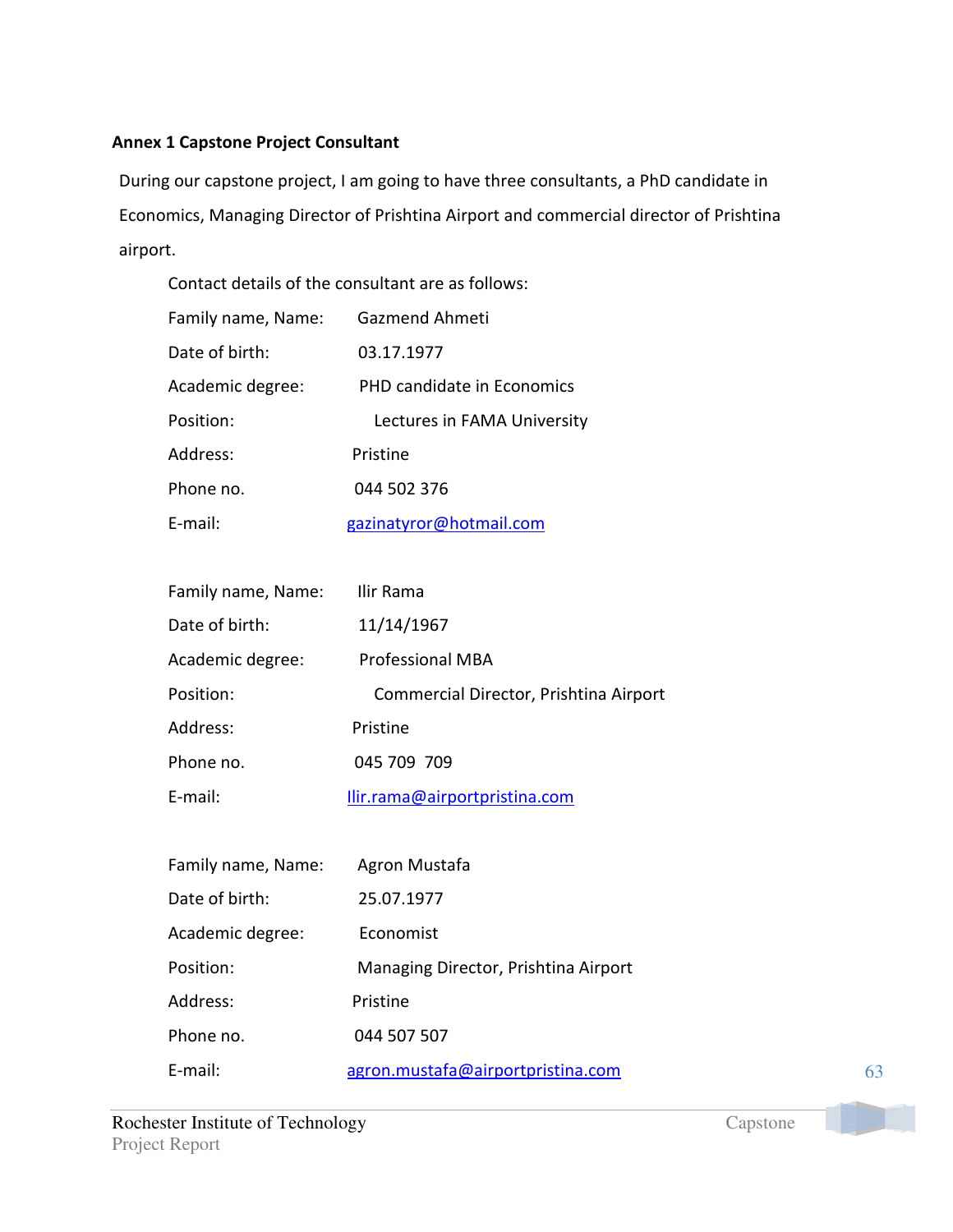### Annex 2 Forecasting: Expert judgment

### The sample Questionnaire:

As part of the study regarding the future needs in developing airport capacity, I am doing work in the projection of air traffic forecast, having considered the importance of expert judgment in assessing the future traffic you have been selected to give your feedback and your personal perspective and thought on future development on air traffic in Kosovo.

Your sincere answer while help us to better analyses the problem and general growth on civil aviation in Kosovo.

You are kindly requested to fish the following:

Those are the factors what with effect the future growth of air traffic:

|                                                                                       | 2)<br>5) | 3)<br>6) |
|---------------------------------------------------------------------------------------|----------|----------|
| Etc.<br>What are the factors what negatively affect the future growth of air traffic? |          |          |
| Etc.                                                                                  | 2)<br>5) | 3)<br>61 |

Please fill out the form for your individual prediction on future traffic growth:

|      | Please insert your prediction |                   |
|------|-------------------------------|-------------------|
| Year | <b>Growth Rate</b>            | <b>Passengers</b> |
| 2015 |                               |                   |
| 2020 |                               |                   |
| 2025 |                               |                   |
| 2030 |                               |                   |

Expired judgment analyses of results:

Best Regards,

Deputy Commercial Department

Prishtina International Airport